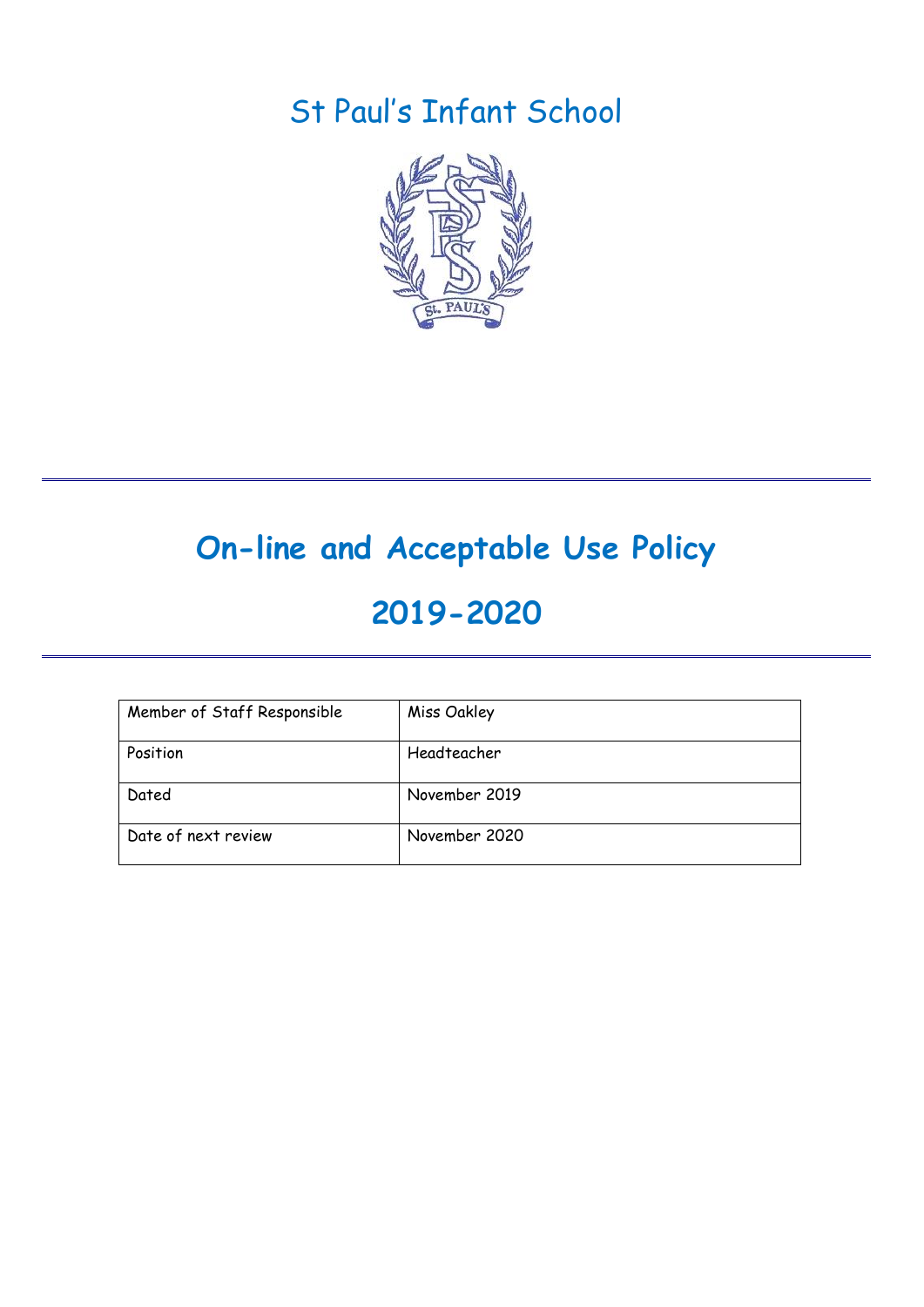# **Contents**

|                                                         | Page no |
|---------------------------------------------------------|---------|
| <b>Online Safety Policy Template Content</b>            |         |
| Using the Policy Template: Guidance Notes               | p.4     |
| 1. Policy Aims                                          | p.6     |
| 2. Policy Scope                                         | p.6     |
| 2.2 Links with other policies and practices             | p.7     |
| 3. Monitoring and Review                                | p.7     |
| 4. Roles and Responsibilities                           | p.7     |
| 4.1 The leadership and management team                  | p.8     |
| 4.2 The Designated Safeguarding Lead                    | p.8     |
| 4.3 Members of staff                                    | p.9     |
| 4.4 Staff who manage the technical environment          | p.10    |
| 4.5 Learners                                            | p.10    |
| 4.6 Parents                                             | p.10    |
| 5. Education and Engagement Approaches                  | p.11    |
| 5.1 Education and engagement with learners              | p.11    |
| 5.2 Vulnerable Learners                                 | p.12    |
| 5.3 Training and engagement with staff                  | p.12    |
| 5.4 Awareness and engagement with parents               | p.13    |
| 6. Reducing Online Risks                                | p.13    |
| 7. Safer Use of Technology                              | p.14    |
| 7.1 Classroom Use                                       | p.14    |
| 7.2 Managing Internet Access                            | p.15    |
| 7.3 Filtering and Monitoring                            | p.15    |
| 7.4 Managing Personal Data Online                       | p.17    |
| 7.5 Security and Management of Information Systems      | p.17    |
| 7.6 Managing the Safety of the Website                  | p.18    |
| 7.7 Publishing Images and Videos Online                 | p.18    |
| 7.8 Managing Email                                      | p.18    |
| 7.9 Educational use of Videoconferencing and/or Webcams | p.19    |
| 7.10 Management of Learning Platforms                   | p.20    |

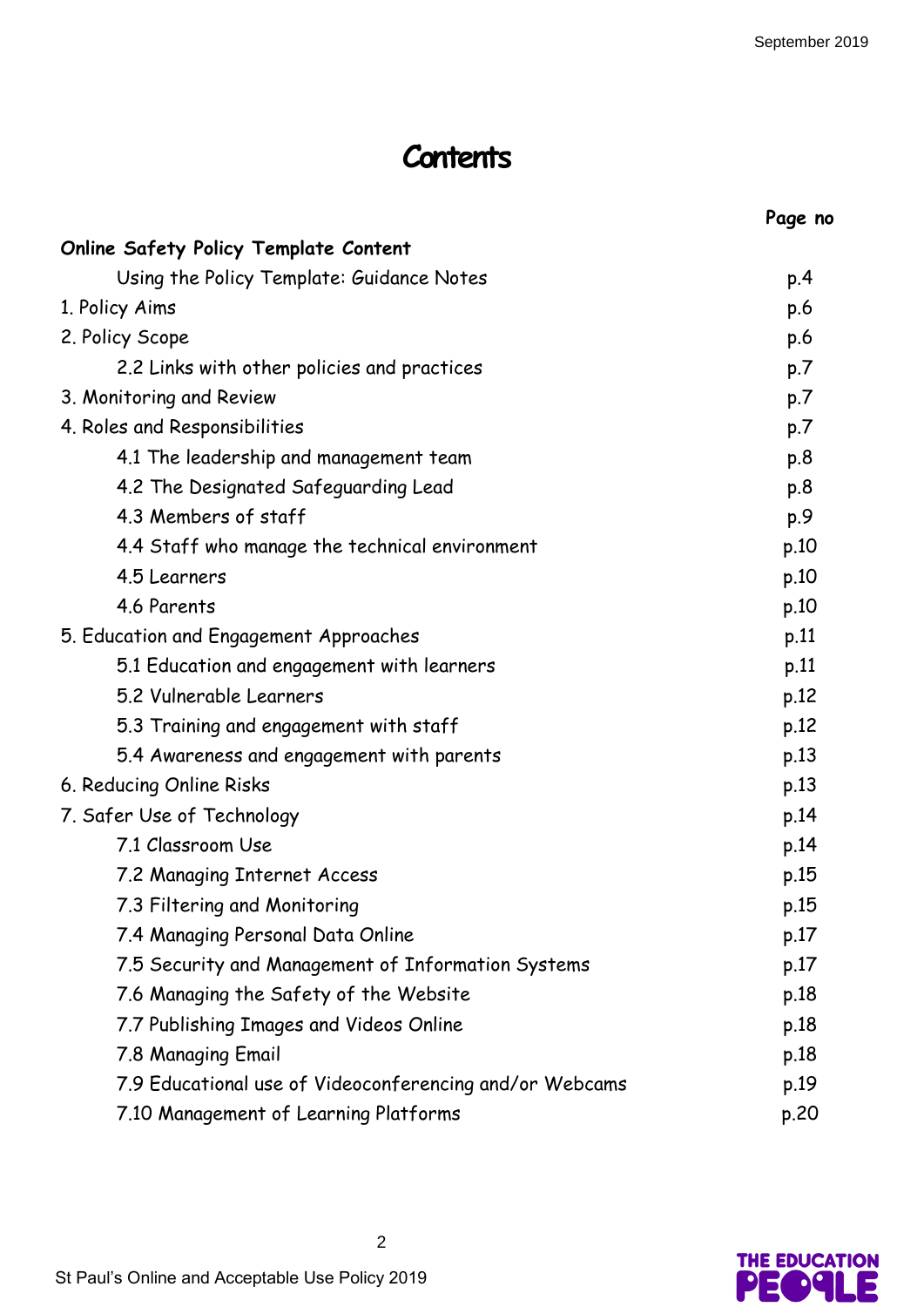| 7.11 Management of Applications (apps) used to Record Learners<br>Progress                               | p.21         |  |
|----------------------------------------------------------------------------------------------------------|--------------|--|
| 8. Social Media                                                                                          | p.21         |  |
| 8.1 Expectations                                                                                         | p.21         |  |
| 8.2 Staff Personal Use of Social Media                                                                   |              |  |
| 8.3 Learners Personal Use of Social Media                                                                |              |  |
| 8.4 Official Use of Social Media                                                                         | p.23<br>p.24 |  |
| 9. Mobile Technology: Use of Personal Devices and Mobile Phones                                          | p. 25        |  |
| 9.1 Expectations                                                                                         | p.25         |  |
| 9.2 Staff Use of Personal Devices and Mobile Phones                                                      | p.26         |  |
| 9.3 Learners Use of Personal Devices and Mobile Phones                                                   | p.27         |  |
| 9.4 Visitors' Use of Personal Devices and Mobile Phones                                                  | p.28         |  |
| 9.5 Officially provided mobile phones and devices                                                        | p.28         |  |
| 10. Responding to Online Safety Incidents and Concerns                                                   | p.28         |  |
| 10.1 Concerns about learner online behaviour and/or welfare                                              |              |  |
| 10.2 Concerns about staff online behaviour and/or welfare                                                |              |  |
| 10.3 Concerns about parent/carer online behaviour and/or welfare                                         | p.29         |  |
| 11. Procedures for Responding to Specific Online Incidents or Concerns                                   | p.30         |  |
| 11.1 Online Sexual Violence and Sexual Harassment between Children                                       | p.30         |  |
| 11.2 Youth Produced Sexual Imagery or "Sexting"                                                          | p.31         |  |
| 11.3 Online abuse and exploitation (including child sexual abuse and<br>sexual or criminal exploitation) | p.32         |  |
| 11.4 Indecent Images of Children (IIOC)                                                                  | p.34         |  |
| 11.5 Cyberbullying                                                                                       | p.35         |  |
| 11.6 Online Hate                                                                                         | p.35         |  |
| 11.7 Online Radicalisation and Extremism                                                                 | p.35         |  |
| Responding to an Online Safety Concern Flowchart                                                         | p.36         |  |
| Useful Links for Educational Settings                                                                    | p.37         |  |
| Acceptable Use of Technology Policy (AUPs) Template Content                                              |              |  |
| Acceptable Use of Technology Policy (AUPs) Templates                                                     |              |  |
| Using the AUP Templates: Guidance Notes                                                                  | p.39         |  |
| Learner Acceptable Use of Technology Sample Statements                                                   | p.39         |  |
| Early Years and Key Stage 1 (0-6)                                                                        | p.39         |  |

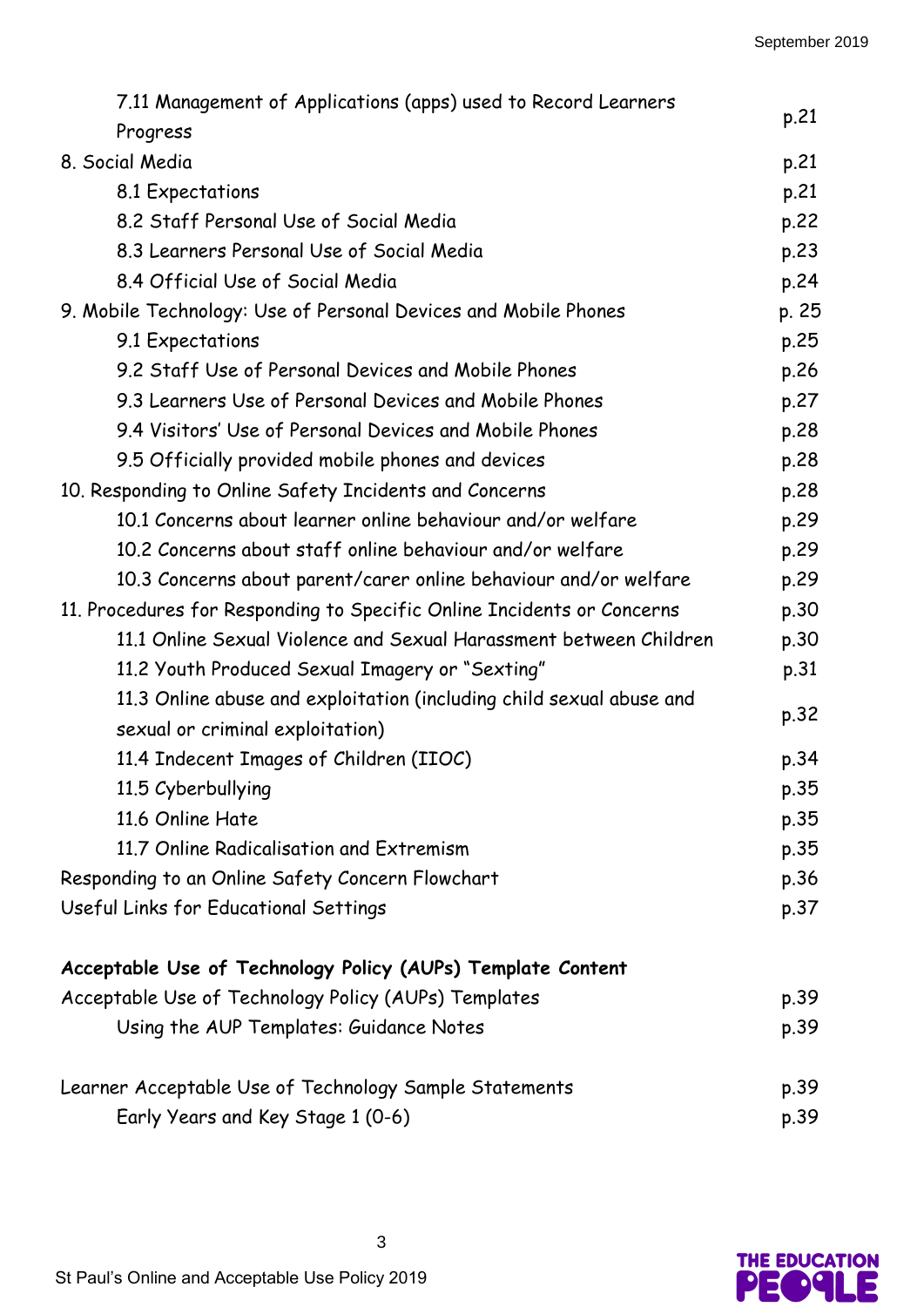| Key Stage 3/4/5 (11-18)<br>Learners with SEND<br>Learner Acceptable Use Policy Agreement Form | p.42<br>p.46<br>p.48 |
|-----------------------------------------------------------------------------------------------|----------------------|
| Acceptable Use of Technology Sample Statements/Forms for Parents/Carers                       | p.49                 |
| Parent/Carer Acknowledgement Form                                                             | p.49                 |
| Sample Parent/Carer Acceptable Use of Technology Policy                                       | p.50                 |
| Acceptable Use of Technology for Staff, Visitors and Volunteers Sample<br><b>Statements</b>   |                      |
| Staff Acceptable Use of Technology Policy                                                     | p.52                 |
| Visitor and Volunteer Acceptable Use of Technology Policy                                     | p.58                 |
| Wi-Fi Acceptable Use Policy                                                                   | p.61                 |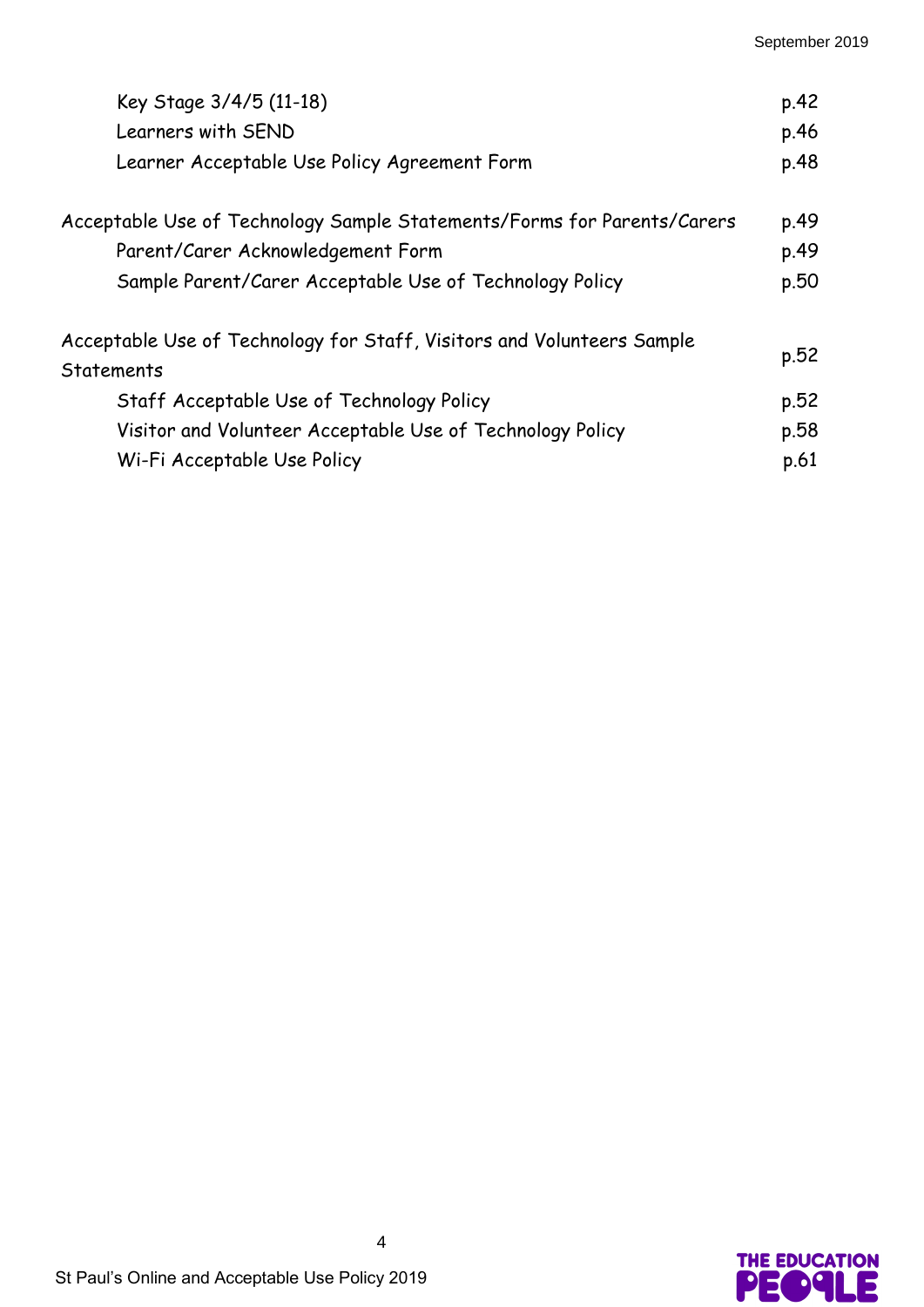# **1. Policy aims**

- This online safety policy has been written by St Paul's Infant School involving staff, learners and parents/carers, building on the Kent County Council/The Education People online safety policy template, with specialist advice and input as required.
- It takes into account the DfE statutory guidance '[Keeping Children Safe in Education](https://www.gov.uk/government/publications/keeping-children-safe-in-education--2)' 2019, [Early Years and Foundation Stage](https://www.gov.uk/government/publications/early-years-foundation-stage-framework--2) 2017 '[Working Together to Safeguard Children](https://www.gov.uk/government/publications/working-together-to-safeguard-children--2)' 2018 and the local [Kent Safeguarding Children Multi-agency Partnership](https://www.kscb.org.uk/) (KSCMP) procedures.
- The purpose of St Paul's Infant School online safety policy is to
	- o safeguard and promote the welfare of all members of St Paul's Infant School community online.
	- o identify approaches to educate and raise awareness of online safety throughout our community.
	- o enable all staff to work safely and responsibly, to role model positive behaviour online and to manage professional standards and practice when using technology.
	- o identify clear procedures to follow when responding to online safety concerns.
- St Paul's Infant School identifies that the issues classified within online safety are considerable but can be broadly categorised into three areas of risk.
	- o **Content:** being exposed to illegal, inappropriate or harmful material
	- o **Contact:** being subjected to harmful online interaction with other users
	- o **Conduct:** personal online behaviour that increases the likelihood of, or causes, harm.

# **2. Policy scope**

- St Paul's Infant School recognises that online safety is an essential part of safeguarding and acknowledges its duty to ensure that all learners and staff are protected from potential harm online.
- St Paul's Infant School identifies that the internet and associated devices, such as computers, tablets, mobile phones and games consoles are an important part of everyday life which present positive and exciting opportunities, as well as challenges and risks.
- St Paul's Infant School will empower our learners to acquire the knowledge needed to use the internet and technology in a safe, considered and respectful way, and develop their resilience so they can manage and respond to online risks.

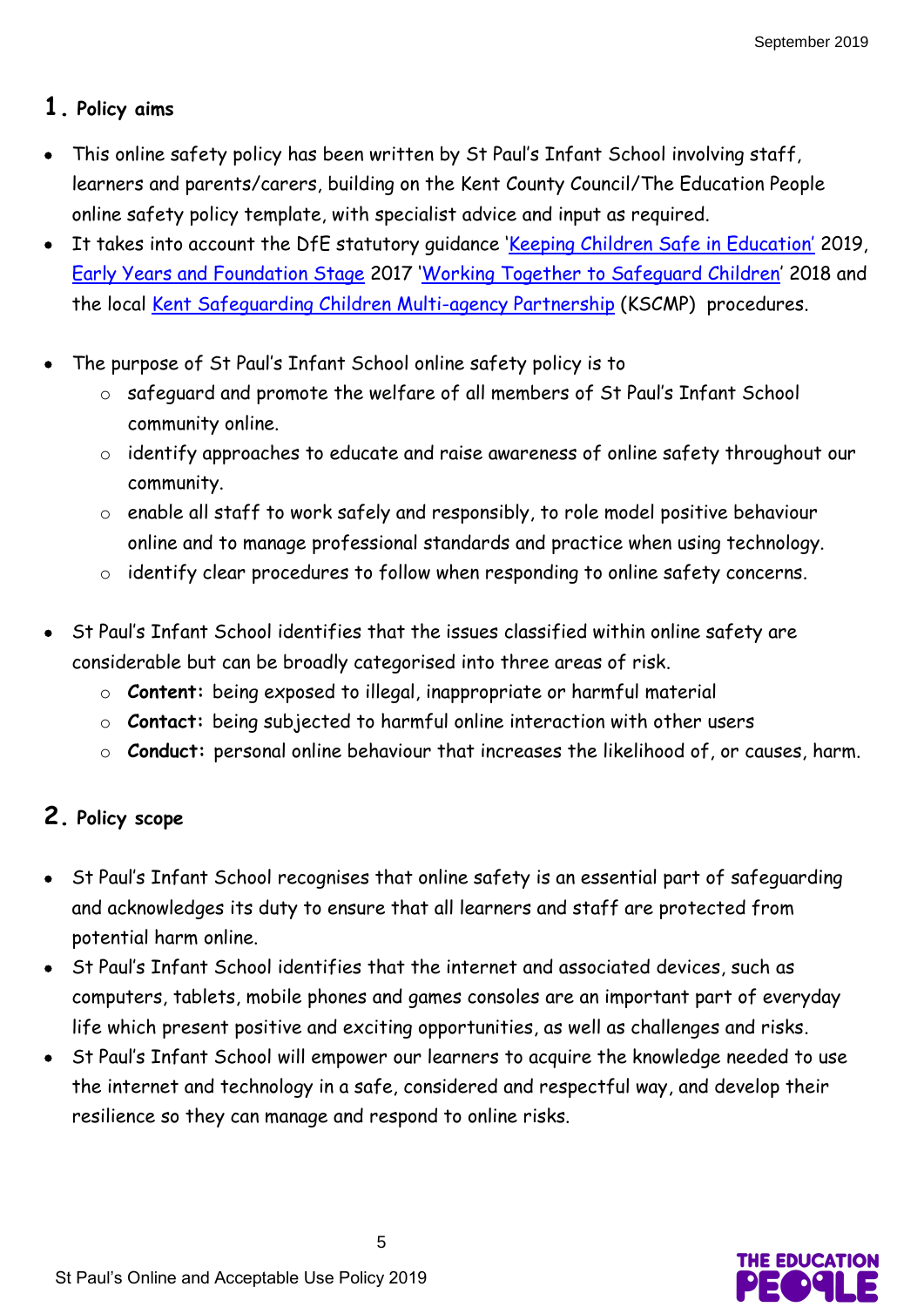- This policy applies to all staff, including the governing body, leadership team, teachers, support staff, external contractors, visitors, volunteers and other individuals who work for, or provide services on behalf of the setting (collectively referred to as "staff" in this policy) as well as learners and parents and carers.
- This policy applies to all access to the internet and use of technology, including mobile technology, or where learners, staff or other individuals have been provided with setting issued devices for use, both on and off-site.

# **2.2 Links with other policies and practices**

- This policy links with several other policies, practices and action plans, including but not limited to:
	- o Anti-bullying policy
	- o Acceptable Use Policies (AUP) and/or the Code of conduct/staff behaviour policy
	- o Behaviour and discipline policy
	- o Child protection policy
	- o Confidentiality policy
	- o Curriculum policies, such as: Computing, Personal Social and Health Education (PSHE), Citizenship and Relationships and Sex Education (RSE)
	- o Data security
	- o Cameras and image use policy

# **3. Monitoring and review**

- Technology evolves and changes rapidly; as such St Paul's Infant School will review this policy at least annually. The policy will be revised following any national or local policy updates, any local child protection concerns and/or any changes to our technical infrastructure.
- We will regularly monitor internet use and evaluate online safety mechanisms to ensure that this policy is consistently applied.
- To ensure they have oversight of online safety, the Headteacher will be informed of online safety concerns, as appropriate.
- The named governor for safeguarding Mrs Ashley Crittenden will report on online safety practice and incidents, including outcomes, on a regular basis to the wider governing body.

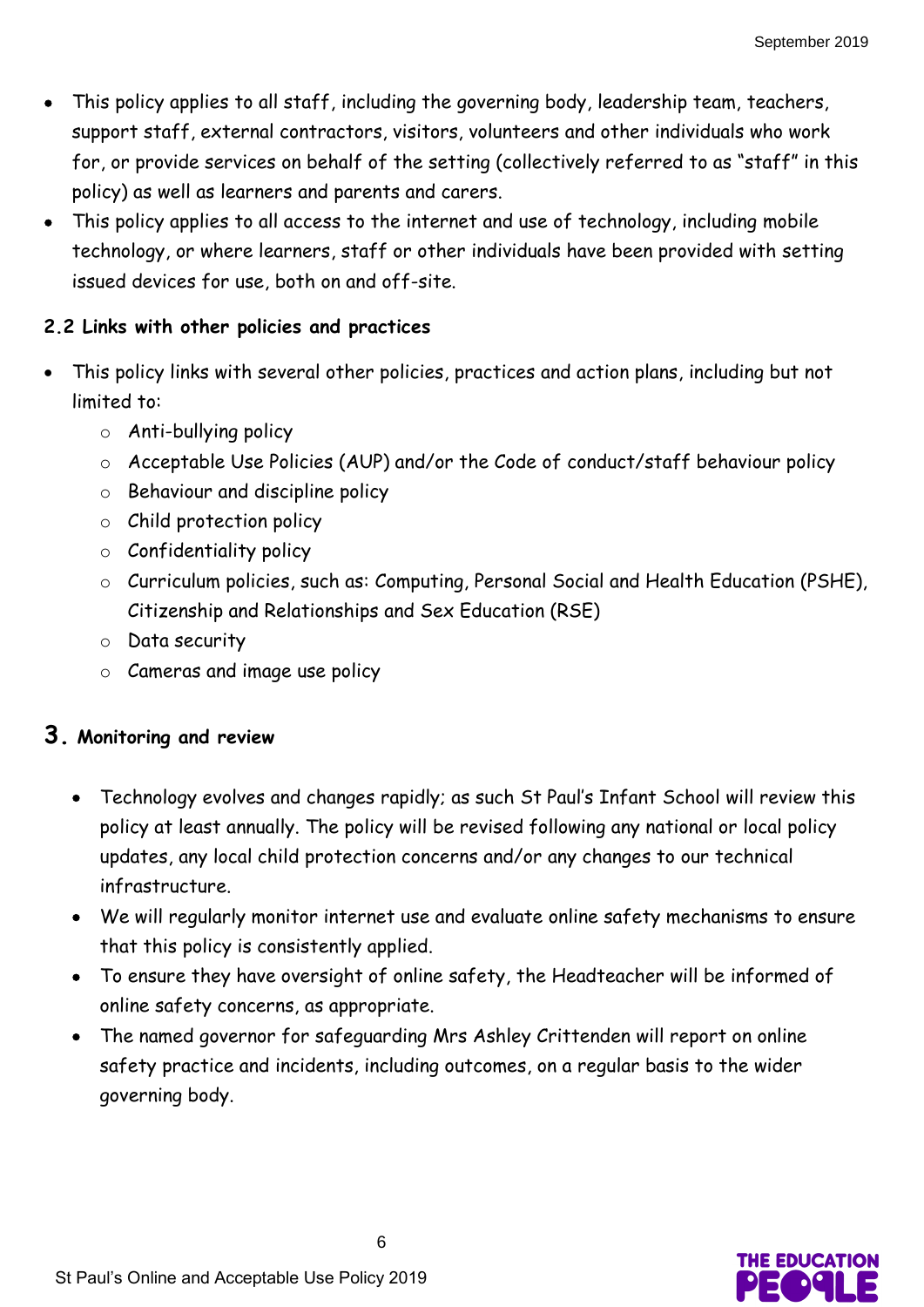Any issues identified via monitoring policy compliance will be incorporated into our action planning.

## **4. Roles and Responsibilities**

- The Designated Safeguarding Lead (DSL) Miss Julie Oakley, Head Teacher is recognised as holding overall lead responsibility for online safety.
- St Paul's Infant School recognises that all members of the community have important roles and responsibilities to play with regards to online safety.

## **4.1 The leadership and management team will:**

- Create a whole setting culture that incorporates online safety throughout all elements of St Paul's Infant School life.
- Ensure that online safety is viewed as a safeguarding issue and that practice is in line with national and local recommendations and requirements.
- Implement appropriate and up-to-date policies regarding online safety which addresses the acceptable use of technology, peer on peer abuse, use of social media and mobile technology.
- Work with technical staff and IT support to ensure that suitable and appropriate filtering and monitoring systems are in place.
- Support the DSL and any deputies by ensuring they have enough time and resources to carry out their responsibilities.
- Ensure robust reporting channels are in place for the whole community to access regarding online safety concerns.
- Undertake appropriate risk assessments regarding the safe use of technology on site.
- Audit and evaluate online safety practice to identify strengths and areas for improvement.
- Ensure that staff, learners and parents/carers are proactively engaged in activities which promote online safety.
- Support staff to ensure that online safety is embedded within a progressive whole setting curriculum which enables all learners to develop an appropriate understanding of online safety.

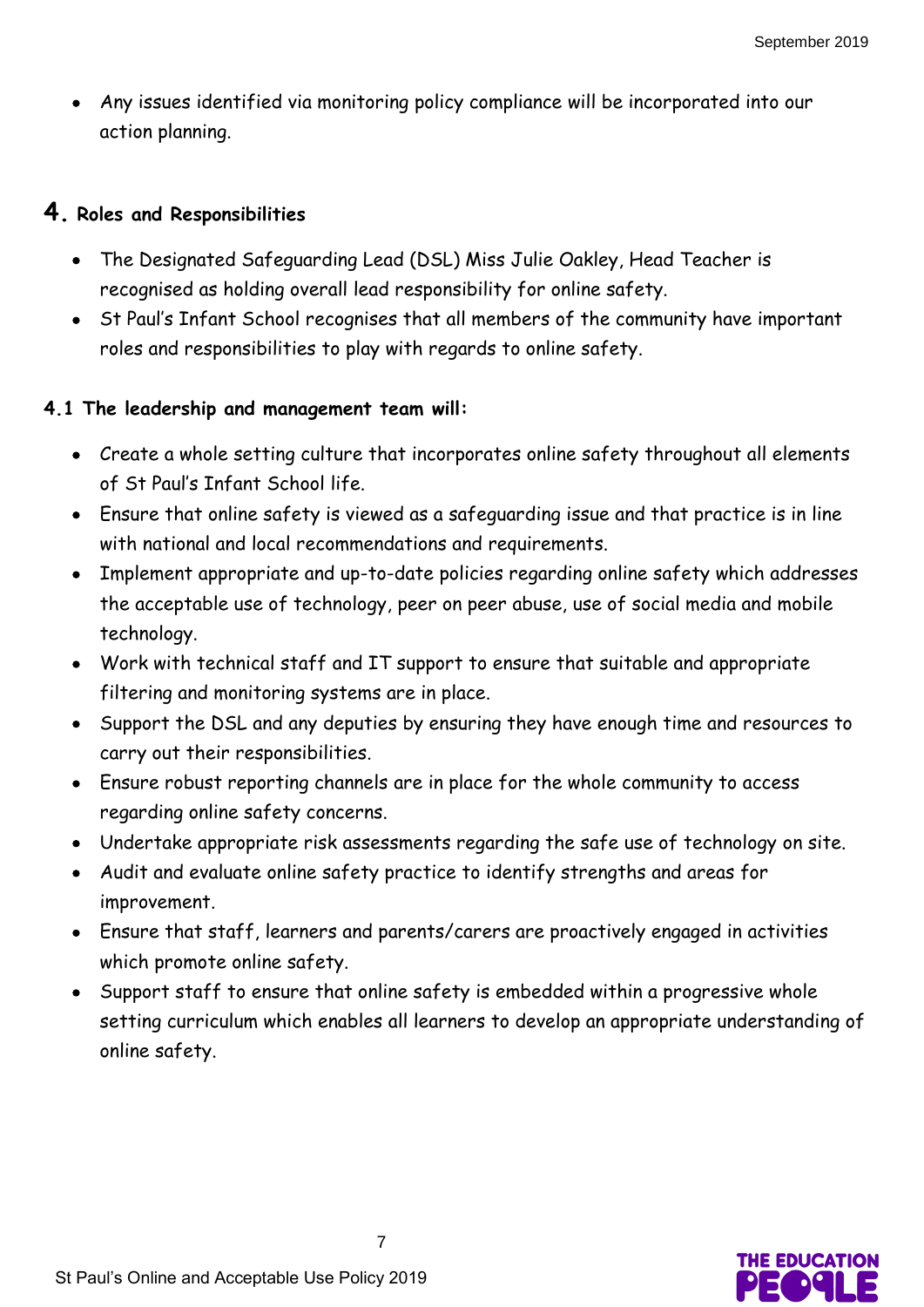# **4.2 The Designated Safeguarding Lead (DSL) will:**

- Act as a named point of contact within the setting on all online safeguarding issues.
- Liaise with other members of staff, such as pastoral support staff, IT technicians, network managers and the SENCO on matters of online safety.
- Ensure appropriate referrals are made to relevant external partner agencies, as appropriate.
- Work alongside deputy DSLs to ensure online safety is recognised as part of the settings safeguarding responsibilities, and that a coordinated whole school approach is implemented.
- Access regular and appropriate training and support to ensure they understand the unique risks associated with online safety and have the relevant and up-to-date knowledge required to keep learners safe online.
- Access regular and appropriate training and support to ensure they recognise the additional risks that learners with SEN and disabilities (SEND) face online.
- Ensure all members of staff receive regular, up-to-date and appropriate online safety training and information as part of their induction and child protection training.
- Keep up-to-date with current research, legislation and trends regarding online safety and communicate this with the community, as appropriate.
- Work with staff to coordinate participation in local and national events to promote positive online behaviour, such as Safer Internet Day.
- Ensure that online safety is promoted to parents, carers and the wider community through a variety of channels and approaches.
- Maintain records of online safety concerns, as well as actions taken, as part of the settings safeguarding recording mechanisms.
- Monitor online safety incidents to identify gaps and trends and use this data to update the education response and school policies and procedures.
- Report online safety concerns, as appropriate, to the school management team and Governing Body.
- Work with the leadership team to review and update online safety policies on a regular basis (at least annually) with stakeholder input.
- Meet regularly (3 times a year) with the governor with a lead responsibility for safeguarding and online safety.

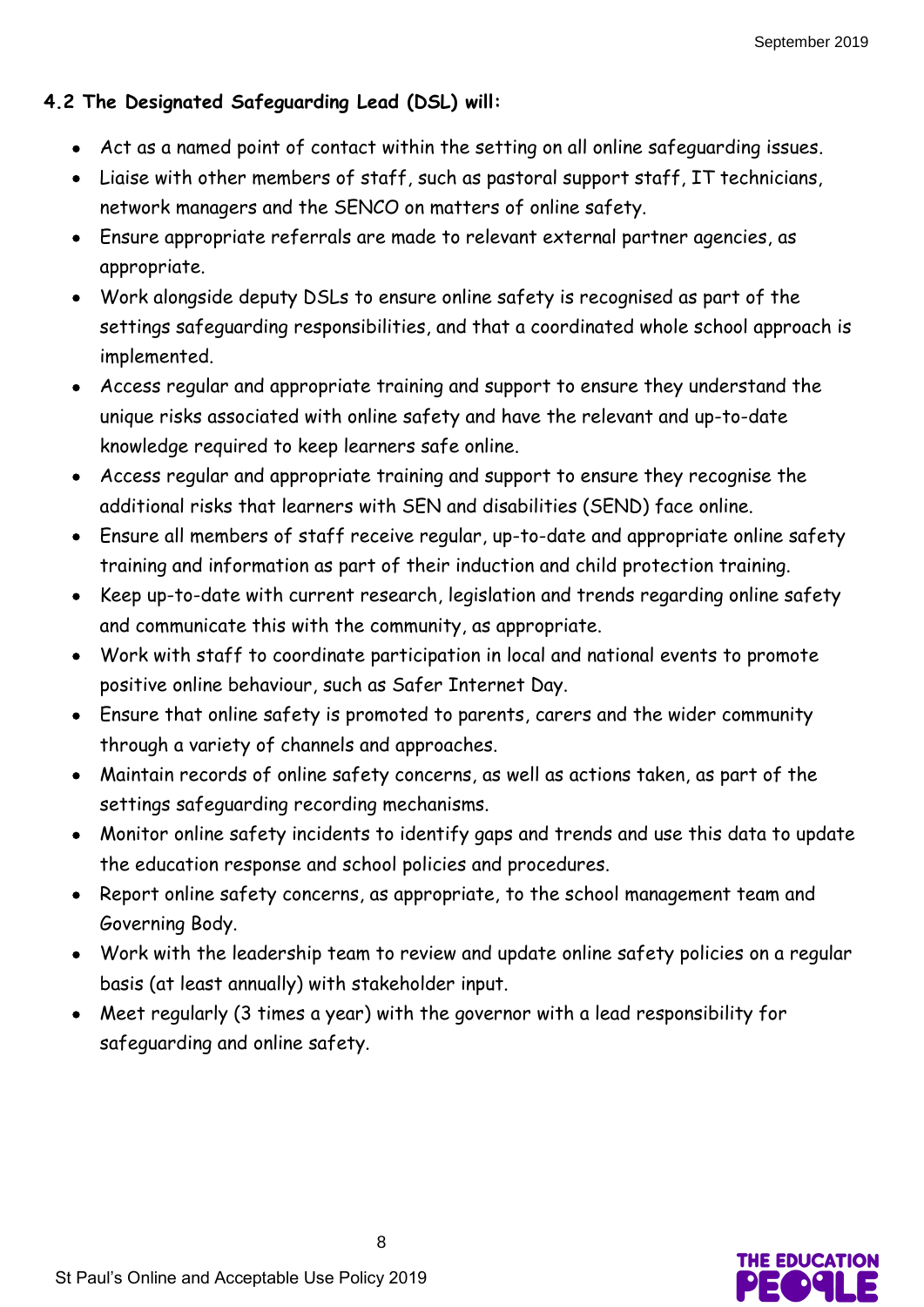# **4.3 It is the responsibility of all members of staff to:**

- Contribute to the development of our online safety policies.
- Read and adhere to our online safety policy and acceptable use of technology policies.
- Take responsibility for the security of IT systems and the electronic data they use or have access to.
- Model good practice when using technology with learners
- Maintain a professional level of conduct in their personal use of technology, both on and off site.
- Embed online safety education in curriculum delivery wherever possible.
- Have an awareness of a range of online safety issues and how they may be experienced by the learners in their care.
- Identify online safety concerns and take appropriate action by following the school safeguarding policies and procedures.
- Know when and how to escalate online safety issues, including reporting to the DSL and signposting learners and parents/carers to appropriate support, internally and externally.
- Take personal responsibility for professional development in this area.

## **4.4 It is the responsibility of staff managing the technical environment to:**

- Provide technical support and perspective to the DSL and school leadership team, especially in the development and implementation of appropriate online safety policies and procedures.
- Implement appropriate security measures as directed by computing lead teacher to ensure that the settings IT infrastructure is secure and not open to misuse or malicious attack, whilst allowing learning opportunities to be maximised.
- Ensure that our filtering policy and monitoring systems and approaches are applied and updated on a regular basis; responsibility for its implementation is shared with the leadership team.
- Ensure appropriate technical support and access to our filtering and monitoring systems is given to the DSL and/or deputies to enable them to take appropriate safeguarding action when required.

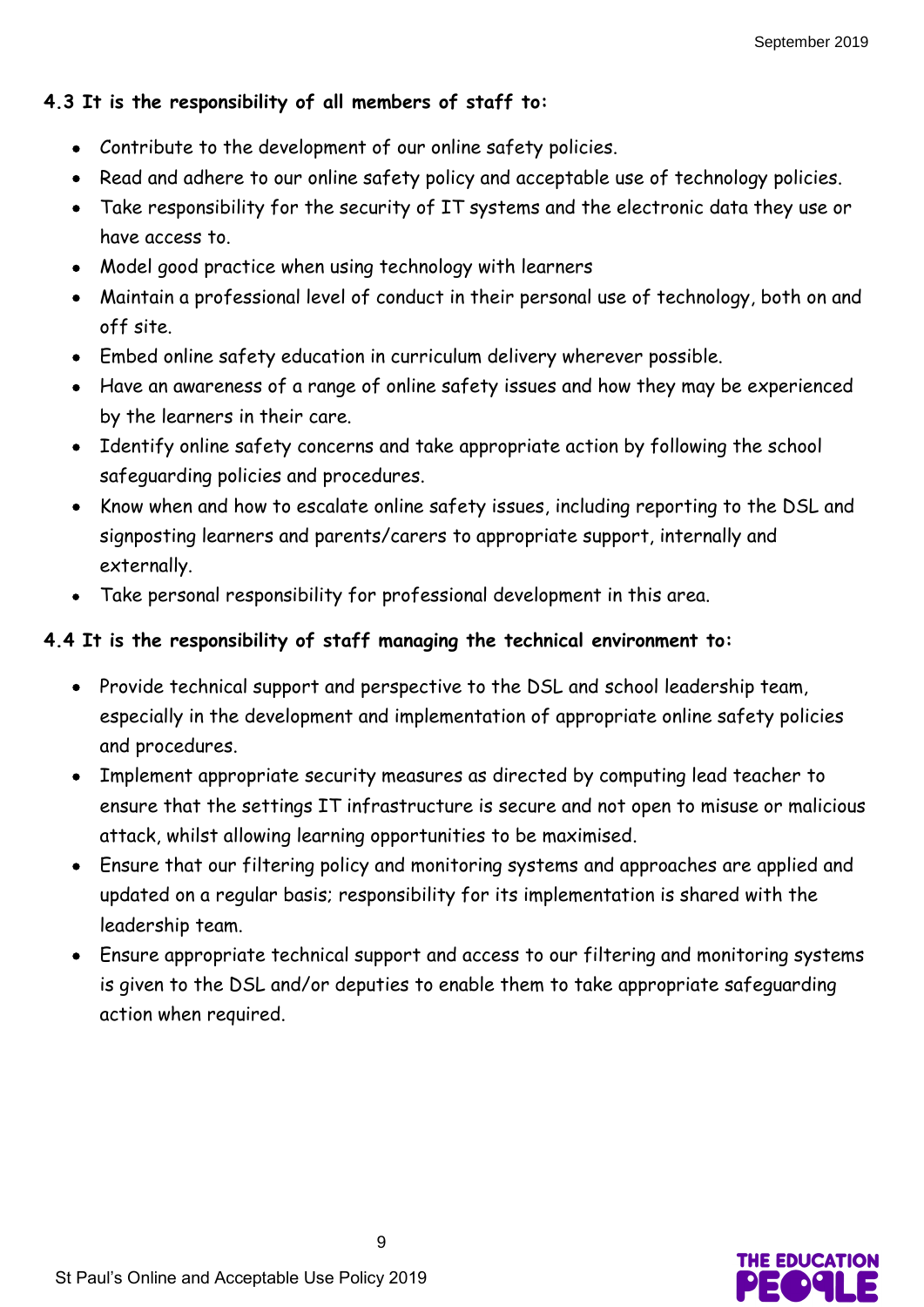# **4.5 It is the responsibility of learners (at a level that is appropriate to their individual age and ability) to:**

- Engage in age/ability appropriate online safety education.
- Contribute to the development of online safety policies.
- Read and adhere to the acceptable use of technology and behaviour policies.
- Respect the feelings and rights of others, on and offline.
- Take an appropriate level of responsibility for keeping themselves and others safe online.
- Seek help from a trusted adult, if they are concerned about anything, they or others experience online.

# **4.6 It is the responsibility of parents and carers to:**

- Read our acceptable use of technology policies and encourage their children to adhere to them.
- Support our online safety approaches by discussing online safety issues with their children and reinforcing appropriate and safe online behaviours at home.
- Role model safe and appropriate use of technology and social media and abide by the acceptable use of technology policies.
- Seek help and support from the school or other appropriate agencies, if they or their child encounter online issues.
- Contribute to the development of our online safety policies.
- Use our systems, such as learning platforms and other IT resources, safely and appropriately.
- Take responsibility for their own awareness in relation to the risks and opportunities posed by the new and emerging technologies that their children access and use at home.

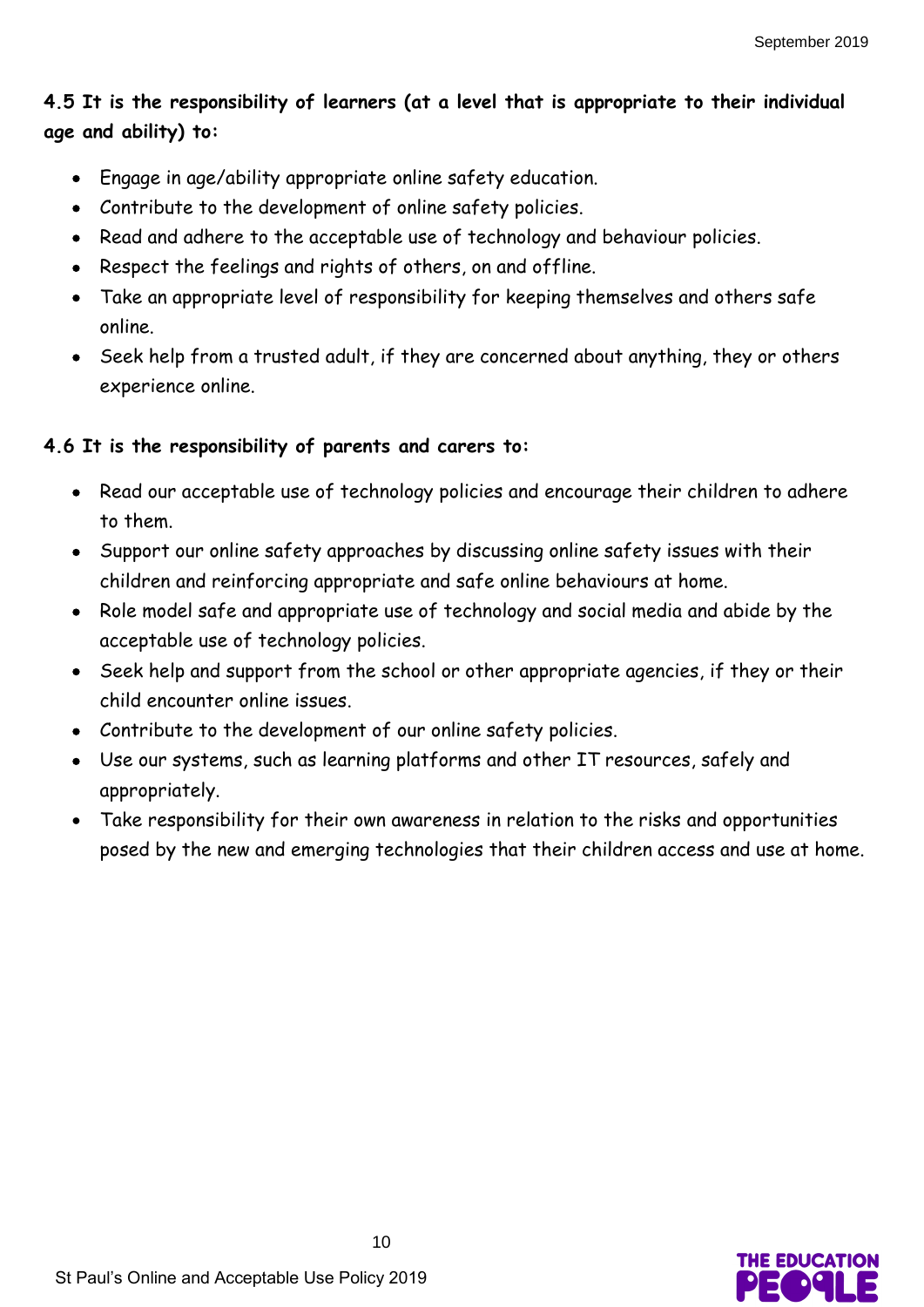## **5. Education and engagement approaches**

#### **5.1 Education and engagement with learners**

- The setting will establish and embed a whole school culture and will raise awareness and promote safe and responsible internet use amongst learners by:
	- o ensuring our curriculum and whole school approach is developed in line with the UK Council for Internet Safety (UKCIS) '[Education for a Connected World](https://www.gov.uk/government/publications/education-for-a-connected-world)  [Framework](https://www.gov.uk/government/publications/education-for-a-connected-world)' and DfE '[Teaching online safety](https://www.gov.uk/government/publications/teaching-online-safety-in-schools) in school' guidance.
	- o ensuring online safety is addressed in Relationships Education, Relationships and Sex Education, Health Education, Citizenship and Computing programmes of study.
	- o reinforcing online safety principles in other curriculum subjects as appropriate, and whenever technology or the internet is used on site.
	- o implementing appropriate peer education approaches.
	- o creating a safe environment in which all learners feel comfortable to say what they feel, without fear of getting into trouble and/or being judged for talking about something which happened to them online.
	- o involving the DSL (or a deputy) as part of planning for online safety lessons or activities, so they can advise on any known safeguarding cases, and ensure support is in place for any learners who may be impacted by the content.
	- o making informed decisions to ensure that any educational resources used are appropriate for our learners.
	- o using external visitors, where appropriate, to complement and support our internal online safety education approaches. Guidance can be obtained through *'[Using External Visitors to Support Online Safety](https://www.gov.uk/government/publications/using-external-visitors-to-support-online-safety-education-guidance-for-educational-settings) Education: Guidance for [Educational Settings](https://www.gov.uk/government/publications/using-external-visitors-to-support-online-safety-education-guidance-for-educational-settings)'*
	- o providing online safety education as part of the transition programme across the key stages and/or when moving between establishments.
	- o rewarding positive use of technology.
- St Paul's Infant School will support learners to understand and follow our acceptable use policies in a way which suits their age and ability by:
	- o displaying acceptable use posters in all rooms with internet access.
	- o informing learners that network and internet use will be monitored for safety and security purposes, and in accordance with legislation.

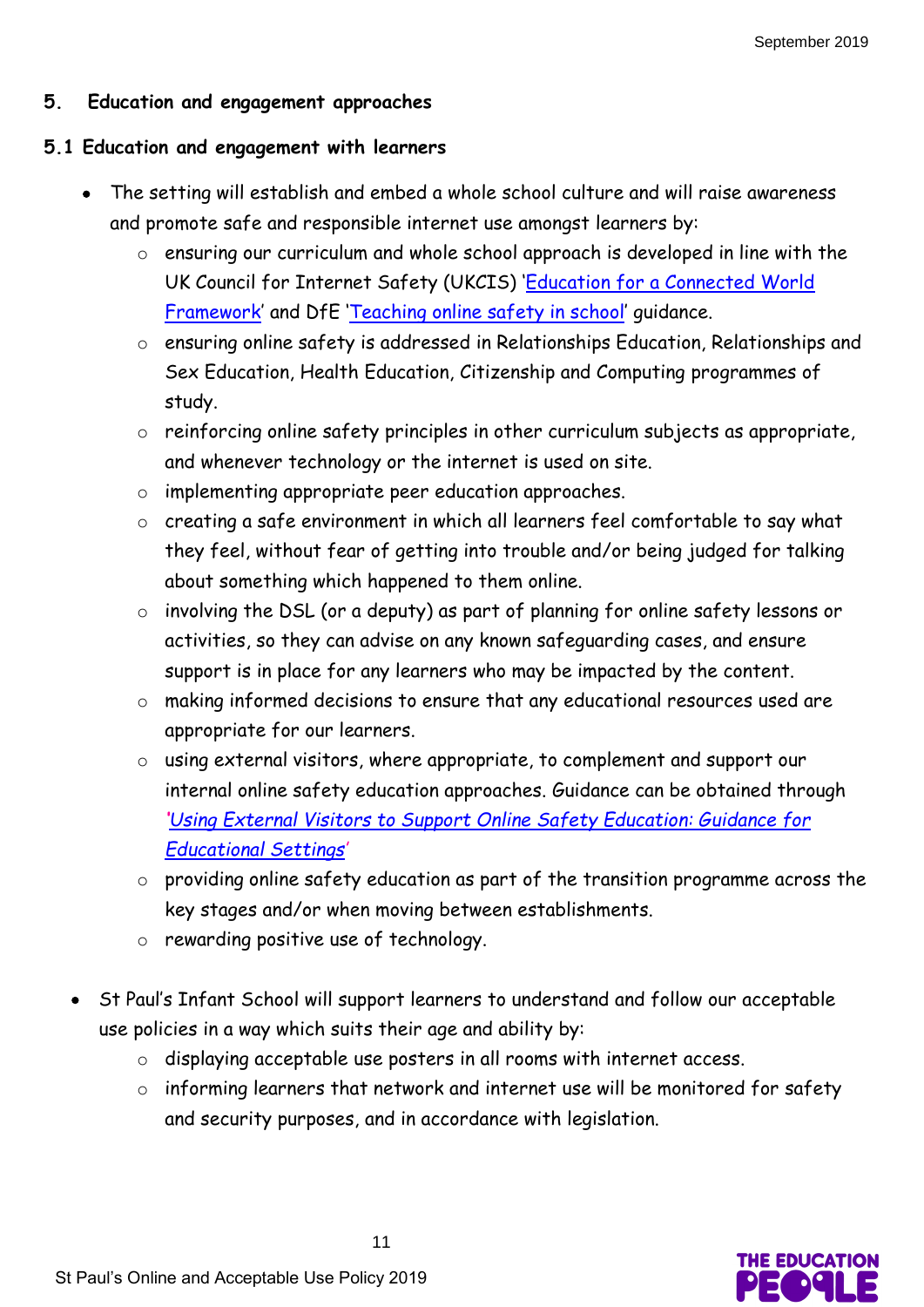- o seeking learner voice when writing and developing online safety policies and practices, including curriculum development and implementation.
- St Paul's Infant School will ensure learners develop the underpinning knowledge and behaviours needed to navigate the online world safely, in a way which suits their age and ability by:
	- o ensuring age appropriate education regarding safe and responsible use precedes internet access.
	- o teaching learners to evaluate what they see online and recognise techniques used for persuasion, so they can make effective judgements about if what they see is true, valid or acceptable.
	- o educating them in the effective use of the internet to research, including the skills of knowledge location, retrieval and evaluation.
	- o enabling them to understand what acceptable and unacceptable online behaviour looks like.
	- o preparing them to identify possible online risks and make informed decisions about how to act and respond.
	- o ensuring they know how and when to seek support if they are concerned or upset by something they see or experience online.

#### **5.2 Vulnerable Learners**

- St Paul's Infant School recognises that any learner can be vulnerable online, and vulnerability can fluctuate depending on their age, developmental stage and personal circumstances. However, there are some learners, for example looked after children and those with special educational needs, who may be more susceptible or may have less support in staying safe online.
- St Paul's Infant School will ensure that differentiated and appropriate online safety education, access and support is provided to vulnerable learners.
- Staff at St Paul's Infant School will seek input from specialist staff as appropriate, including the DSL, SENCO, Child in Care Designated Teacher to ensure that the policy and curriculum is appropriate to our community's needs.

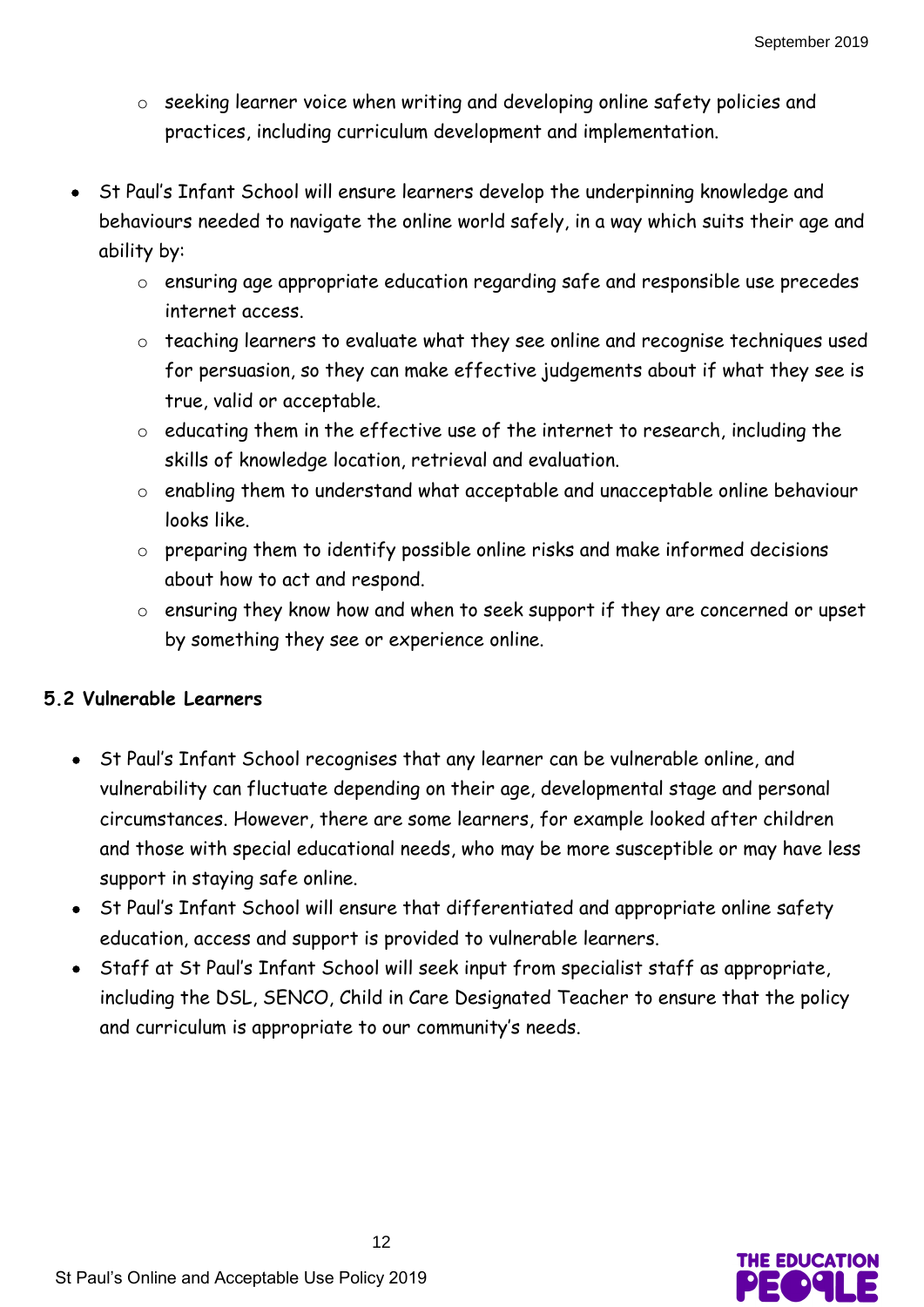# **5.3 Training and engagement with staff**

- We will
	- o provide and discuss the online safety policy and procedures with all members of staff as part of induction.
	- o provide up-to-date and appropriate online safety training for all staff which is integrated, aligned and considered as part of our overarching safeguarding approach. This will be includ3ed in our annual safeguarding training.
	- o Staff training covers the potential risks posed to learners (content, contact and conduct) as well as our professional practice expectations.
	- o build on existing expertise by provide opportunities for staff to contribute to and shape our online safety approaches, including curriculum, policies and procedures.
	- o make staff aware that our IT systems are monitored, and that activity can be traced to individual users. Staff will be reminded to behave professionally and in accordance with our policies when accessing our systems and devices.
	- o make staff aware that their online conduct, including personal use of social media, can have an impact on their professional role and reputation.
	- o highlight useful educational resources and tools which staff could use with learners.
	- o ensure all members of staff are aware of the procedures to follow regarding online safety concerns involving learners, colleagues or other members of the community.

# **5.4 Awareness and engagement with parents and carers**

- St Paul's Infant School recognises that parents and carers have an essential role to play in enabling children and young people to become safe and responsible users of the internet and associated technologies.
- We will build a partnership approach to online safety with parents and carers by
	- o providing information and guidance on online safety in a variety of formats.
	- o drawing their attention to our online safety policy and expectations in our external communication, as well as in our prospectus and on our website.
	- o requesting parents and carers read online safety information as part of joining our community, for example, within our home school agreement.
	- o requiring them to read our acceptable use policies and discuss the implications with their children.

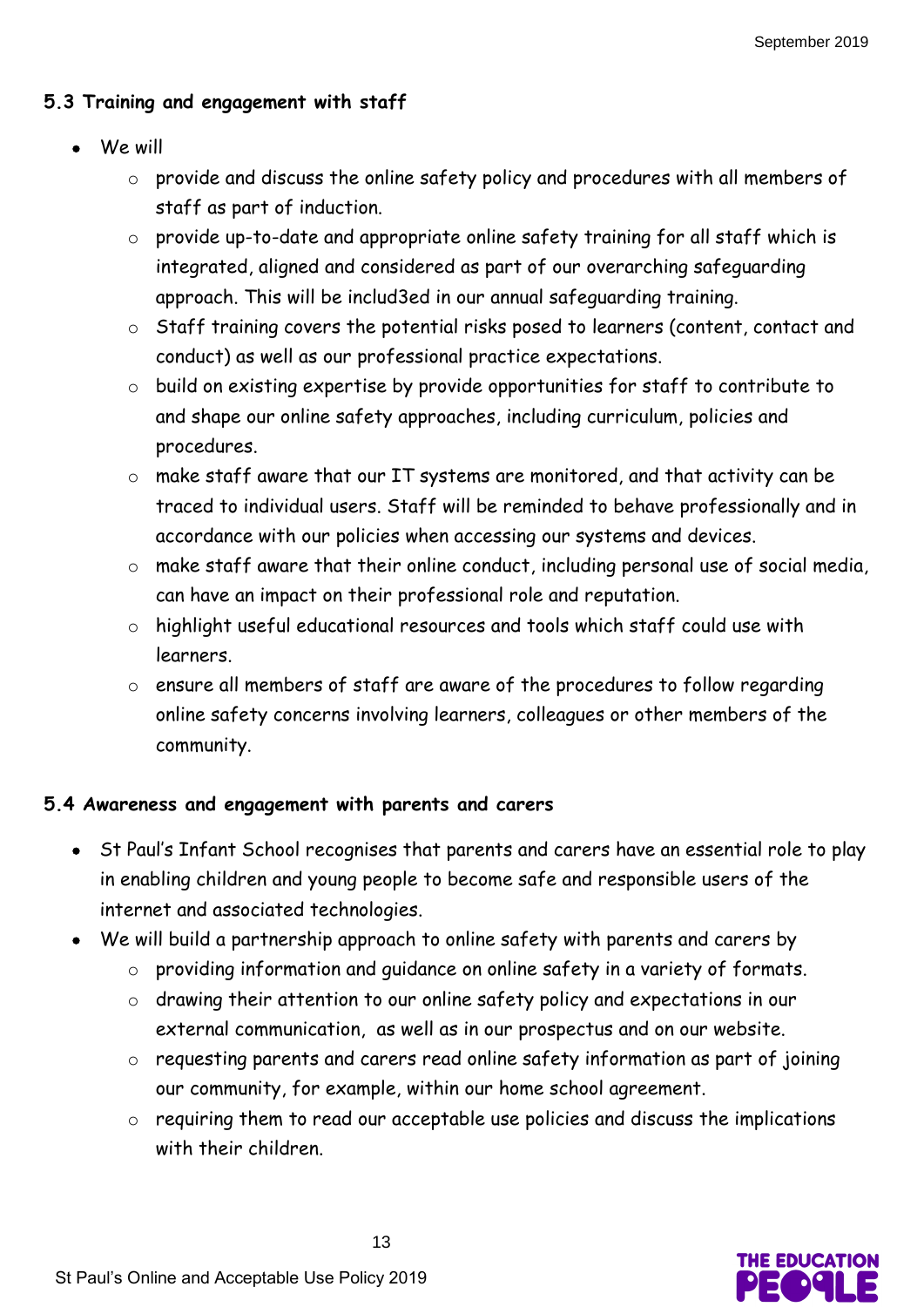#### **6. Reducing Online Risks**

- St Paul's Infant School recognises that the internet is a constantly changing environment with new apps, devices, websites and material emerging at a rapid pace.
- We will
	- o regularly review the methods used to identify, assess and minimise online risks.
	- o Examine emerging technologies for educational benefit and undertake appropriate risk assessments before their use in the school is permitted.
	- o ensure that appropriate filtering and monitoring is in place and take all reasonable precautions to ensure that access is appropriate.
	- o recognise that due to the global and connected nature of the internet, it is not possible to guarantee that unsuitable material cannot be accessed via our systems or devices and as such identify clear procedures to follow if breaches or concerns arise.
- All members of the community are made aware of our expectations regarding safe and appropriate behaviour online and the importance of not posting any content, comments, images or videos which could cause harm, distress or offence. This is clearly outlined in our acceptable use of technology policies and highlighted through a variety of education and training approaches.

#### **7. Safer Use of Technology**

#### **7.1 Classroom use**

- St Paul's Infant School uses a wide range of technology. This includes access to
	- o Computers, laptops, tablets and other digital devices
	- o Internet, which may include search engines and educational websites
	- o Learning platform/intranet
	- o Email
	- o Games consoles and other games-based technologies
	- o Digital cameras, web cams and video cameras
- All setting owned devices will be used in accordance with our acceptable use of technology policies and with appropriate safety and security measures in place.
- and apps fully before use in the classroom or recommending for use at home.

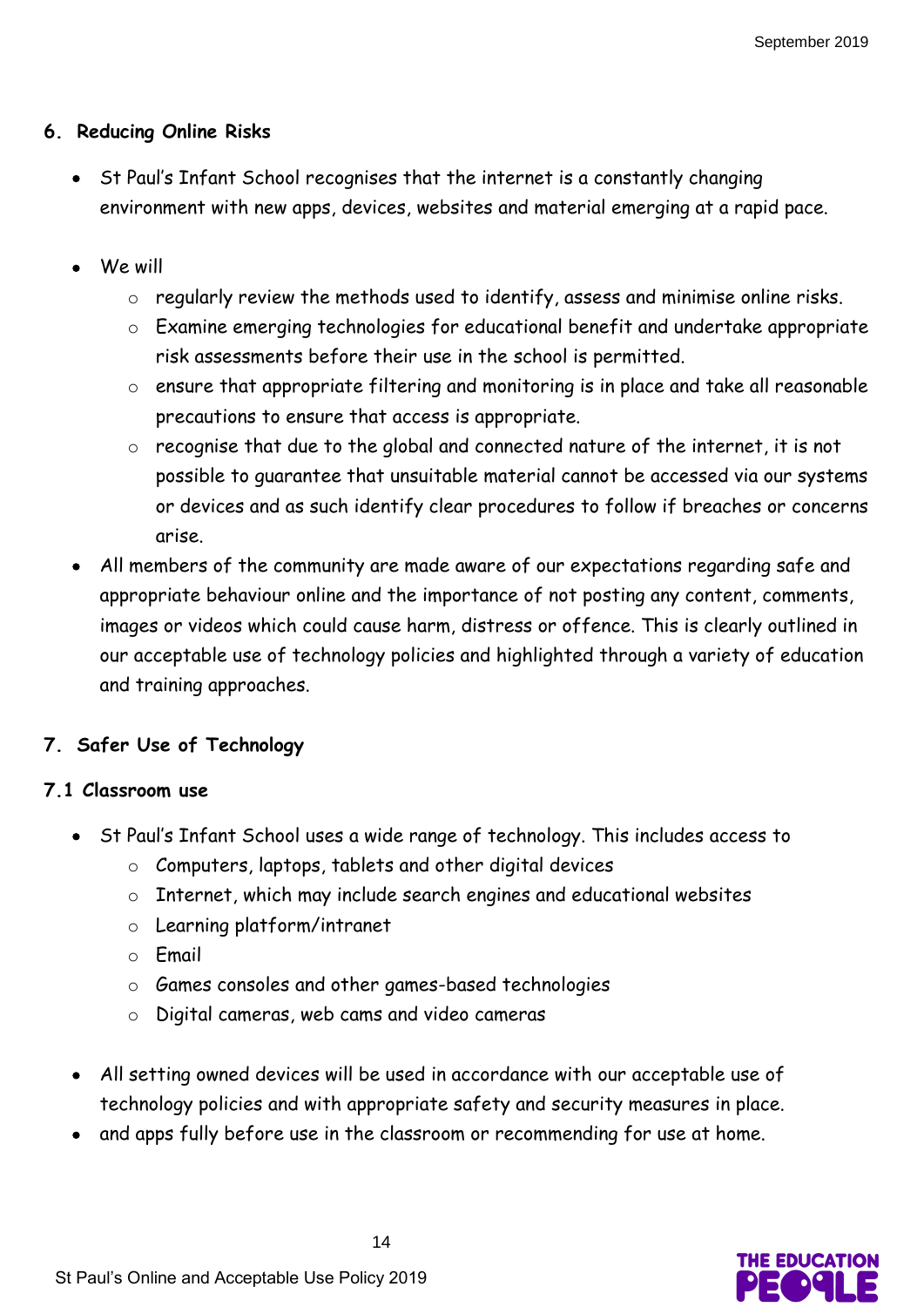- The setting will use appropriate search tools as identified following an informed risk assessment.
	- o Including [SWGfL Squiggle,](https://swiggle.org.uk/) [Dorling Kindersley Find Out](https://www.dkfindout.com/uk/)
- We will ensure that the use of internet-derived materials, by staff and learners complies with copyright law and acknowledge the source of information.
- Supervision of internet access and technology use will be appropriate to learners age and ability.
	- o **Early Years Foundation Stage and Key Stage 1**
		- Access to the internet will be by adult demonstration, with occasional directly supervised access to specific and approved online materials, which supports the learning outcomes planned for the learners age and ability.

# **7.2 Managing internet access**

- We will maintain a written record of users who are granted access to our devices and systems.
- All staff, learners and visitors will read and agree an acceptable use policy before being given access to our computer system, IT resources or the internet.

# **7.3 Filtering and monitoring**

Leaders, managers and DSLs should access the guidance for education settings about establishing 'appropriate levels' of filtering and monitoring to help inform their decision making: [www.saferinternet.org.uk/advice-centre/teachers-and-school-staff/appropriate](http://www.saferinternet.org.uk/advice-centre/teachers-and-school-staff/appropriate-filtering-and-monitoring)[filtering-and-monitoring](http://www.saferinternet.org.uk/advice-centre/teachers-and-school-staff/appropriate-filtering-and-monitoring)

# **7.3.1 Decision making**

- St Paul's Infant School governors and leaders have ensured that our school has age and ability appropriate filtering and monitoring in place to limit learner's exposure to online risks.
- Our decision regarding filtering and monitoring has been informed by a risk assessment, considering our specific needs and circumstances.
- Changes to the filtering and monitoring approach will be risk assessed by staff with educational and technical experience and, where appropriate, with consent from the leadership team; all changes to the filtering policy are logged and recorded.
- The leadership team will ensure that regular checks are made to ensure that the filtering and monitoring methods are effective and appropriate.

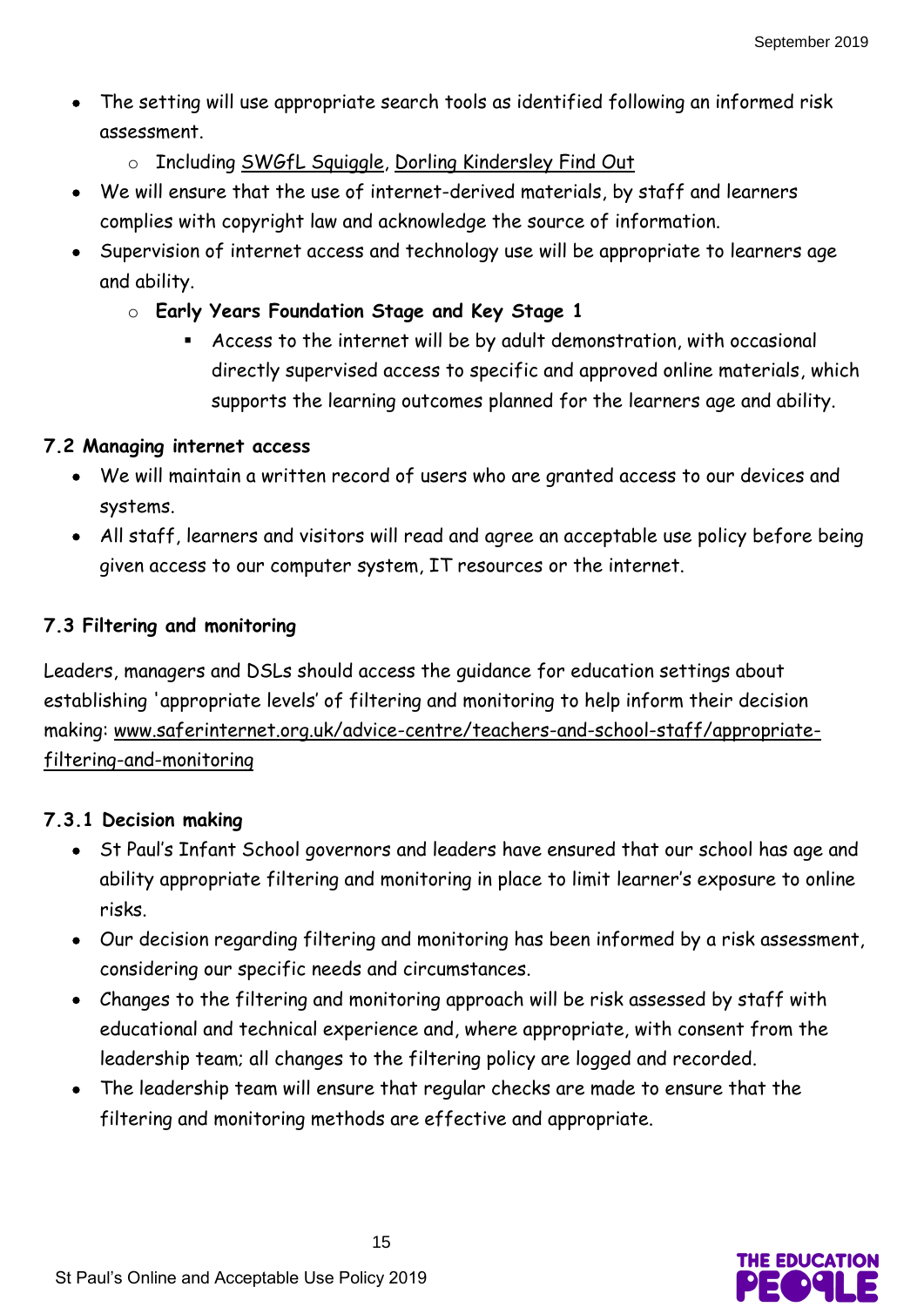- The governors and leaders are mindful to ensure that "over blocking" does not unreasonably restrict access to educational activities and safeguarding materials.
- All members of staff are aware that they cannot rely on filtering and monitoring alone to safeguard learners; effective classroom management and regular education about safe and responsible use is essential.

#### **7.3.2 Appropriate filtering**

- St Paul's Infant School's education broadband connectivity is provided through EIS.
- St Paul's Infant School uses EIS filtering system
	- o EIS blocks access to sites which could promote or include harmful and/or inappropriate behaviour or material. This includes content which promotes discrimination or extremism, drugs/substance misuse, malware/hacking, gambling, piracy and copyright theft, pro-self-harm, eating disorder and/or suicide content, pornographic content and violent material.
	- o EIS is a member of [Internet Watch Foundation](https://www.iwf.org.uk/) (IWF) and blocks access to illegal Child Abuse Images and Content (CAIC).
	- o EIS integrates the 'the police assessed list of unlawful terrorist content, produced on behalf of the Home Office'
- We work with EIS to ensure that our filtering policy is continually reviewed to reflect our needs and requirements.
- If learners or staff discover unsuitable sites or material, they are required to turn off monitor/screen, report the concern immediately to a member of staff, report the URL of the site to technical staff/services.
- Filtering breaches will be reported to the DSL (or deputy) and technical staff and will be recorded and escalated as appropriate.
- Parents/carers will be informed of filtering breaches involving learners.
- Any access to material believed to be illegal will be reported immediately to the appropriate agencies, such as the IWF, the police and/or CEOP.

#### **7.3.3 Appropriate monitoring**

- We will appropriately monitor internet use on all setting owned or provided internet enabled devices. This is achieved by:
	- o physical monitoring (supervision), monitoring internet and web access (reviewing logfile information) and/or active/pro-active technology monitoring services. Leaders, managers and DSLs should access [www.saferinternet.org.uk/advice](http://www.saferinternet.org.uk/advice-centre/teachers-and-school-staff/appropriate-filtering-and-monitoring)[centre/teachers-and-school-staff/appropriate-filtering-and-monitoring](http://www.saferinternet.org.uk/advice-centre/teachers-and-school-staff/appropriate-filtering-and-monitoring) for

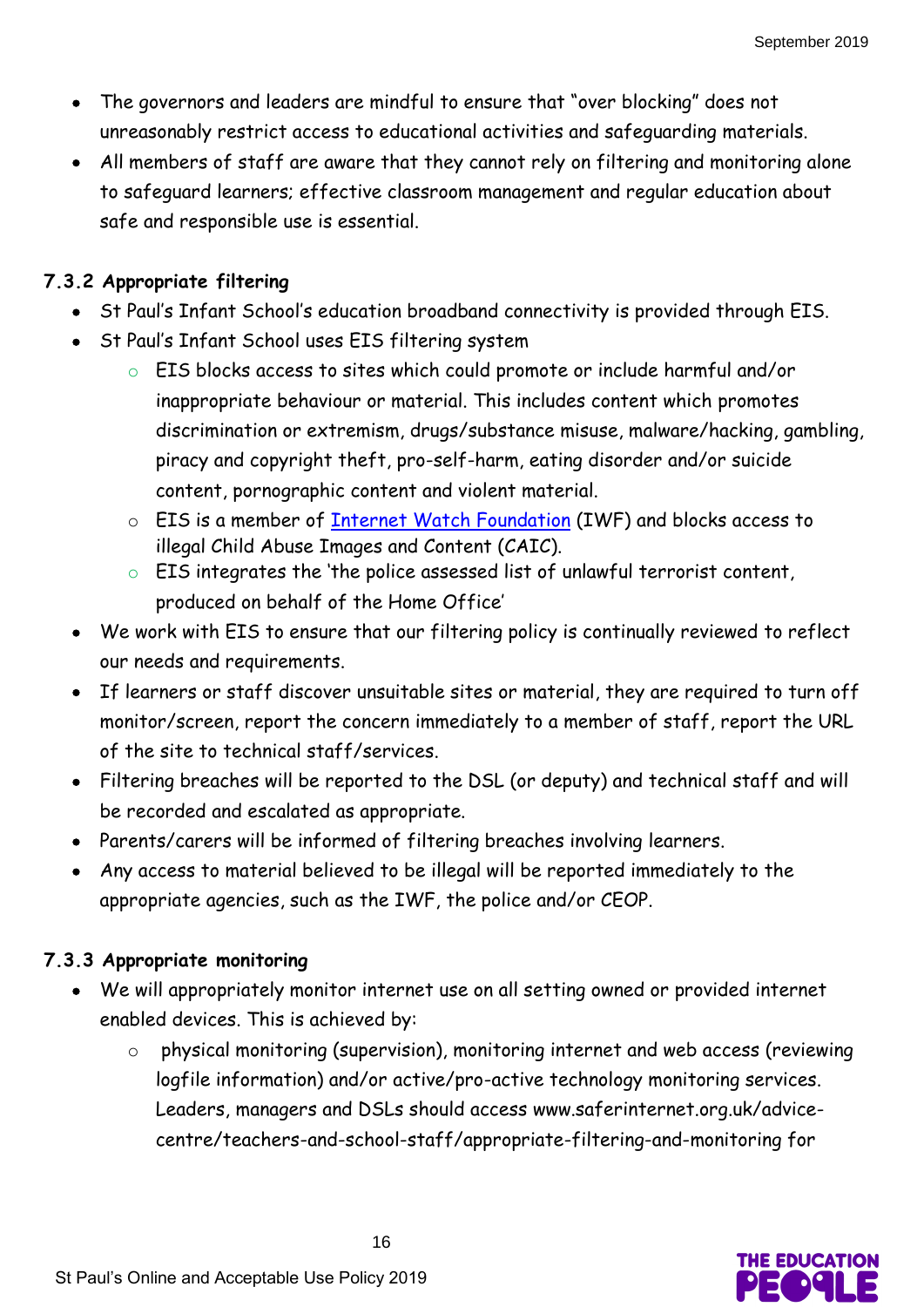further information about appropriate monitoring approaches and what they entail.

- All users will be informed that use of our systems can be monitored and that all monitoring will be in line with data protection, human rights and privacy legislation.
- If a concern is identified via monitoring approaches we will:
	- o Report to the DSL or deputy who will respond in line with the child protection policy.

## **7.4 Managing personal data online**

- Personal data will be recorded, processed, transferred and made available online in accordance with General Data Protection Regulations and Data Protection legislation.
	- o Full information can be found in our information security policy which can be accessed via the school office.

## **7.5 Security and management of information systems**

- We take appropriate steps to ensure the security of our information systems, including:
	- o Virus protection being updated regularly.
	- o Encryption for personal data sent over the Internet or taken off site (such as via portable media storage) or access via appropriate secure remote access systems.
	- o Not using portable media without specific permission; portable media will be checked by an anti-virus /malware scan before use.
	- o Not downloading unapproved software to work devices or opening unfamiliar email attachments.
	- o Preventing, as far as possible, access to websites or tools which could compromise our systems, including anonymous browsing and other filtering bypass tools.
	- o Checking files held on our network, as required and when deemed necessary by leadership staff.
	- o The appropriate use of user logins and passwords to access our network.
		- Specific user logins and passwords will be enforced for all users. *To support the setting in implementing appropriate monitoring and ensuring that a prompt response to any safeguarding concerns is taken, it is recommended that individual logins are in place for all but the youngest or most vulnerable learners. For example, this may not be necessary or appropriate for Early Years and Foundation Stage children or some learners with SEND.*

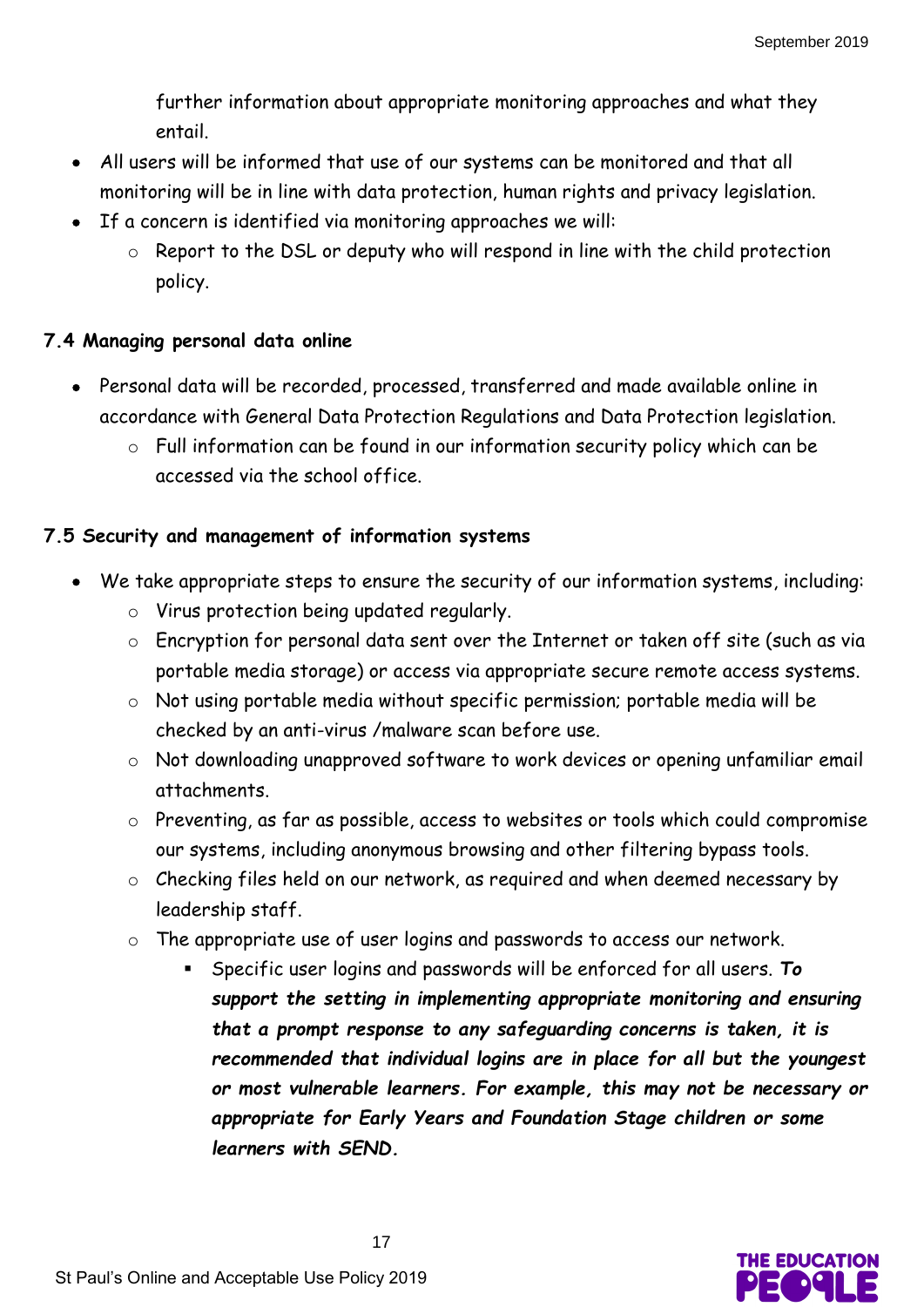o All users are expected to log off or lock their screens/devices if systems are unattended.

#### **7.5.1 Password policy**

- All members of staff have their own unique username and private passwords to access our systems; members of staff are responsible for keeping their password private.
- From year 1 all learners are provided with their own unique username and private passwords to access our systems; learners are responsible for keeping their password private.
- We require all users to
	- o use strong passwords for access into our system.
	- o change their passwords every year
	- o not share passwords or login information with others or leave passwords/login details where others can find them.
	- o not to login as another user at any time.
	- o lock access to devices/systems when not in use.

#### **7.6 Managing the safety of our website**

- We will ensure that information posted on our website meets the requirements as identified by the DfE.
- We will ensure that our website complies with guidelines for publications including accessibility, data protection, respect for intellectual property rights, privacy policies and copyright.
- Staff or learner's personal information will not be published on our website; the contact details on the website will be our setting address, email and telephone number.
- The administrator account for our website will be secured with an appropriately strong password.
- We will post appropriate information about safeguarding, including online safety, on our website for members of the community.

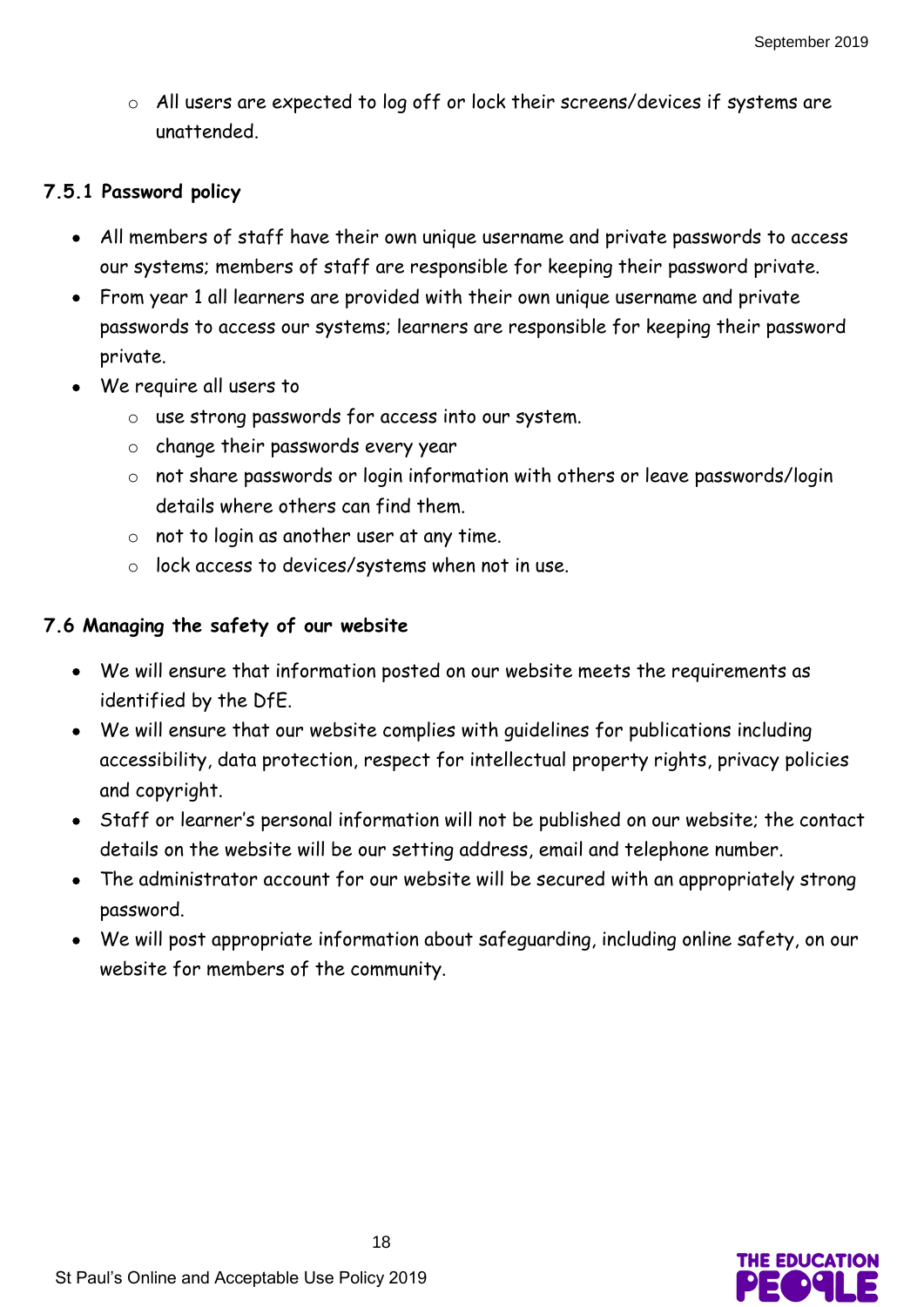## **7.7 Publishing images and videos online**

 We will ensure that all images and videos shared online are used in accordance with the associated policies, including (but not limited to) the cameras and image use, data security, acceptable use policies, codes of conduct/behaviour, social media and use of personal devices and mobile phones policies.

# **7.8 Managing email**

- Access to our email systems will always take place in accordance with data protection legislation and in line with other policies, including confidentiality, acceptable use of technology policies and the code of conduct/behaviour policy.
- The forwarding of any chain messages/emails is not permitted.
- Spam or junk mail will be blocked and reported to the email provider.
- Any electronic communication which contains sensitive or personal information will only be sent using secure and encrypted email.
- Setting email addresses and other official contact details will not be used to set up personal social media accounts.
- Members of the community will immediately tell Miss Julie Oakley, Head Teacher if they receive offensive communication, and this will be recorded in our safeguarding files/records.
- Excessive social email use can interfere with teaching and learning and will be restricted;
- All wellbeing and pastoral issues will be uploaded to CPOMS and are monitored by the DSL and deputies.

# **7.8.1 Staff email**

- All members of staff are provided with an email address to use for all official communication; the use of personal email addresses by staff for any official business is not permitted.
- Members of staff are encouraged to have an appropriate work life balance when responding to email, especially if communication is taking place between staff, learners and parents. There are also strict guidelines to follow in the Code of Conduct.

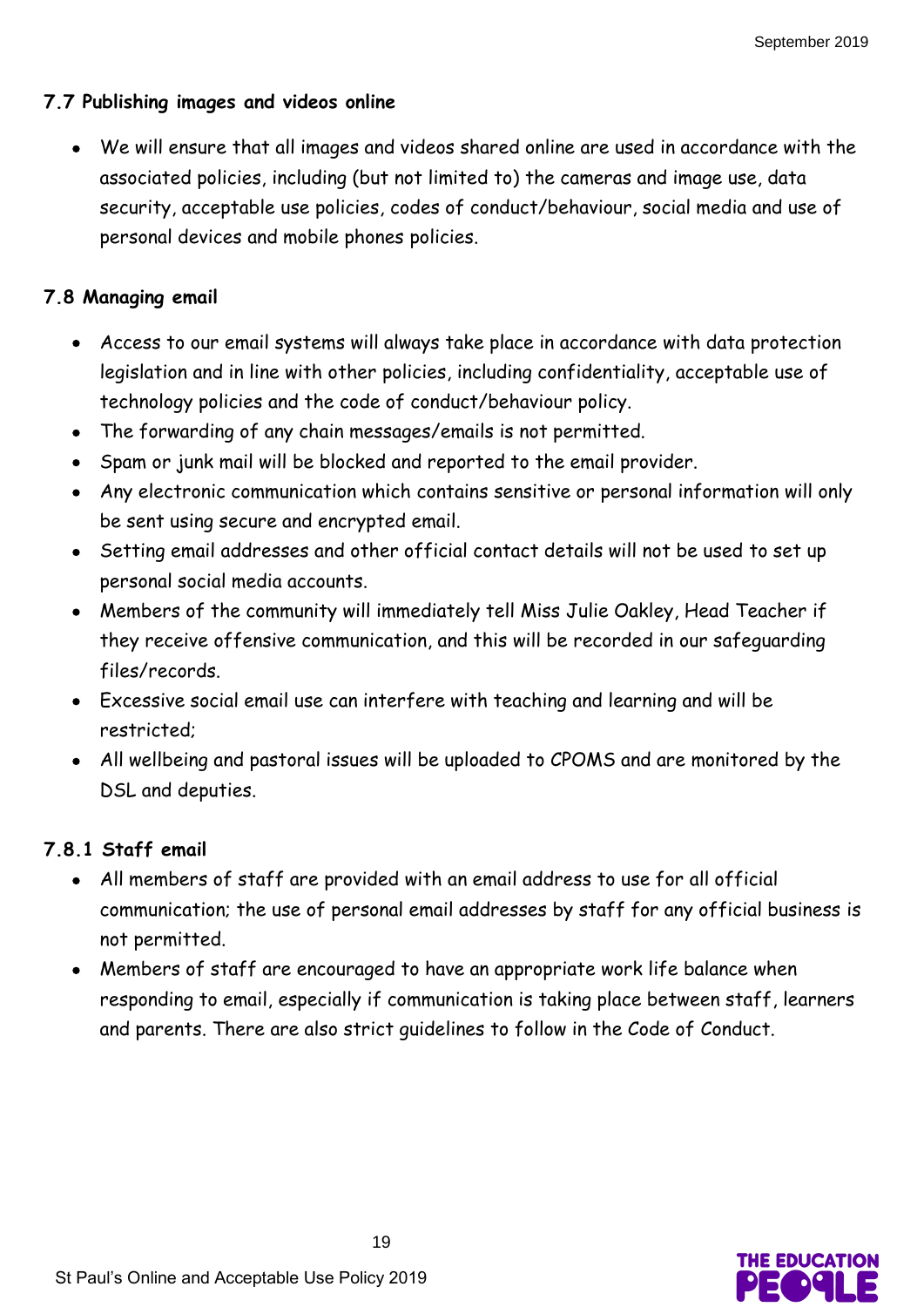#### **7.8.2 Learner email**

- Learners will agree an acceptable use policy and will receive education regarding safe and appropriate email etiquette before access is permitted.
- Whole-class or group email addresses will be used for communication outside of the setting.
- Learners may require editorial approval from a member of staff. This may be given to the learner to fulfil a specific aim and may have a limited time frame.
- A visitor may be invited onto the LP by a member of the leadership as part of an agreed focus or a limited time slot.

## **7.9 Management of applications (apps) used to record children's progress**

- We use Compass to track learners progress and share appropriate information with parents and carers.
- The headteacher will ensure that the use of tracking systems is appropriately risk assessed prior to use, and that use takes place in accordance with data protection legislation, including the General Data Protection Regulations (GDPR) and Data Protection legislation.
- To safeguard learner's data
	- o only learner issued devices will be used for apps that record and store learners' personal details, attainment or photographs.
	- o personal staff mobile phones or devices will not be used to access or upload content to any apps which record and store learners' personal details, attainment or images.
	- o devices will be appropriately encrypted if taken off site, to reduce the risk of a data security breach, in the event of loss or theft.
	- o all users will be advised regarding safety measures, such as using strong passwords and logging out of systems.
	- o parents and carers will be informed of the expectations regarding safe and appropriate use, prior to being given access; for example, not sharing passwords or images.

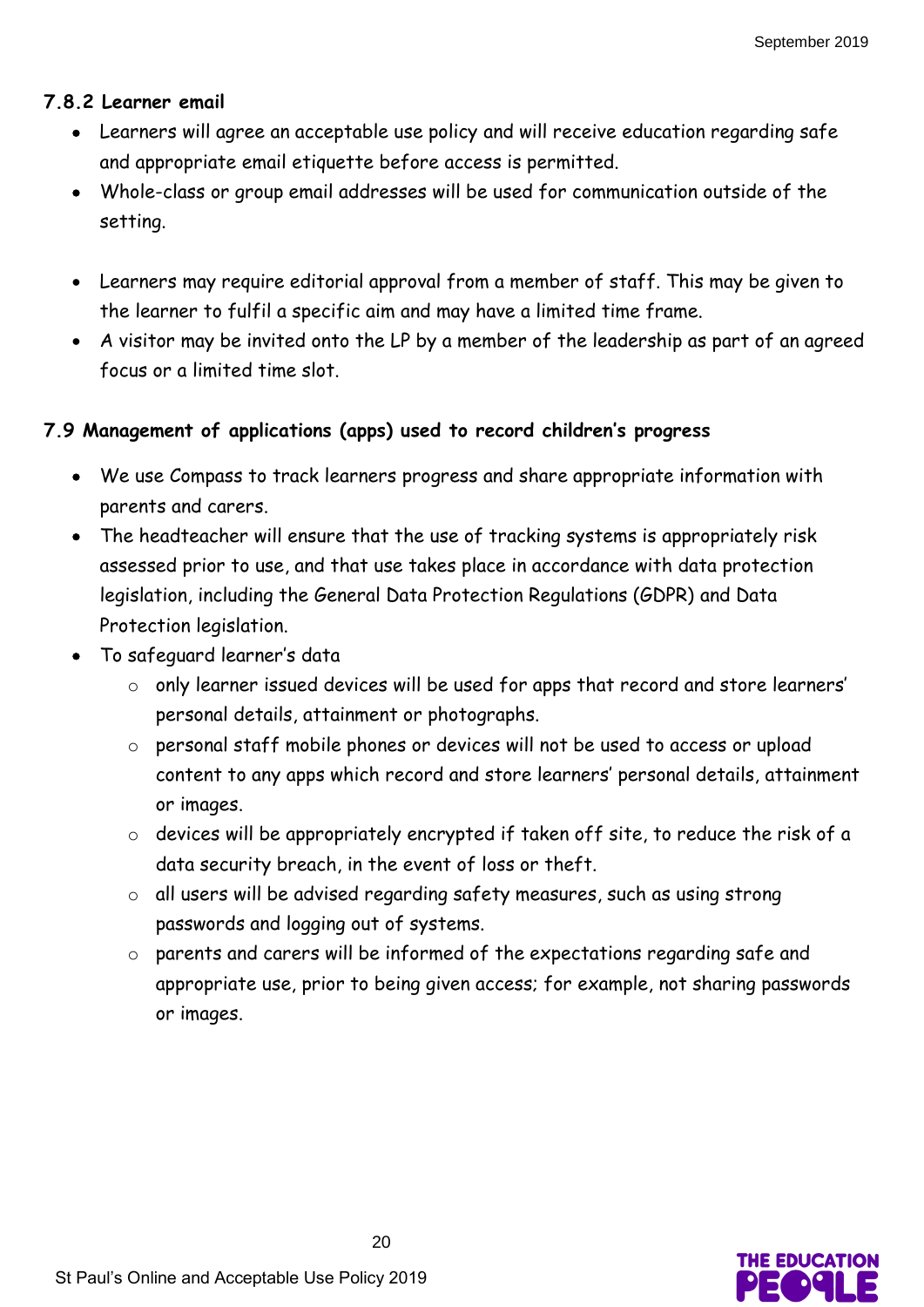#### **8. Social Media**

#### **8.1 Expectations**

- The expectations' regarding safe and responsible use of social media applies to all members of St Paul's Infant School community.
- The term social media may include (but is not limited to) blogs, wikis, social networking sites, forums, bulletin boards, online gaming, apps, video/photo sharing sites, chatrooms and instant messenger.
- All members of St Paul's Infant School community are expected to engage in social media in a positive and responsible manner.
	- o All members of St Paul's Infant School community are advised not to post or share content that may be considered threatening, hurtful or defamatory to others on any social media service.
- We will control learner and staff access to social media whilst using school provided *devices and systems on site. Many social media sites will be filtered access through our system.*
	- o The use of social media during school hours for personal use is permitted for staff, during break and lunchtime using their own data supply.
	- o The use of social media during school hours for personal use is not permitted for learners.
	- o Inappropriate or excessive use of social media during school hours or whilst using school devices may result in removal of internet access and/or disciplinary or legal action.
- Concerns regarding the online conduct of any member of St Paul's Infant School community on social media, will be reported to the DSL and be managed in accordance with our anti-bullying, allegations against staff, behaviour and child protection policies.

#### **8.2 Staff personal use of social media**

- The safe and responsible use of social media sites will be discussed with all members of staff as part of staff induction and will be revisited and communicated via regular staff training opportunities.
- Safe and professional behaviour will be outlined for all members of staff, including volunteers, as part of our *co*de of conduct

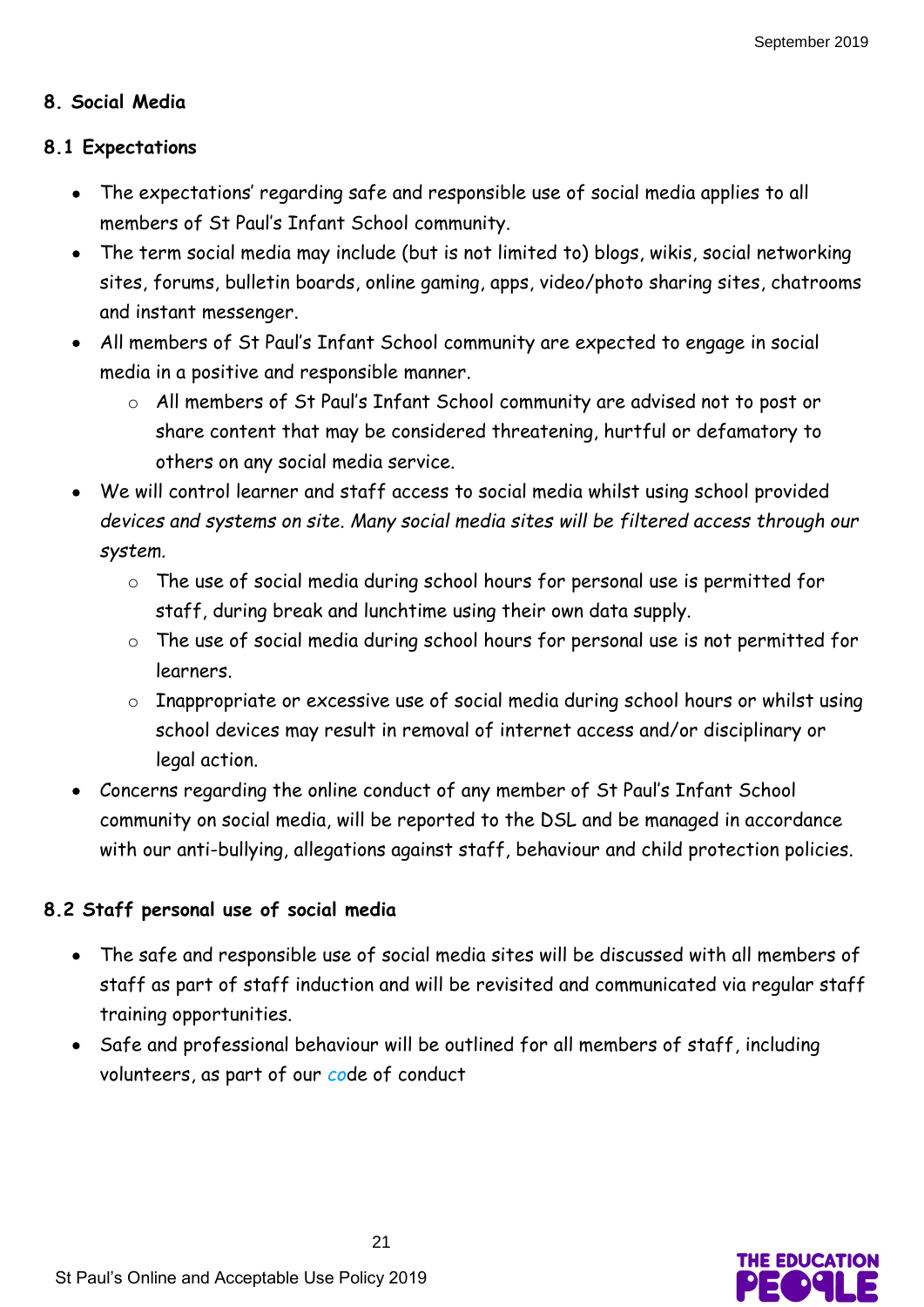## **8.2.1 Reputation**

- All members of staff are advised that their online conduct on social media can have an impact on their role and reputation within the school.
	- o Civil, legal or disciplinary action may be taken if staff are found to bring the profession or institution into disrepute, or if something is felt to have undermined confidence in their professional abilities.
- All members of staff are advised to safeguard themselves and their privacy when using social media services. Advice will be provided to staff via staff training and by sharing appropriate guidance and resources on a regular basis. This will include, but is not limited to:
	- o Setting appropriate privacy levels on their personal accounts/sites.
	- o Being aware of the implications of using location sharing services.
	- o Opting out of public listings on social networking sites.
	- o Logging out of accounts after use.
	- o Using strong passwords.
	- o Ensuring staff do not represent their personal views as being that of the setting.
- Members of staff are encouraged not to identify themselves as employees of St Paul's Infant School on their personal social networking accounts; this is to prevent information being linked with the setting and to safeguard the privacy of staff members.
- All members of staff are encouraged to carefully consider the information, including text and images, they share and post online. Staff are expected to ensure that their social media use is compatible with their professional role and is in accordance our policies, and the wider professional and legal framework.
- Information and content that staff members have access to as part of their employment, including photos and personal information about learners and their family members or colleagues, will not be shared or discussed on social media sites.
- Members of staff will notify the leadership team immediately if they consider that any content shared on social media sites conflicts with their role.

# **8.2.2 Communicating with learners and parents/carers**

- Staff will not use personal social media accounts to contact learners or parents/carers, nor should any contact be accepted.
- All members of staff are advised not to communicate with or add any current or past learners or their family members, as 'friends' on any personal social media sites, applications or profiles.

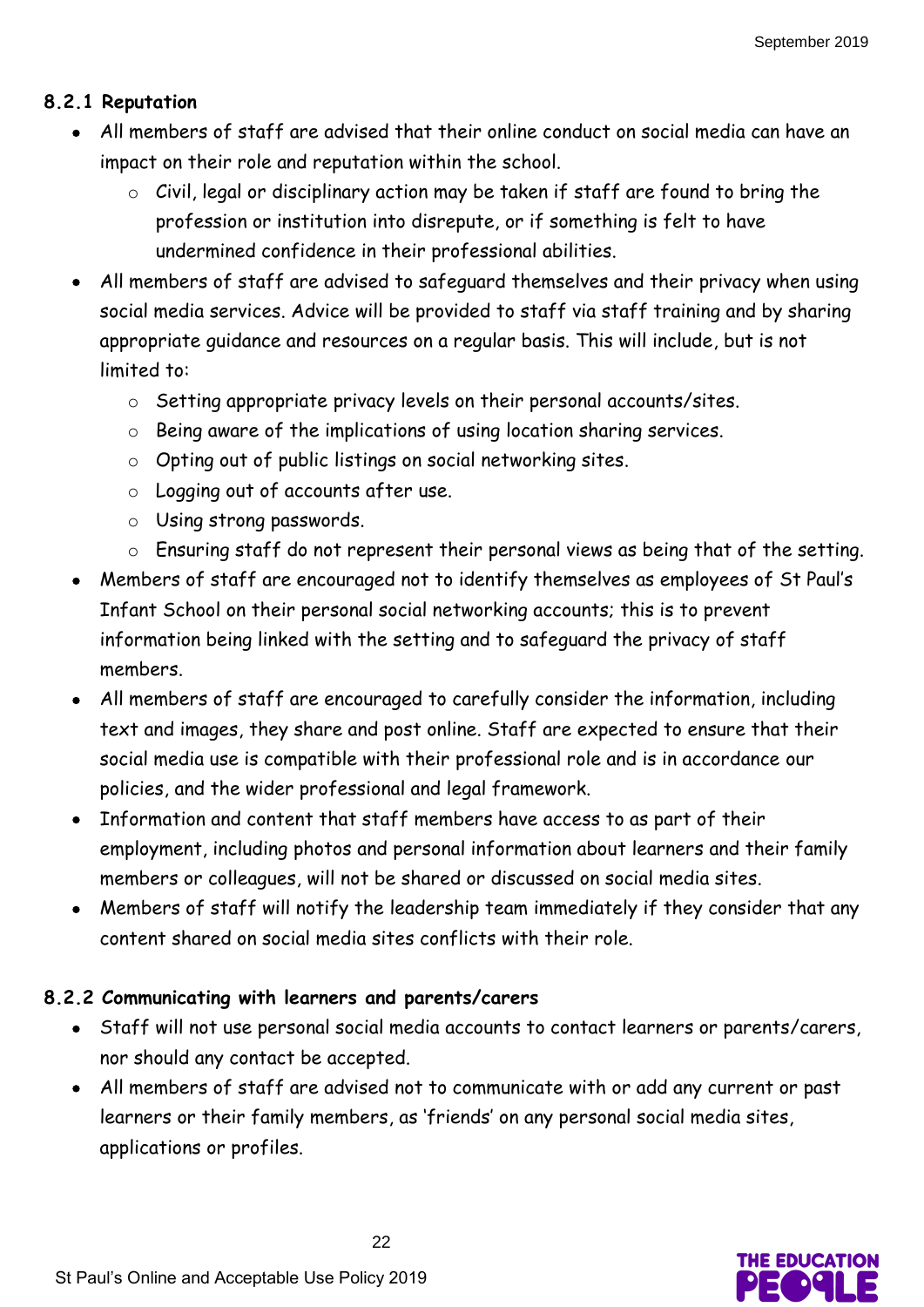- Any pre-existing relationships or exceptions which compromise this requirement will be discussed with the Head Teacher/DSL*.*
	- o Decisions made and advice provided in these situations will be formally recorded in order to safeguard learners, the setting and members of staff.
- If ongoing contact with learners is required once they have left the setting, members of staff will be expected to use existing alumni networks, or use official setting provided communication tools.
- Any communication from learners and parents received on personal social media accounts will be reported to the Head or Deputy.

#### **8.3 Learners use of social media**

- Safe and appropriate use of social media will be taught to learners as part of an embedded and progressive education approach via age appropriate sites and resources.
- We are aware that many popular social media sites are not permitted for use by children under the age of 13, or in some cases higher. As such, we will not create accounts for learners under the required age as outlined in the services terms and conditions.
- Any concerns regarding learners use of social media will be dealt with in accordance with existing policies, including anti-bullying and behaviour.
- Concerns regarding learners use of social media will be shared with parents/carers as appropriate, particularly when concerning underage use of social media services and games.
- Learners will be advised:
	- o to consider the benefits and risks of sharing personal details or information on social media sites which could identify them and/or their location.
	- o to only approve and invite known friends on social media sites and to deny access to others by making profiles private.
	- o not to meet any online friends without a parent/carer or other appropriate adults' permission, and to only do so when a trusted adult is present.
	- o to use safe passwords.
	- o to use social media sites which are appropriate for their age and abilities.
	- o how to block and report unwanted communications.
	- o how to report concerns on social media, both within the setting and externally.

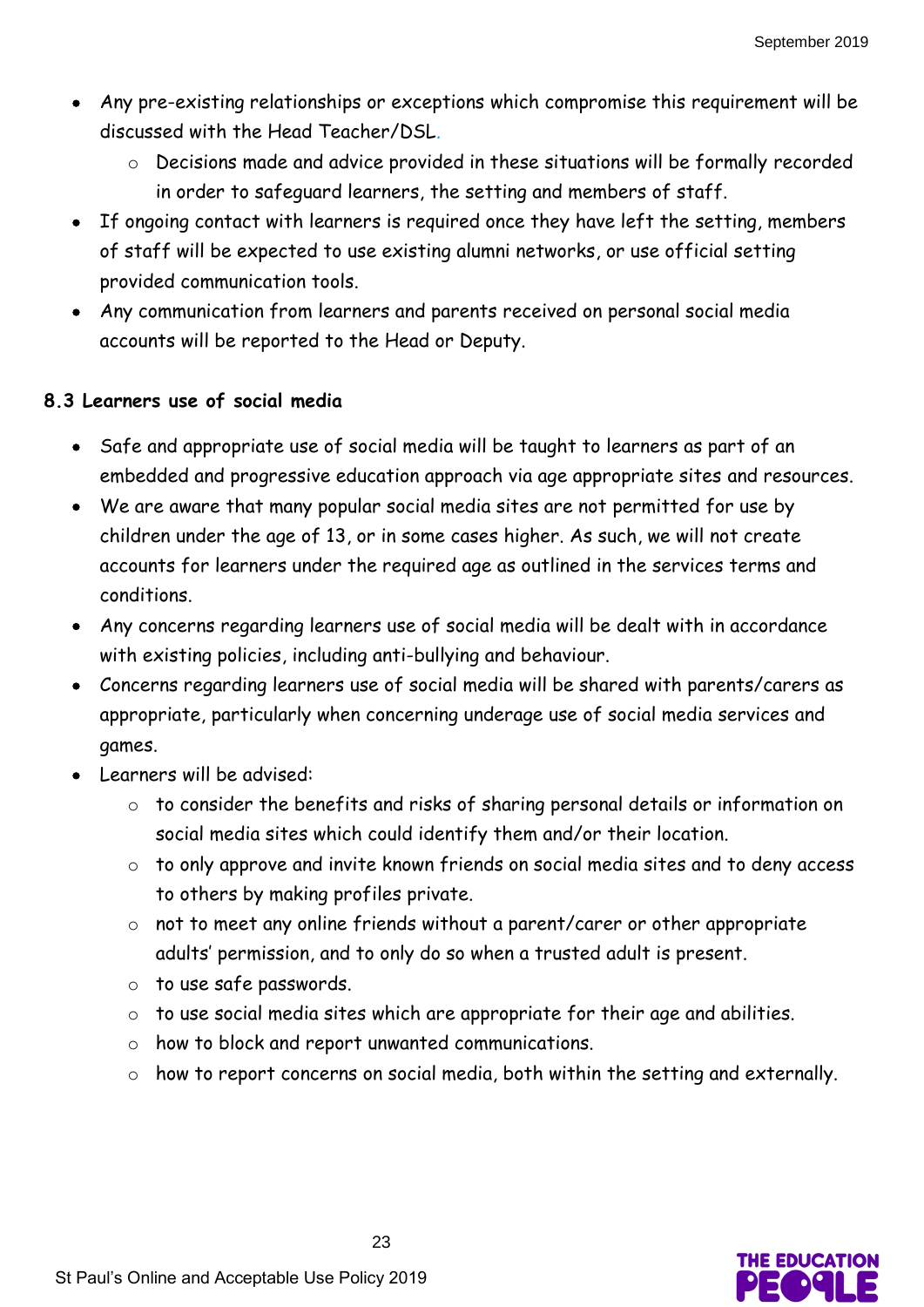# **9. Mobile Technology: Use of Personal Devices and Mobile Phones**

 St Paul's Infant School recognises that personal communication through mobile technologies is part of everyday life for many learners, staff and parents/carers. Mobile technology needs to be used safely and appropriately within the setting.

# **9.1 Expectations**

- All use of mobile technology including mobile phones and personal devices such as tablets, games consoles and wearable technology will take place in accordance with our policies, such as anti-bullying, behaviour and child protection , code of conduct and with the law.
- Electronic devices of any kind that are brought onto site are the responsibility of the user.
	- o All members of St Paul's Infant School community are advised to take steps to protect their mobile phones or personal devices from loss, theft or damage; we accept no responsibility for the loss, theft or damage of such items on our premises.
	- o All members of St Paul's Infant School community are advised to use passwords/pin numbers to ensure that unauthorised calls or actions cannot be made on their phones or devices; passwords and pin numbers should be kept confidential and mobile phones and personal devices should not be shared.
- Mobile phones and personal devices are not permitted to be used in specific areas within the site such as classrooms and other areas accessed by the children.
- The sending of abusive or inappropriate messages or content via mobile phones or personal devices is forbidden by any member of the community; any breaches will be dealt with in line with our anti-bullying and behaviour policies.
- All members of St Paul's Infant School community are advised to ensure that their mobile phones and personal devices do not contain any content which may be offensive, derogatory or would otherwise contravene our behaviour or child protection policies.

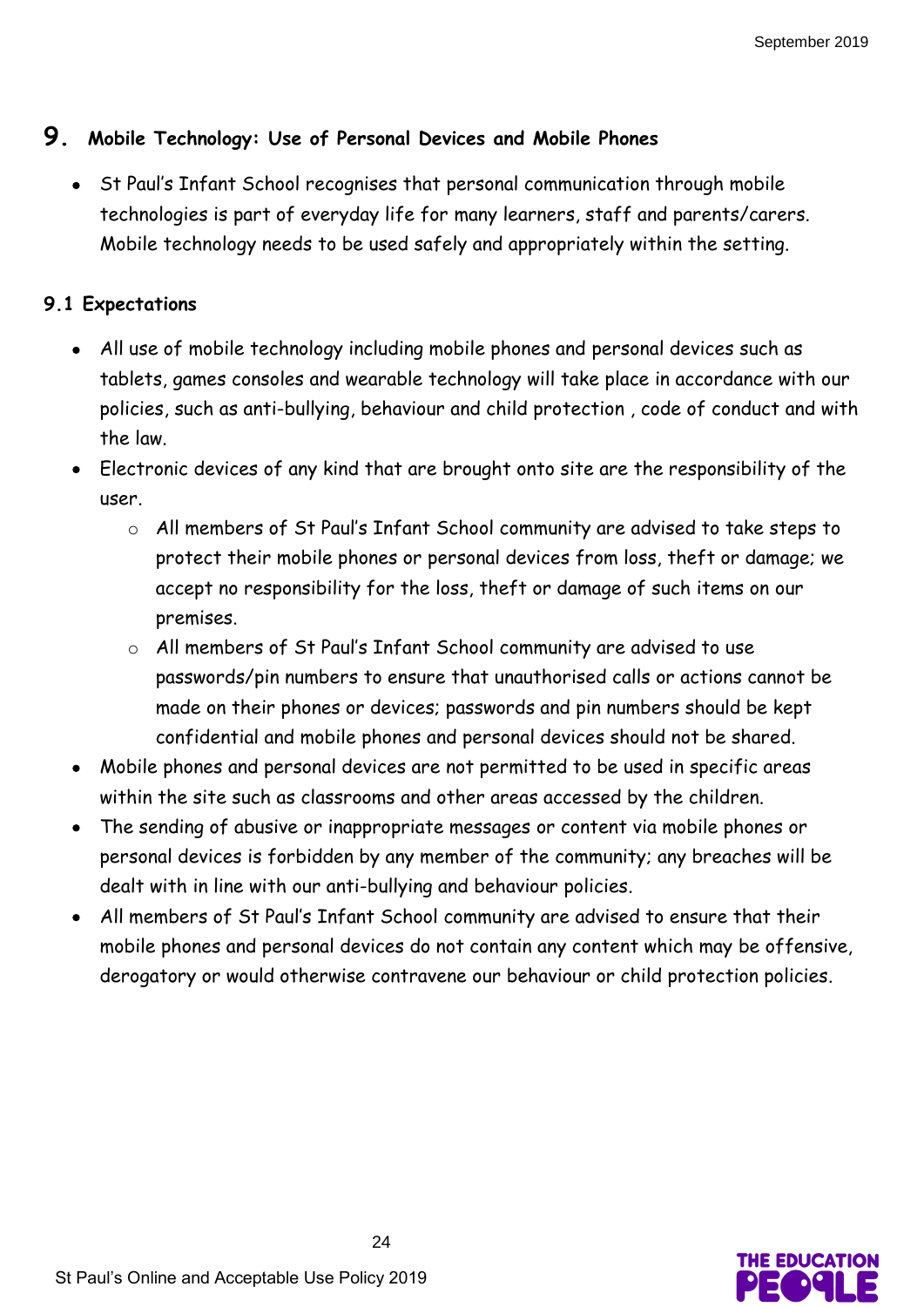# **9.2 Staff use of personal devices and mobile phones**

- Members of staff will ensure that use of personal phones and devices takes place in accordance with the law, as well as, relevant policy and procedures, such as confidentiality, child protection, data security, code of conduct and acceptable use of technology.
- Staff will be advised to
	- o keep mobile phones and personal devices in a safe and secure place during lesson time. (their locker)
	- o keep mobile phones and personal devices switched off or switched to 'silent' mode during lesson times.
	- o ensure that Bluetooth or other forms of communication, such as 'airdrop', are hidden or disabled during lesson times.
	- o not use personal devices during teaching periods, unless written permission has been given by the headteacher such as in emergency circumstances.
	- o ensure that any content bought onto site via mobile phones and personal devices are compatible with their professional role and expectations.
- Members of staff are not permitted to use their own personal phones or devices for contacting learners or parents and carers.
	- o Any pre-existing relationships which could undermine this, will be discussed with the DSL (or deputy) and headteacher
- Staff will not use personal devices or mobile phones:
	- o to take photos or videos of learners and will only use work-provided equipment for this purpose.
	- o directly with learners and will only use work-provided equipment during lessons/educational activities.
- If a member of staff breaches our policy, action will be taken in line with our staff behaviour and allegations policy.
- If a member of staff is thought to have illegal content saved or stored on a mobile phone or personal device, or have committed a criminal offence using a personal device or mobile phone, the police will be contacted and the LADO (Local Authority Designated Officer) will be informed in line with our allegations policy.

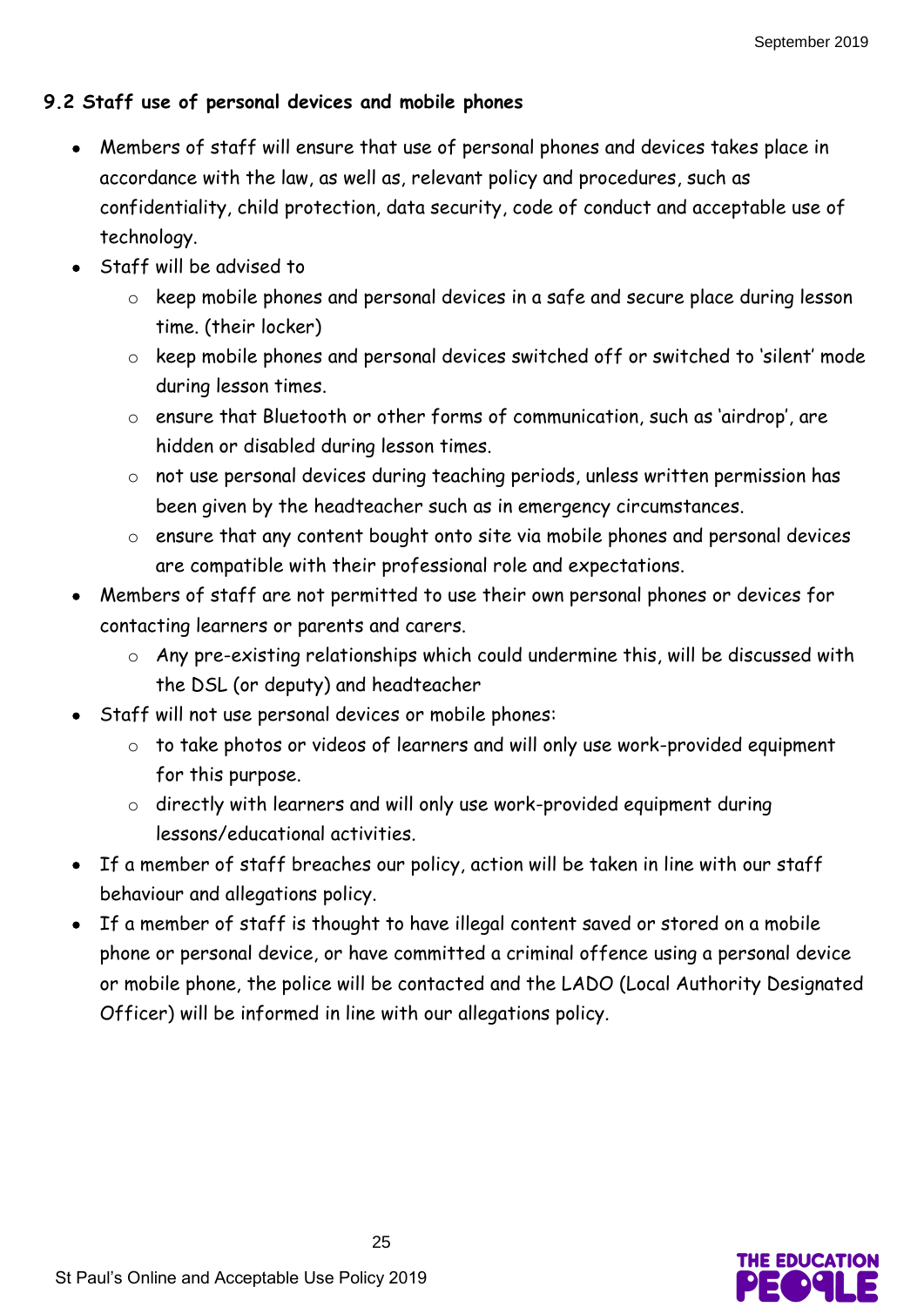# **9.3 Visitors' use of personal devices and mobile phones**

- Parents/carers and visitors, including volunteers and contractors, should ensure that mobile phones are signed into the office on arrival and collected when leaving the building.
- Appropriate signage and information is provided to inform parents/carers and visitors of expectations of use.
- Visitors, including volunteers and contractors, who are on site for regular or extended periods of time are expected to use their mobile phones and personal devices in accordance with our acceptable use of technology policy and other associated policies, including but not limited to anti-bullying, behaviour, child protection and image use.
- Members of staff are expected to challenge visitors if they have concerns and inform the DSL (or deputy) or of any breaches of our policy.

# **10. Responding to Online Safety Incidents**

- All members of the community will be made aware of the reporting procedure for online safety concerns, including breaches of filtering, peer on peer abuse, including cyberbullying and youth produced sexual imagery (sexting), online sexual violence and harassment, online abuse and exploitation and illegal content.
- All members of the community will respect confidentiality and the need to follow the official procedures for reporting concerns.
	- o Learners, parents and staff will be informed of our complaints procedure and staff will be made aware of the whistleblowing procedure.
- We require staff, parents, carers and learners to work in partnership with us to resolve online safety issues.
- After any investigations are completed, leadership staff will debrief, identify lessons learnt and implement any policy or curriculum changes, as required.
- If we are unsure how to proceed with an incident or concern, the DSL (or deputy) will seek advice from the Education Safeguarding Service.
- Where there is a concern that illegal activity has taken place, we will contact the police using 101, or 999 if there is immediate danger or risk of harm as appropriate.
- If information relating to a specific incident or a concern needs to be shared beyond our community, for example if other local settings are involved or the wider public may be at risk, the DSL will speak with the police and/or the Education Safeguarding

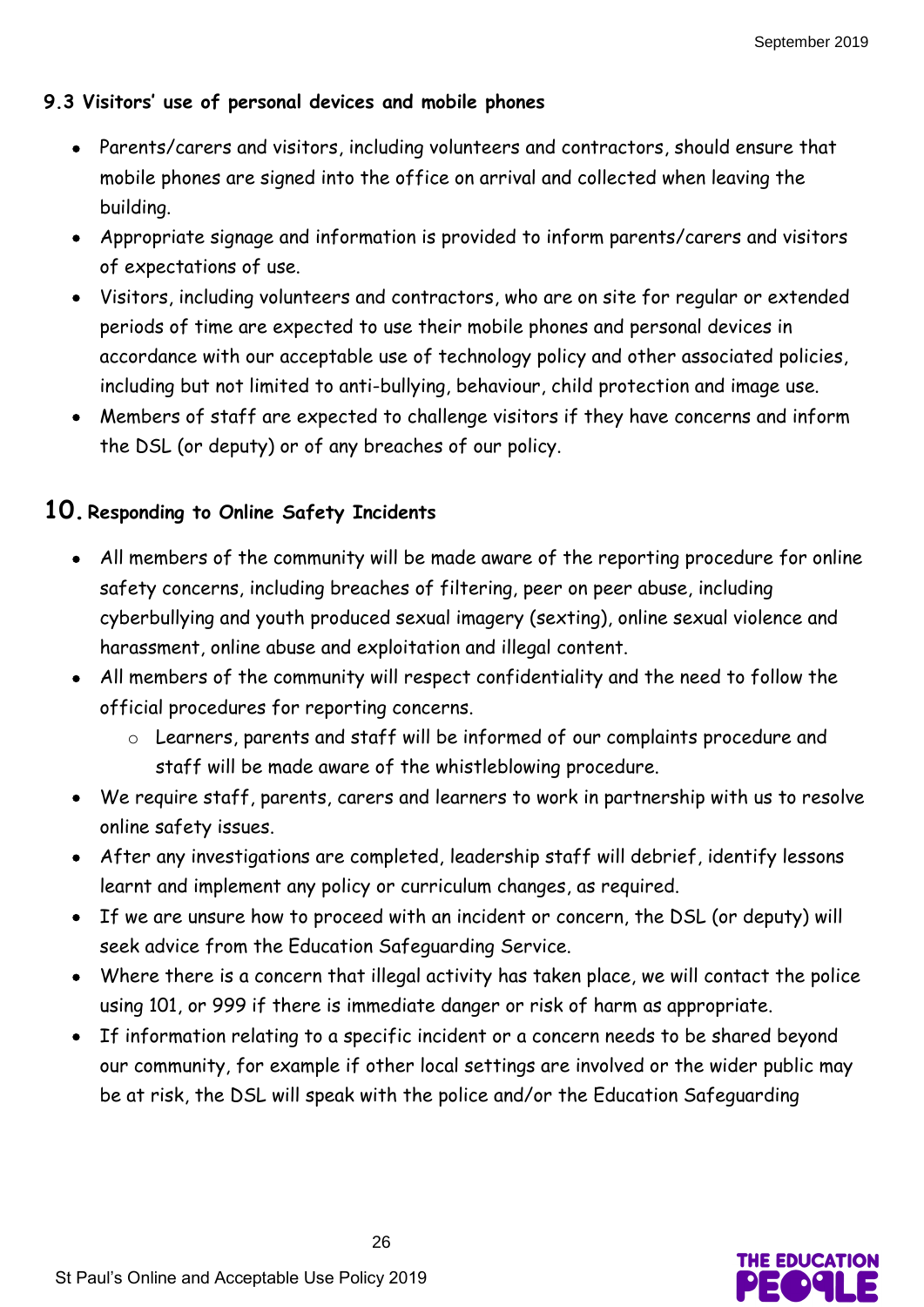Service first, to ensure that potential criminal or child protection investigations are not compromised.

## **10.1 Concerns about learner online behaviour and/or welfare**

- The DSL (or deputy) will be informed of all online safety concerns involving safeguarding or child protection risks in line with our child protection policy.
- All concerns about learners will be recorded in line with our child protection policy.
- St Paul's Infant School recognises that whilst risks can be posed by unknown individuals or adults online, learners can also abuse their peers; all online peer on peer abuse concerns will be responded to in line with our child protection and behaviour policies.
- The DSL (or deputy) will ensure that online safety concerns are escalated and reported to relevant partner agencies in line with local policies and procedures.
- Appropriate sanctions and/or pastoral/welfare support will be offered to learners as needed. Civil or legal action will be taken if necessary.
- We will inform parents/carers of online safety incidents or concerns involving their child, as and when required.

# **10.2 Concerns about staff online behaviour and/or welfare**

- Any complaint about staff misuse will be referred to the head teacher, in accordance with our allegations against staff policy.
- Any allegations regarding a member of staff's online conduct will be discussed with the LADO (Local Authority Designated Officer).
- Appropriate disciplinary, civil and/or legal action will be taken in accordance with our staff code of conduct.
- Welfare support will be offered to staff as appropriate.

# **10.3 Concerns about parent/carer online behaviour and/or welfare**

- Concerns regarding parents/carers behaviour and/or welfare online will be reported to the headteacher and/or DSL (or deputy).The headteacher and/or DSL will respond to concerns in line with existing policies, including but not limited to child protection, antibullying, complaints, allegations against staff, home-school agreements, acceptable use of technology and behaviour policy.
- Civil or legal action will be taken if necessary.
- Welfare support will be offered to parents/carers as appropriate.

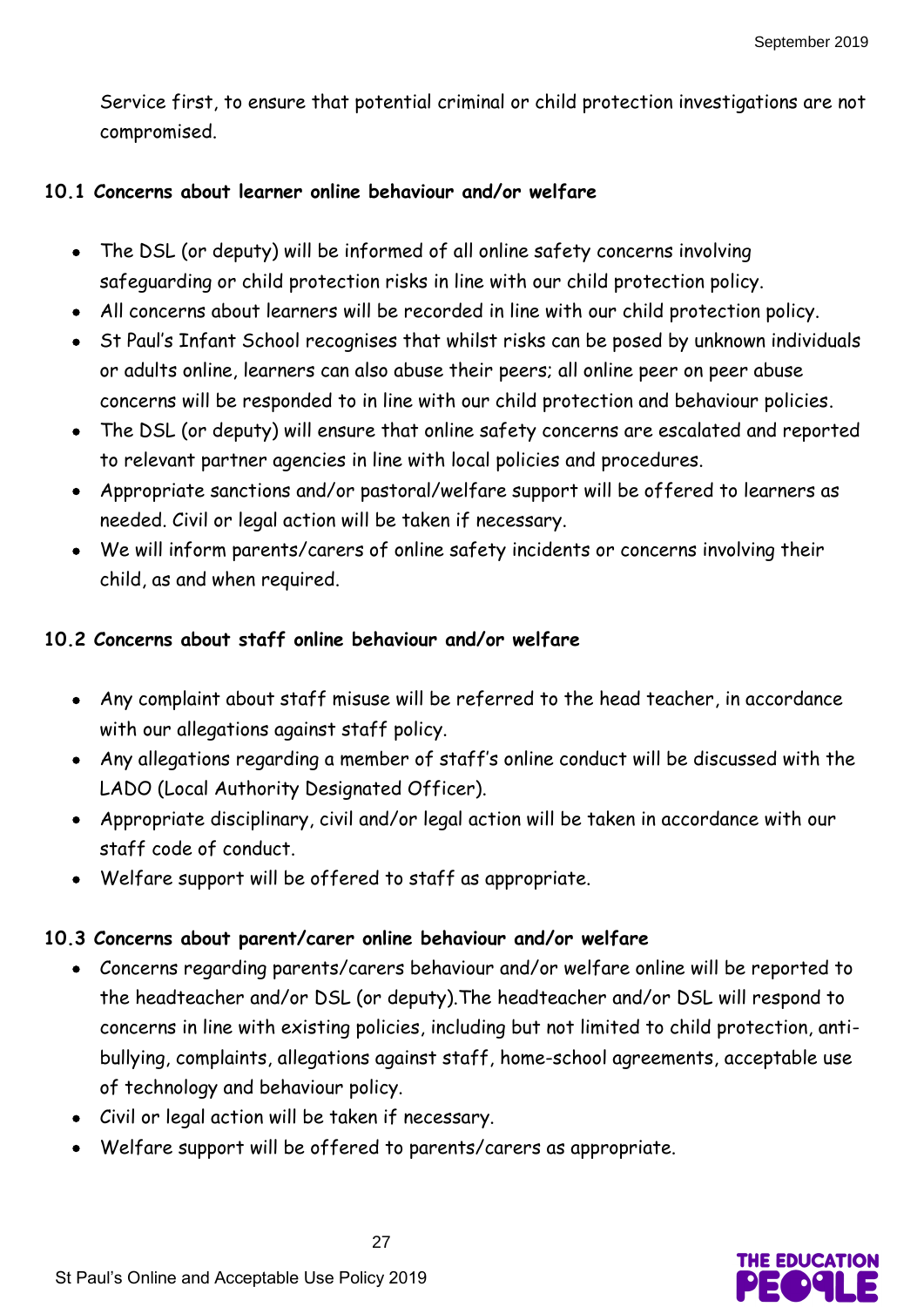#### **11. Procedures for Responding to Specific Online Concerns**

#### **11.1 Online sexual violence and sexual harassment between children**

It may be necessary for the head teacher to access Childnet's online sexual harassment guidance at *[www.childnet.com/resources/step-up-speak-up/guidance-and-training-for](http://www.childnet.com/resources/step-up-speak-up/guidance-and-training-for-schools-and-professionals)[schools-and-professionals](http://www.childnet.com/resources/step-up-speak-up/guidance-and-training-for-schools-and-professionals)*

- Our headteacher, DSL and appropriate members of staff have accessed and understood the DfE "[Sexual violence and sexual harassment between children in schools and](https://www.gov.uk/government/publications/sexual-violence-and-sexual-harassment-between-children-in-schools-and-colleges)  [colleges](https://www.gov.uk/government/publications/sexual-violence-and-sexual-harassment-between-children-in-schools-and-colleges)" (2018) guidance and part 5 of ['Keeping children safe in education'](https://www.gov.uk/government/publications/keeping-children-safe-in-education--2) 2019.
	- o Full details of our response to peer on peer abuse, including sexual violence and harassment can be found in our child protection policy.
- St Paul's Infant School recognises that sexual violence and sexual harassment between children can take place online. Examples may include;
	- o Non-consensual sharing of sexual images and videos
	- o Sexualised online bullying
	- o Online coercion and threats
	- o 'Upskirting', which typically involves taking a picture under a person's clothing without them knowing, with the intention of obtaining sexual gratification, or causing the victim humiliation, distress or alarm. It is a criminal offence
	- o Unwanted sexual comments and messages on social media
	- o Online sexual exploitation
- We will respond to concerns regarding online sexual violence and sexual harassment between children, regardless of whether the incident took place on our premises or using our equipment.
- If made aware of any concerns relating to online sexual violence and sexual harassment, we will:
	- o immediately notify the DSL (or deputy) and act in accordance with our child protection and anti-bullying policies.
	- o if content is contained on learners personal devices, they will be managed in accordance with the DfE ['searching screening and confiscation'](https://www.gov.uk/government/publications/searching-screening-and-confiscation) advice.
	- o provide the necessary safeguards and support for all learners involved, such as implementing safety plans, offering advice on blocking, reporting and removing online content, and providing appropriate counselling/pastoral support.

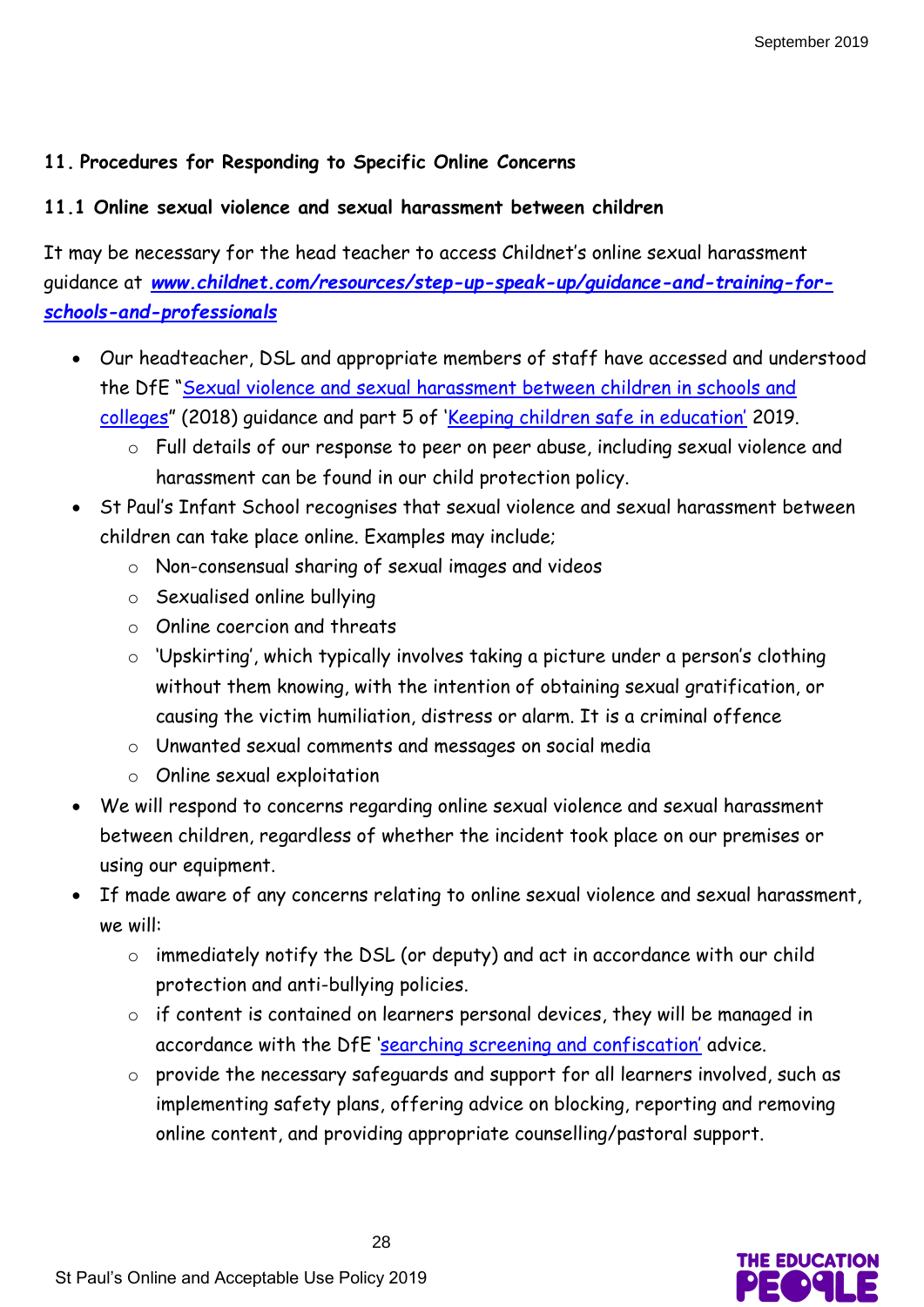- o implement appropriate sanctions in accordance with our behaviour policy.
- o inform parents and carers, if appropriate, about the incident and how it is being managed.
- o If appropriate, make referrals to partner agencies, such as Children's Social Work Service and/or the police.
- o if the concern involves children and young people at a different educational setting, the DSL will work in partnership with other DSLs to ensure appropriate safeguarding action is taken in the wider local community.
	- If a criminal offence has been committed, the DSL (or deputy) will discuss this with the police first to ensure that investigations are not compromised.
- o review the handling of any incidents to ensure that best practice was implemented, and policies/procedures are appropriate.
- St Paul's Infant School recognises that internet brings the potential for the impact of any sexual violence and sexual harassment concerns to extend further than the local community, and for a victim or alleged perpetrator to become marginalised and excluded by online communities.
- St Paul's Infant School recognises the potential for repeat victimisation in the future if abusive content continues to exist somewhere online.
- To help minimise concerns, St Paul's Infant School will ensure that all members of the community are made aware of the potential social, psychological and criminal consequences of online sexual violence and sexual harassment by implementing a range of age and ability appropriate educational methods as part of our curriculum.
- We will ensure that all members of the community are aware of sources of support regarding online sexual violence and sexual harassment between learners.

# **11.2 Youth produced sexual imagery ("sexting")**

- St Paul's Infant School recognises youth produced sexual imagery (also known as "sexting") as a safeguarding issue; all concerns will be reported to and dealt with by the DSL (or deputy).
- . We will follow the advice as set out in the non-statutory UKCIS guidance: 'Sexting in [schools and colleges: responding to incidents and safeguarding young people'](https://www.gov.uk/government/groups/uk-council-for-child-internet-safety-ukccis) and the local [KSCMP](http://www.kscb.org.uk/guidance/online-safety) guidance: "Responding to youth produced sexual imagery".
	- o Youth produced sexual imagery or 'sexting' is defined as the production and/or sharing of sexual photos and videos of and by young people who are under the age of 18. It includes nude or nearly nude images and/or sexual acts.

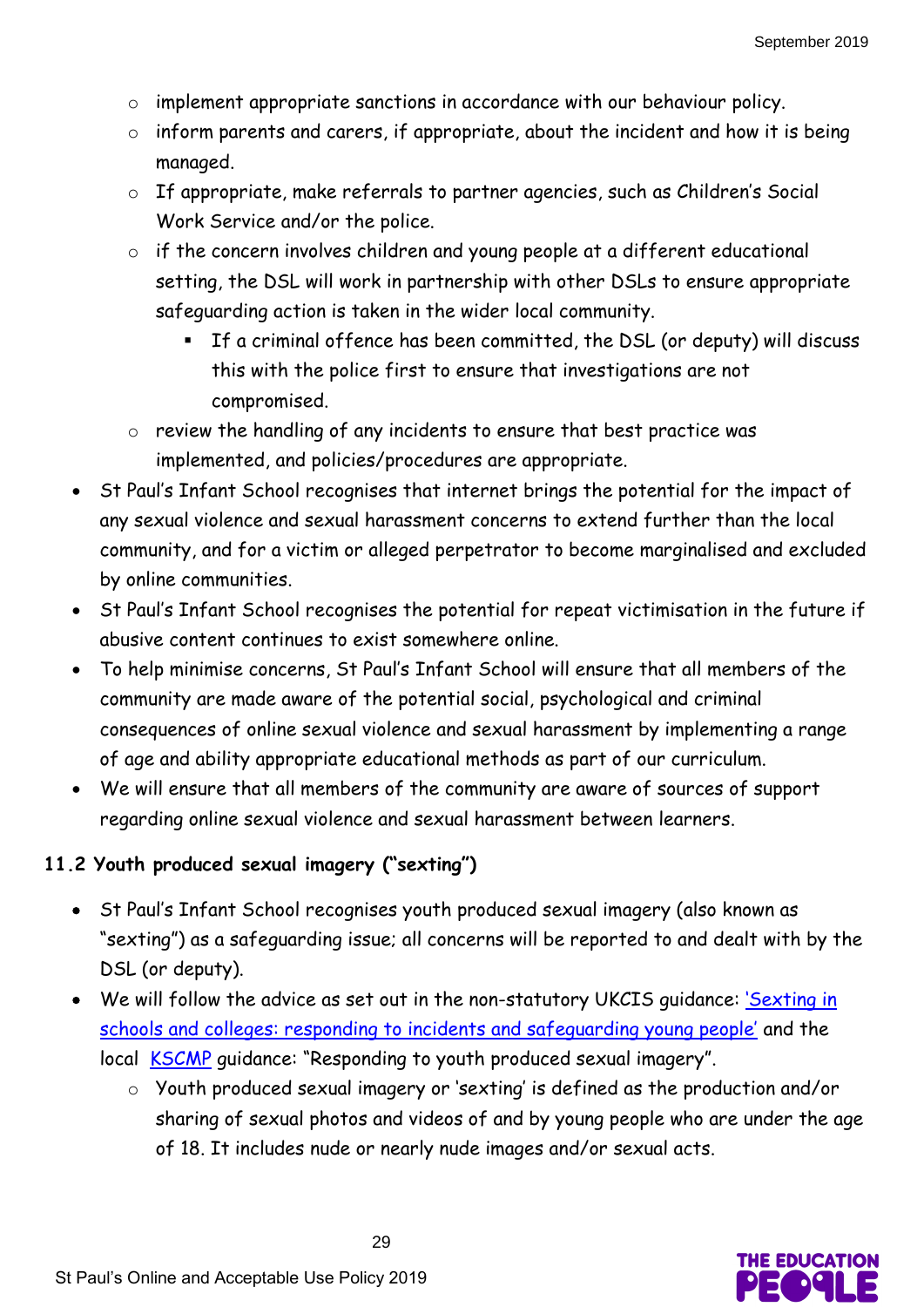- o It is an offence to possess, distribute, show and make indecent images of children. The Sexual Offences Act 2003 defines a child, for the purposes of indecent images, as anyone under the age of 18.
- St Paul's Infant School will ensure that all members of the community are made aware of the potential social, psychological and criminal consequences of creating or sharing youth produced sexual imagery by implementing preventative approaches, via a range of age and ability appropriate educational methods. Through Learning and Life skills and other PSHE lessons.
- We will ensure that all members of the community are aware of sources of support regarding the taking and sharing of youth produced sexual imagery.
- We will respond to concerns regarding youth produced sexual imagery, regardless of whether the incident took place on site or using setting provided or personal equipment.
- We will not:
	- o view any suspected youth produced sexual imagery, unless there is no other option, or there is a clear safeguarding need or reason to do so.
		- **If it is deemed necessary, the imagery will only be viewed where possible** by the DSL, and any decision making will be clearly documented.
	- o send, share, save or make copies of content suspected to be an indecent image/video of a child (i.e. youth produced sexual imagery) and will not allow or request learners to do so.
- If made aware of an incident involving the creation or distribution of youth produced sexual imagery, we will:
	- o act in accordance with our child protection policies and the relevant local procedures.
	- $\circ$  ensure the DSL (or deputy) responds in line with the [UKCIS](https://www.gov.uk/government/groups/uk-council-for-child-internet-safety-ukccis) and KSCMP quidance.
	- o Store any devices containing potential youth produced sexual imagery securely
		- If content is contained on learners personal devices, they will be managed in accordance with the DfE ['searching screening and confiscation'](https://www.gov.uk/government/publications/searching-screening-and-confiscation) advice.
		- If a potentially indecent image has been taken or shared on our network or devices, we will act to block access to all users and isolate the image.
	- o carry out a risk assessment in line with the [UKCIS](https://www.gov.uk/government/groups/uk-council-for-child-internet-safety-ukccis) and KSCMP guidance which considers the age and vulnerability of learners involved, including the possibility of carrying out relevant checks with other agencies.
	- o inform parents/carers about the incident and how it is being managed and provide support and signposting, as appropriate.

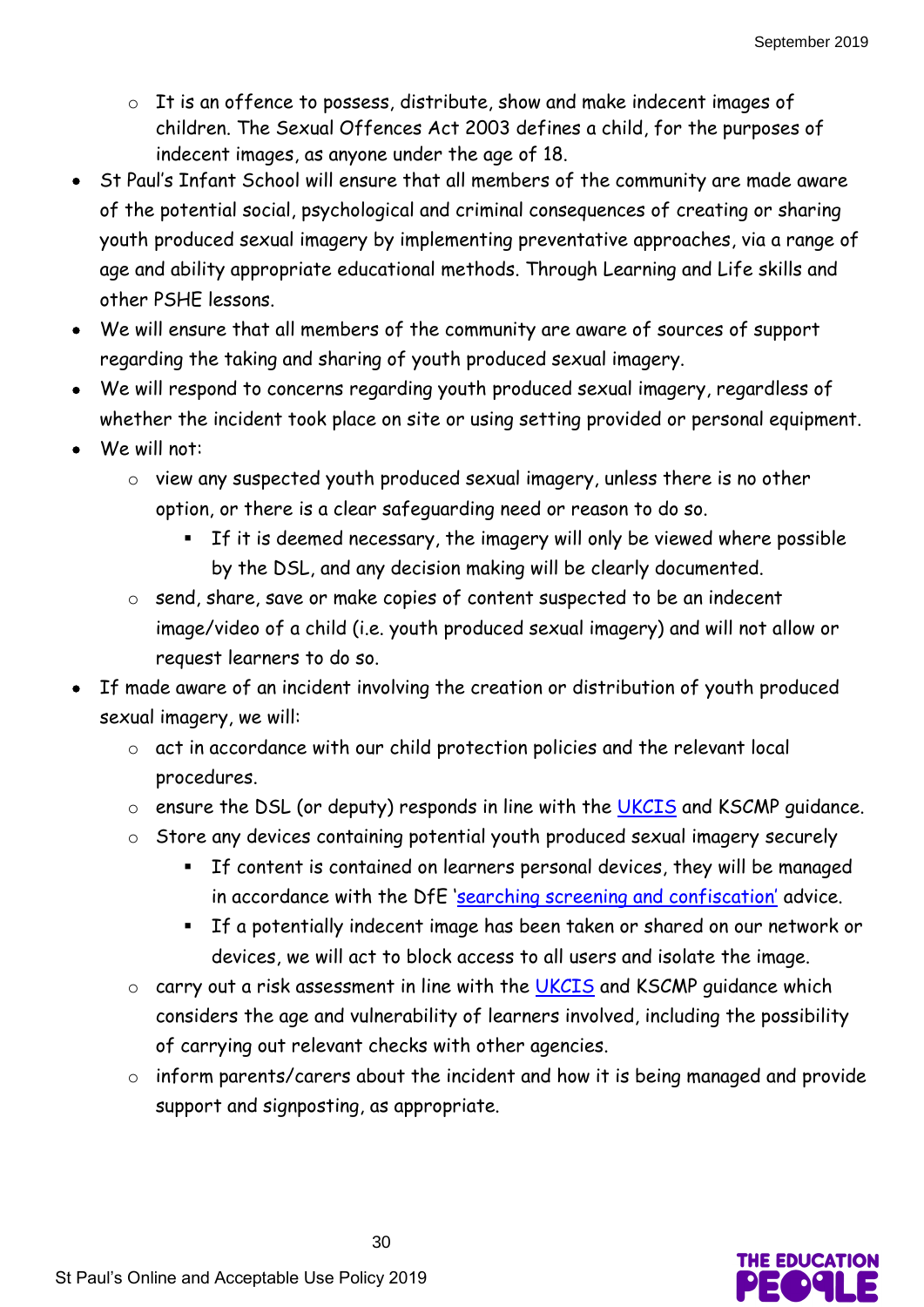- o make a referral to Children's Social Work Service and/or the police, as deemed appropriate in line with the [UKCIS](https://www.gov.uk/government/groups/uk-council-for-child-internet-safety-ukccis) and KSCMP guidance.
- o provide the necessary safeguards and support for learners, such as offering counselling or pastoral support.
- o implement appropriate sanctions in accordance with our behaviour policy but taking care not to further traumatise victims where possible.
- o consider the deletion of images in accordance with the [UKCIS](https://www.gov.uk/government/groups/uk-council-for-child-internet-safety-ukccis) guidance.
	- Images will only be deleted once the DSL has confirmed that other agencies do not need to be involved and are sure that to do so would not place a child at risk or compromise an investigation.
- o review the handling of any incidents to ensure that best practice was implemented; the leadership team will also review and update any management procedures, where necessary.

# **11.3 Online abuse and exploitation (including child sexual abuse and sexual or criminal exploitation)**

- St Paul's Infant School recognises online abuse and exploitation, including sexual abuse and sexual or criminal exploitation, as a safeguarding issue and all concerns will be reported to and dealt with by the DSL (or deputy), in line with our child protection policy.
- St Paul's Infant School will ensure that all members of the community are aware of online child abuse and sexual or criminal exploitation, including the possible grooming approaches which may be employed by offenders to target learners, and understand how to respond to concerns.
- We will implement preventative approaches for online child abuse and exploitation via a range of age and ability appropriate education for learners, staff and parents/carers. Within out computing teaching, Learning and Life skills and our RSE curriculum.
- We will ensure that all members of the community are aware of the support available regarding online child abuse and exploitation, both locally and nationally.
- We will ensure that the 'Click CEOP' report button used to report online child sexual abuse is visible and available to learners and other members of our community. On the school website.
- If made aware of an incident involving online child abuse and/or exploitation, we will:
	- o act in accordance with our child protection policies and the relevant KSCMP procedures.

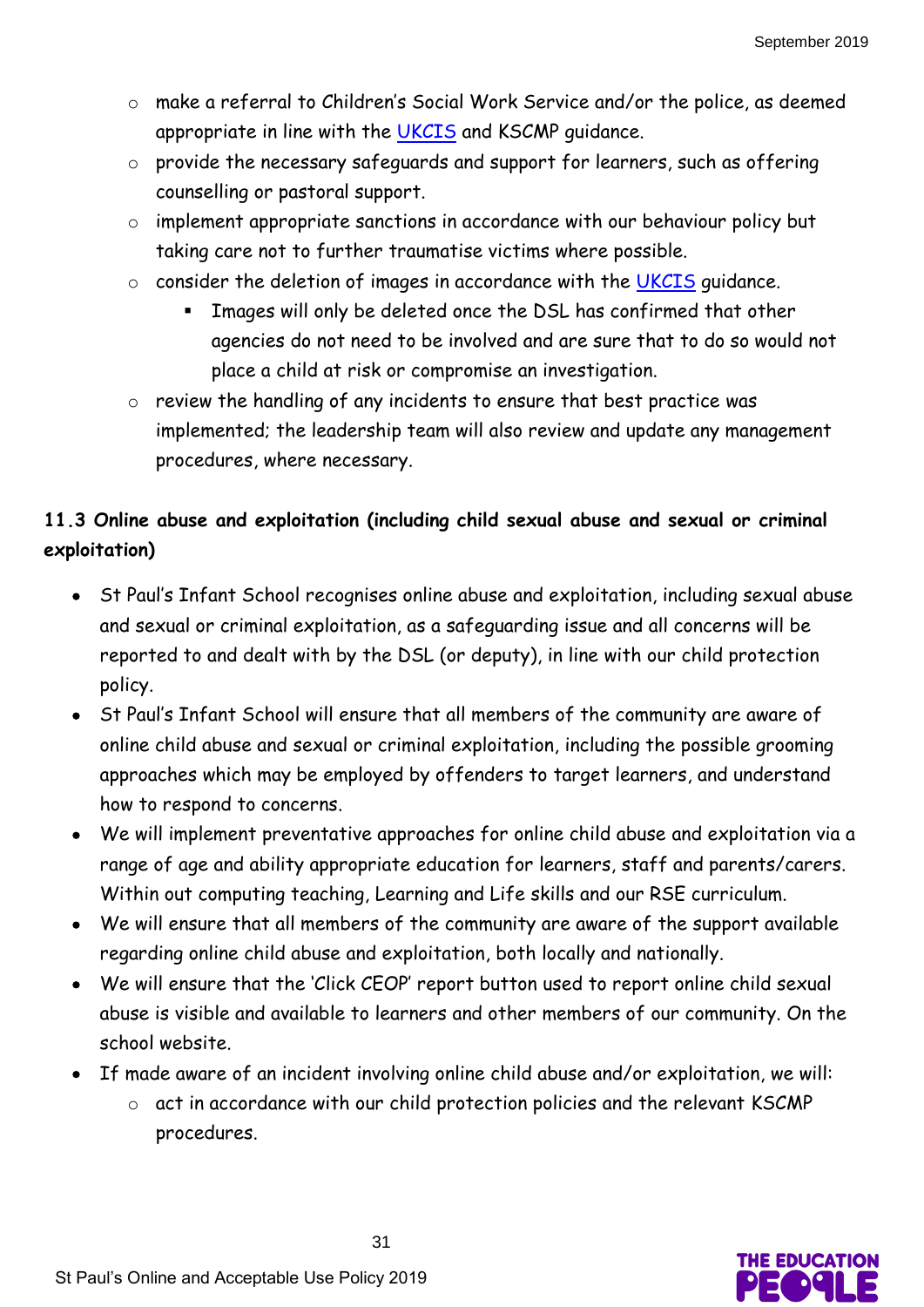- o store any devices containing evidence securely.
	- If content is contained on learners personal devices, they will be managed in accordance with the DfE ['searching screening and confiscation'](https://www.gov.uk/government/publications/searching-screening-and-confiscation) advice.
	- If any evidence is stored on our network or devices, we will act to block access to other users and isolate the content.
- o if appropriate, make a referral to Children's Social Work Service and inform the police via 101, or 999 if a learner is at immediate risk.
- o carry out a risk assessment which considers any vulnerabilities of learner(s) involved, including carrying out relevant checks with other agencies.
- o inform parents/carers about the incident and how it is being managed and provide support and signposting, as appropriate.
- o provide the necessary safeguards and support for learners, such as, offering counselling or pastoral support.
- o review the handling of any incidents to ensure that best practice is implemented; leadership team will review and update any management procedures, where necessary.
- We will respond to concerns regarding online abuse and exploitation, regardless of whether the incident took place on our premises or using setting provided or personal equipment.
	- o Where possible and appropriate, learners will be involved in decision making. If appropriate, they will be empowered to report concerns themselves with support, for example if the concern relates to online sexual abuse via CEOP: [www.ceop.police.uk/safety-centre/](http://www.ceop.police.uk/safety-centre/)
- If we are unclear whether a criminal offence has been committed, the DSL (or deputy) will obtain advice immediately through the Education Safeguarding Service and/or police.
- If made aware of intelligence or information which may relate to child sexual exploitation (on or offline), it will be passed through to the police by the DSL (or deputy).
- If members of the public or learners at other settings are believed to have been targeted, the DSL (or deputy) will seek advice from the police and/or the Education Safeguarding Service before sharing specific information to ensure that potential investigations are not compromised.

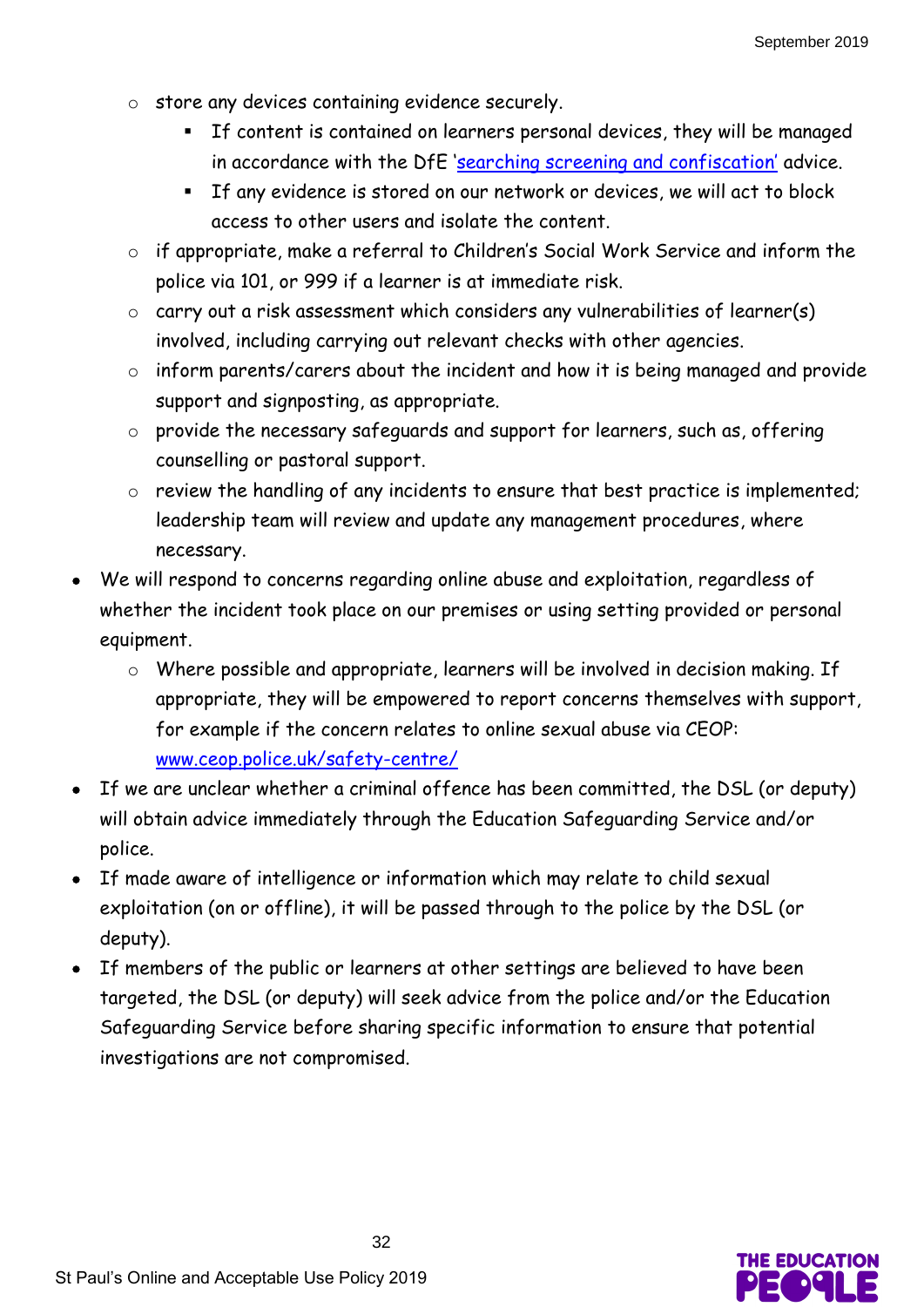# **11.4 Indecent Images of Children (IIOC)**

- St Paul's Infant School will ensure that all members of the community are made aware of the possible consequences of accessing Indecent Images of Children (IIOC) as appropriate to the age and ability.
- We will respond to concerns regarding IIOC on our equipment and/or personal equipment, even if access took place off site.
- We will seek to prevent accidental access to IIOC by using an Internet Service Provider (ISP) which subscribes to the Internet Watch Foundation (IWF) block list and by implementing appropriate filtering, firewalls and anti-spam software.
- If we are unclear if a criminal offence has been committed, the DSL (or deputy) will obtain advice immediately through the police and/or the Education Safeguarding Service.
- If made aware of IIOC, we will:
	- o act in accordance with our child protection policy and the relevant KSCMP procedures.
	- o store any devices involved securely.
	- o immediately inform appropriate organisations, such as the IWF and police.
- If made aware that a member of staff or a learner has been inadvertently exposed to indecent images of children, we will:
	- o ensure that the DSL (or deputy) is informed.
	- o ensure that the URLs (webpage addresses) which contain the suspect images are reported to the IWF via [www.iwf.org.uk](https://www.iwf.org.uk/) .
	- o ensure that any copies that exist of the image, for example in emails, are deleted.
	- o report concerns, as appropriate to parents and carers.
- If made aware that indecent images of children have been found on the setting provided devices, we will:
	- o ensure that the DSL (or deputy) is informed.
	- o ensure that the URLs (webpage addresses) which contain the suspect images are reported to the IWF via [www.iwf.org.uk](https://www.iwf.org.uk/) .
	- o inform the police via 101 or 999 if there is an immediate risk of harm, and Children's Social Work Service, as appropriate.
	- o only store copies of images (securely, where no one else has access to them and delete all other copies) following a written request from the police.
	- o report concerns, as appropriate to parents/carers.

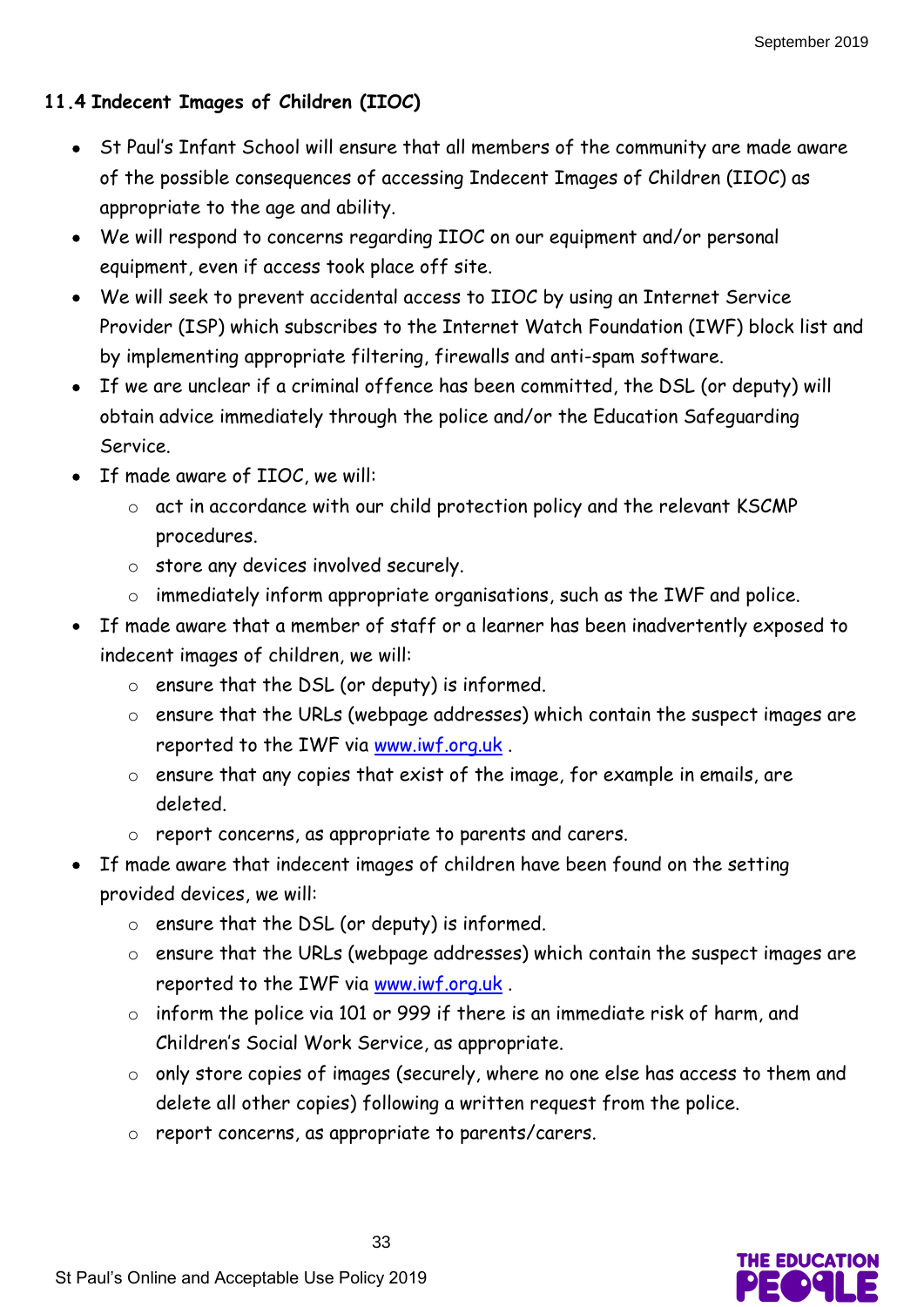- If made aware that a member of staff is in possession of indecent images of children on school provided devices, we will:
	- o ensure that the headteacher is informed in line with our managing allegations against staff policy.
	- o inform the Local LADO and other relevant organisations in accordance with our managing allegations against staff policy.
	- o quarantine any devices until police advice has been sought.

# **11.5 Cyberbullying**

- Cyberbullying, along with all other forms of bullying, will not be tolerated at St Paul's Infant School
- Full details of how we will respond to cyberbullying are set out in our anti-bullying policy. In the safeguarding folder.

# **11.6 Online hate**

- Online hate content, directed towards or posted by, specific members of the community will not be tolerated at St Paul's Infant School and will be responded to in line with existing policies, including child protection, anti-bullying and behaviour.
- All members of the community will be advised to report online hate in accordance with relevant policies and procedures.
- The police will be contacted if a criminal offence is suspected.
- If we are unclear on how to respond, or whether a criminal offence has been committed, the DSL (or deputy) will obtain advice through the Education Safeguarding Service and/or the police.

# **11.7 Online radicalisation and extremism**

- As listed in this policy, we will take all reasonable precautions to ensure that learners and staff are safe from terrorist and extremist material when accessing the internet on site. Filters are set by using EIS support and children only access Swiggle and not google to undertake their internet searches.
- If we are concerned that a learner or adult may be at risk of radicalisation online, the DSL (or deputy) will be informed immediately, and action will be taken in line with our child protection policy.

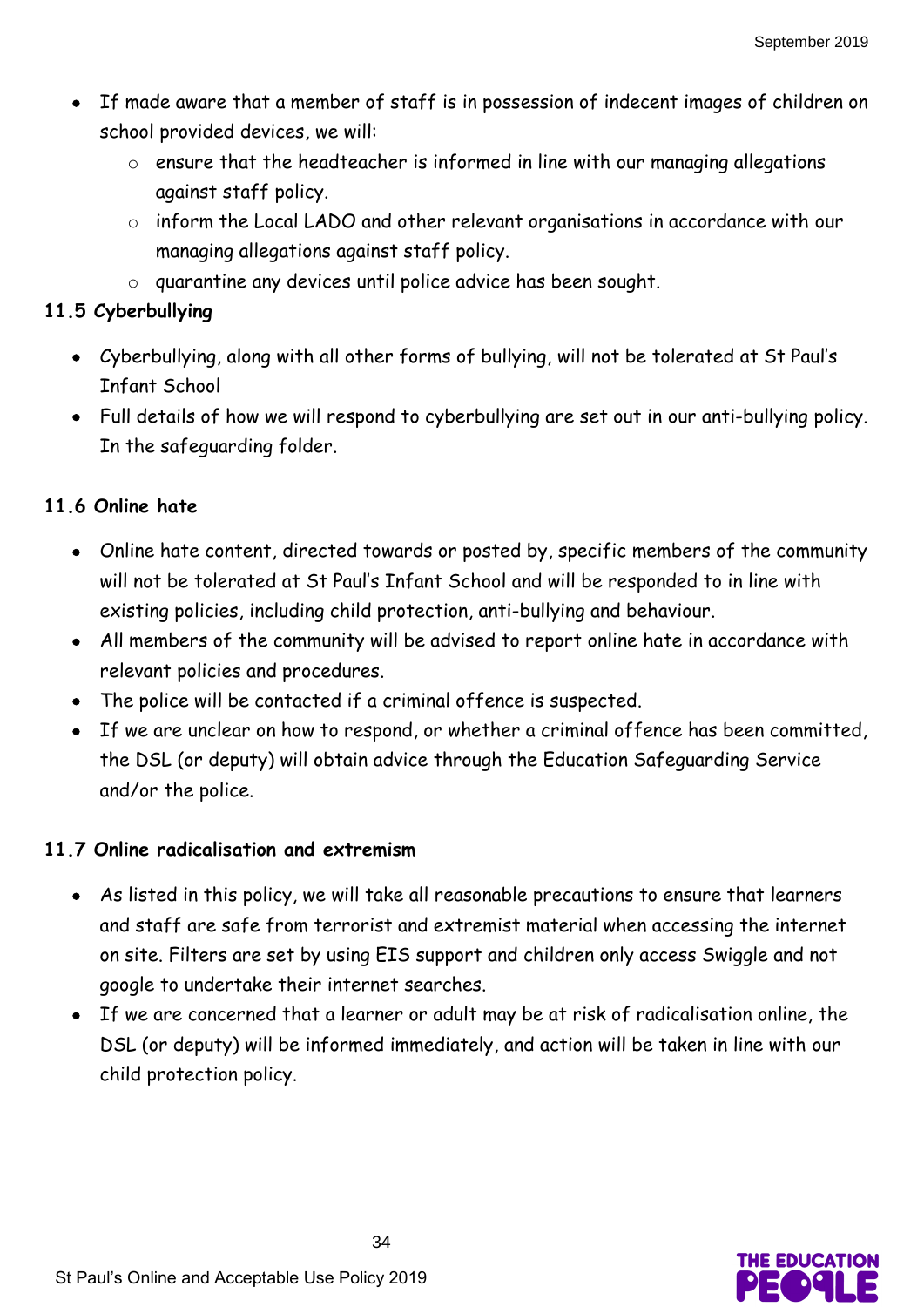If we are concerned that member of staff may be at risk of radicalisation online, the headteacher will be informed immediately, and action will be taken in line with the child protection and allegations policies.

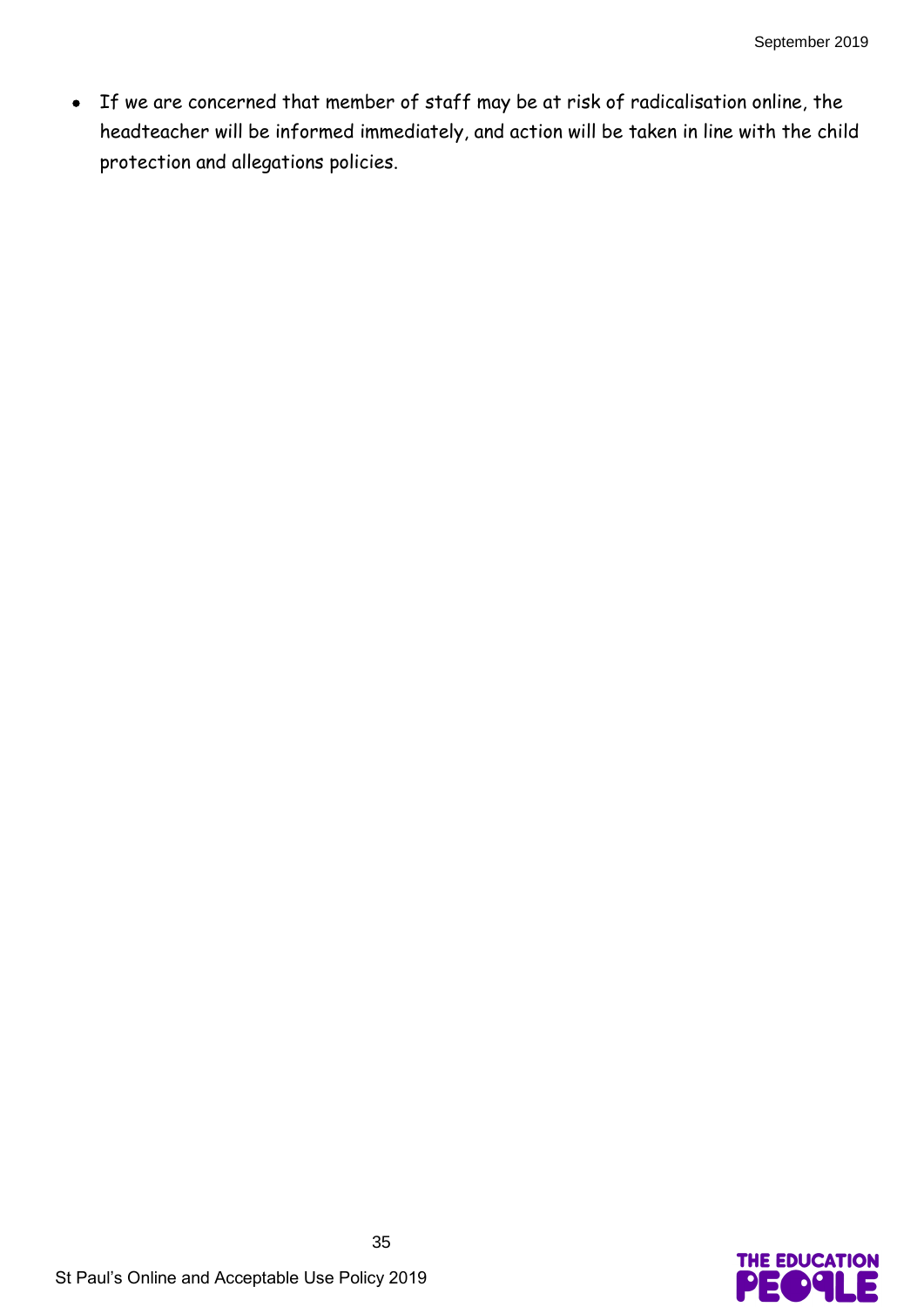**THE EDUCATION** 

# **Responding to an Online Safety Concern Flowchart**

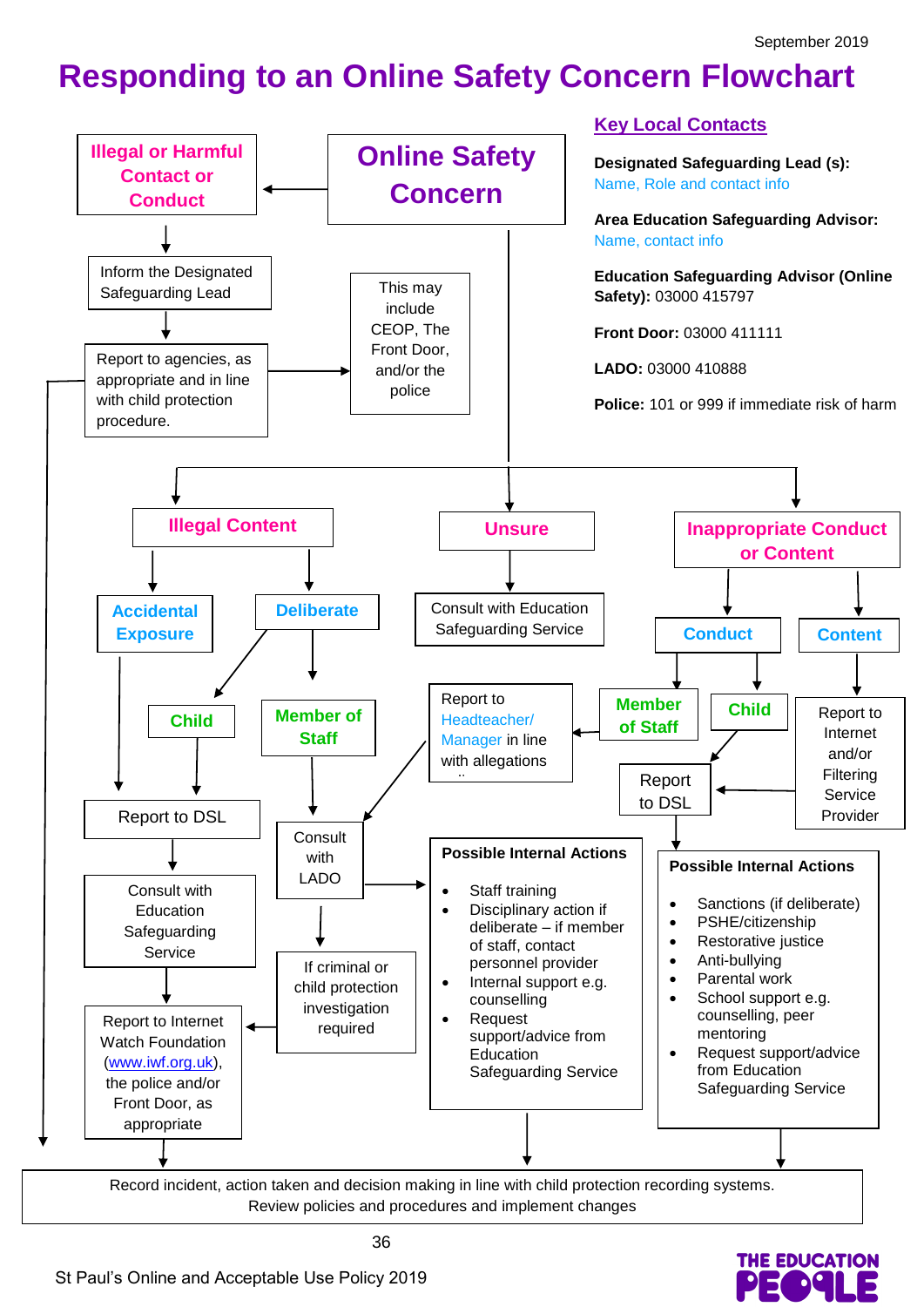#### **Useful Links**

#### **Kent Educational Setting Support and Guidance**

#### **Education Safeguarding Service, The Education People**:

- 03000 415797
	- o Rebecca Avery, Education Safeguarding Advisor (Online Protection)
	- o Ashley Assiter, Online Safety Development Officer
- Guidance for Educational Settings:
	- o [www.kelsi.org.uk/support-for-children-and-young-people/child-protection-and](http://www.kelsi.org.uk/support-for-children-and-young-people/child-protection-and-safeguarding)[safeguarding](http://www.kelsi.org.uk/support-for-children-and-young-people/child-protection-and-safeguarding)
	- o [www.theeducationpeople.org/blog/?tags=Online+Safety&page=1](http://www.theeducationpeople.org/blog/?tags=Online+Safety&page=1)

#### **KSCMP:** [www.kscb.org.uk](http://www.kscb.org.uk/)

#### **Kent Police:**

- [www.kent.police.uk](http://www.kent.police.uk/) or [www.kent.police.uk/internetsafety](http://www.kent.police.uk/internetsafety)
- In an emergency (a life is in danger or a crime in progress) dial 999. For non-urgent enquiries, contact Kent Police via 101

#### **Front Door:**

- The Front Door can be contacted on 03000 41 11 11
- Out of hours (after 5pm / Urgent calls only) please contact: 03000 41 91 91

**Early Help and Preventative Services:** [www.kelsi.org.uk/special-education-needs/integrated](http://www.kelsi.org.uk/special-education-needs/integrated-childrens-services/early-help-contacts)[childrens-services/early-help-contacts](http://www.kelsi.org.uk/special-education-needs/integrated-childrens-services/early-help-contacts)

#### **Other:**

EiS - ICT Support for Schools and Kent Schools Broadband Service Desk**:** [www.eisit.uk](http://www.eisit.uk/)

#### **National Links and Resources for Settings, Learners and Parents/carers**

- CEOP:
	- o [www.thinkuknow.co.uk](http://www.thinkuknow.co.uk/)
	- o [www.ceop.police.uk](http://www.ceop.police.uk/)
- Internet Watch Foundation (IWF): [www.iwf.org.uk](http://www.iwf.org.uk/)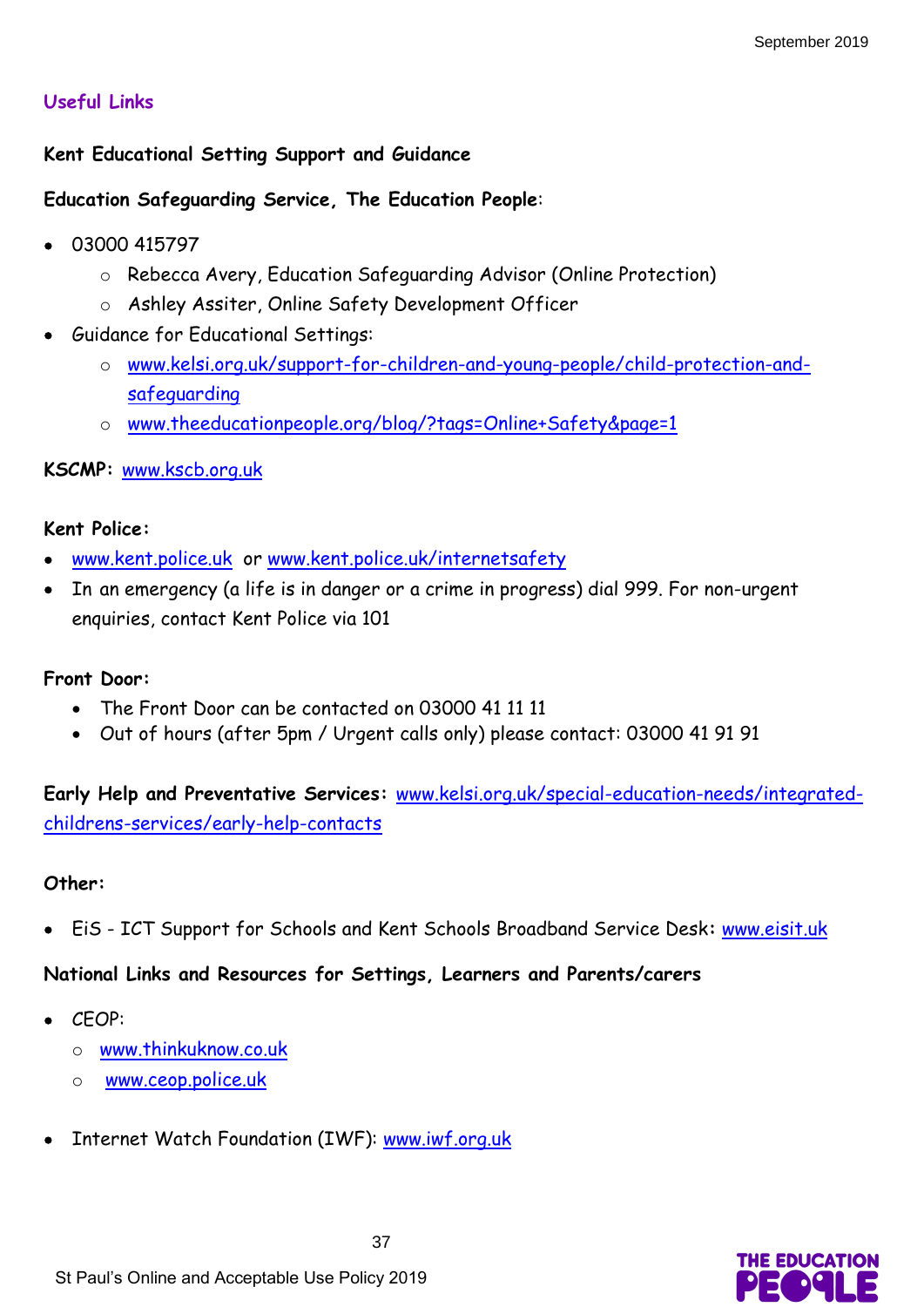- UK Council for Internet Safety (UKCIS): [www.gov.uk/government/organisations/uk-council](https://www.gov.uk/government/organisations/uk-council-for-internet-safety)[for-internet-safety](https://www.gov.uk/government/organisations/uk-council-for-internet-safety)
- UK Safer Internet Centre: [www.saferinternet.org.uk](http://www.saferinternet.org.uk/)
	- o Professional Online Safety Helpline: [www.saferinternet.org.uk/about/helpline](http://www.saferinternet.org.uk/about/helpline)
	- o Report Harmful Content:<https://reportharmfulcontent.com/>
- 360 Safe Self-Review tool for schools: [www.360safe.org.uk](http://www.360safe.org.uk/)
- Childnet: [www.childnet.com](http://www.childnet.com/)
	- o Step Up Speak Up Online Sexual Harassment Guidance: [www.childnet.com/resources/step-up-speak-up/guidance-and-training-for-schools-and](http://www.childnet.com/resources/step-up-speak-up/guidance-and-training-for-schools-and-professionals)[professionals](http://www.childnet.com/resources/step-up-speak-up/guidance-and-training-for-schools-and-professionals)
	- o Cyberbullying Guidance: [www.childnet.com/resources/cyberbullying-guidance-for](http://www.childnet.com/resources/cyberbullying-guidance-for-schools)[schools](http://www.childnet.com/resources/cyberbullying-guidance-for-schools)
- Internet Matters: [www.internetmatters.org](http://www.internetmatters.org/)
- Parent Zone: [https://parentzone.org.uk](https://parentzone.org.uk/)
- Parent Info: [https://parentinfo.org](https://parentinfo.org/)
- NSPCC: [www.nspcc.org.uk/onlinesafety](http://www.nspcc.org.uk/onlinesafety)
	- o ChildLine: [www.childline.org.uk](http://www.childline.org.uk/)
	- o Net Aware: [www.net-aware.org.uk](http://www.net-aware.org.uk/)
- Lucy Faithfull Foundation: [www.lucyfaithfull.org](http://www.lucyfaithfull.org/)
- The Marie Collins Foundation: [www.mariecollinsfoundation.org.uk](http://www.mariecollinsfoundation.org.uk/)
- Action Fraud: [www.actionfraud.police.uk](http://www.actionfraud.police.uk/)
- Get Safe Online: [www.getsafeonline.org](http://www.getsafeonline.org/)

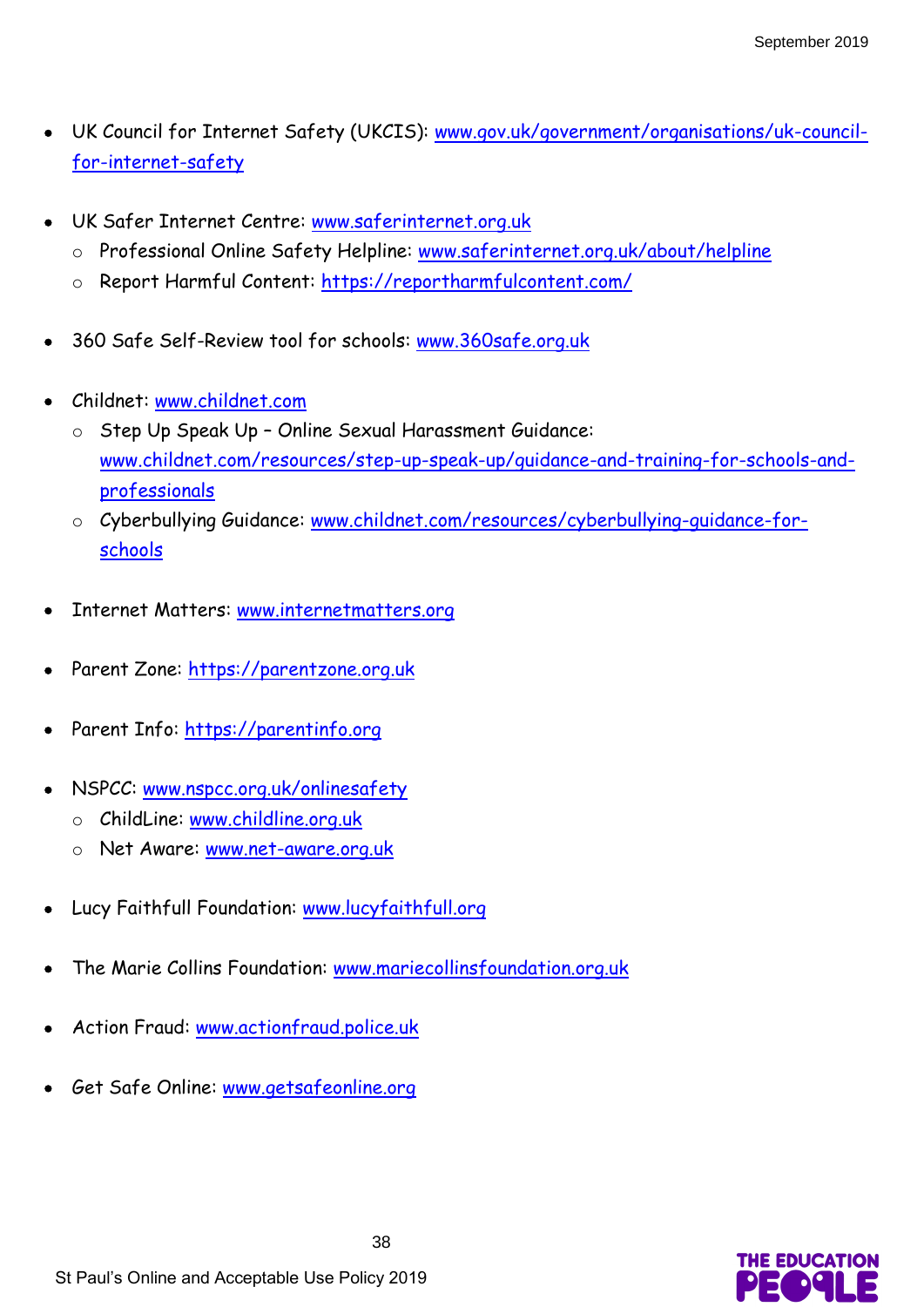# **Acceptable Use of Technology Policy (AUP) Templates**

#### **Learner Acceptable Use of Technology Statement.**

#### **Early Years and Key Stage 1 (0-6)**

- I only use the internet when an adult is with me
- I only click on links and buttons online when I know what they do
- I keep my personal information and passwords safe
- I only send messages online which are polite and friendly
- I know the school can see what I am doing online
- I always tell an adult/teacher/member of staff if something online makes me feel unhappy or worried
- I can visit [www.thinkuknow.co.uk](http://www.thinkuknow.co.uk/) to learn more about keeping safe online
- I know that if I do not follow the rules: The teachers will follow the behaviour policy and contact my parents.
- I have read and talked about these rules with my parents/carers

#### **Learners with SEND**

- I ask a grown up if I want to use the computer
- I make good choices on the computer
- I use kind words on the internet
- If I see anything that I don't like online, I tell a grown up
- I know that if I do not follow the school rules then: The teachers will follow the behaviour policy and contact my parents.

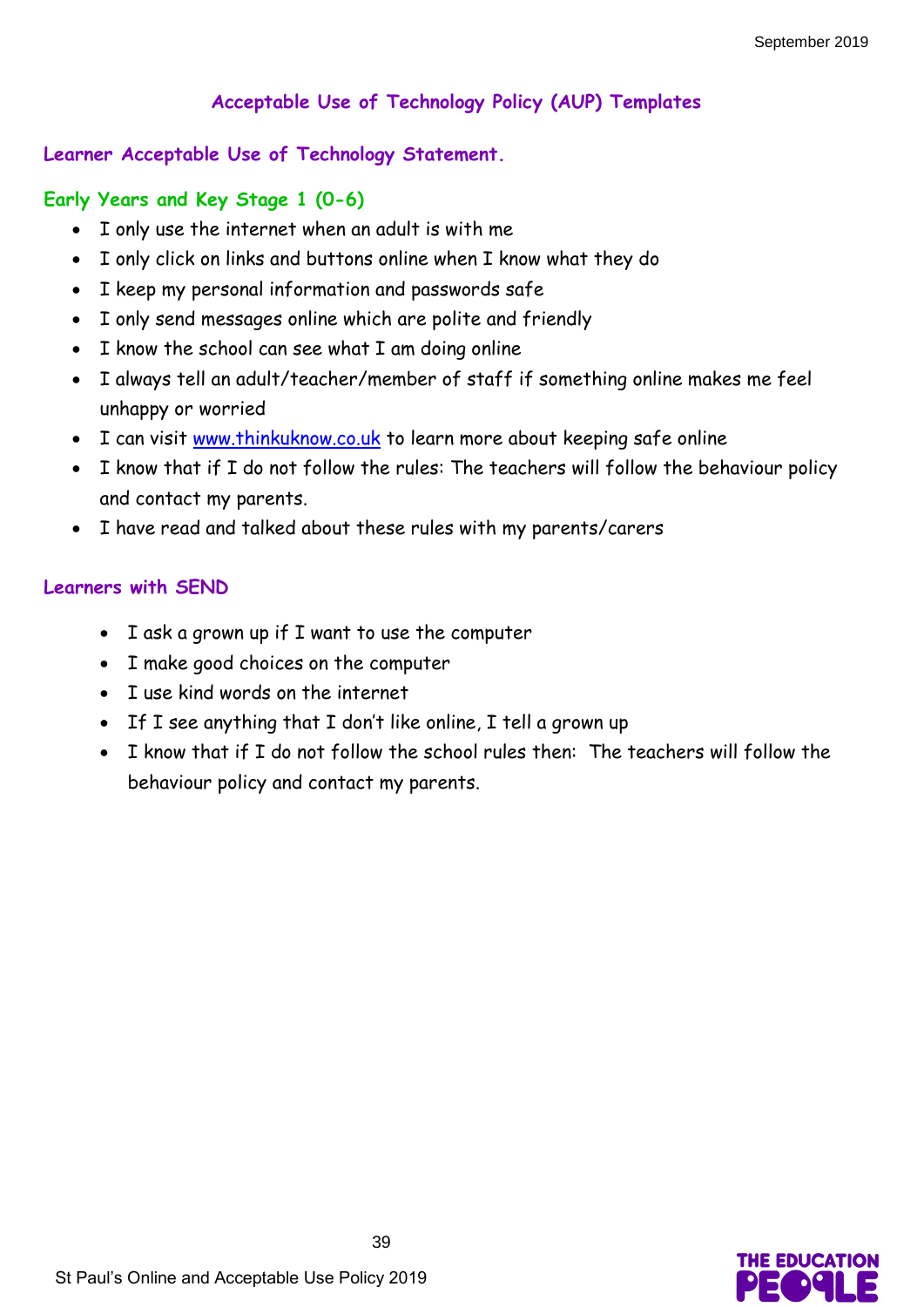#### **Learner Acceptable Use Policy Agreement Form**

# **St Paul's Infant School Acceptable Use of Technology Policy – Learner Agreement**

I, with my parents/carers, have read and understood the Acceptable Use of Technology Policy (AUP).

I agree to follow the AUP when:

- 1. I use school systems and devices, both on and offsite
- 2. I use my own equipment out of the school in a way that is related to me being a member of the school community, including communicating with other members of the school or accessing school email, learning platform or website.

| Date |  |
|------|--|
|      |  |

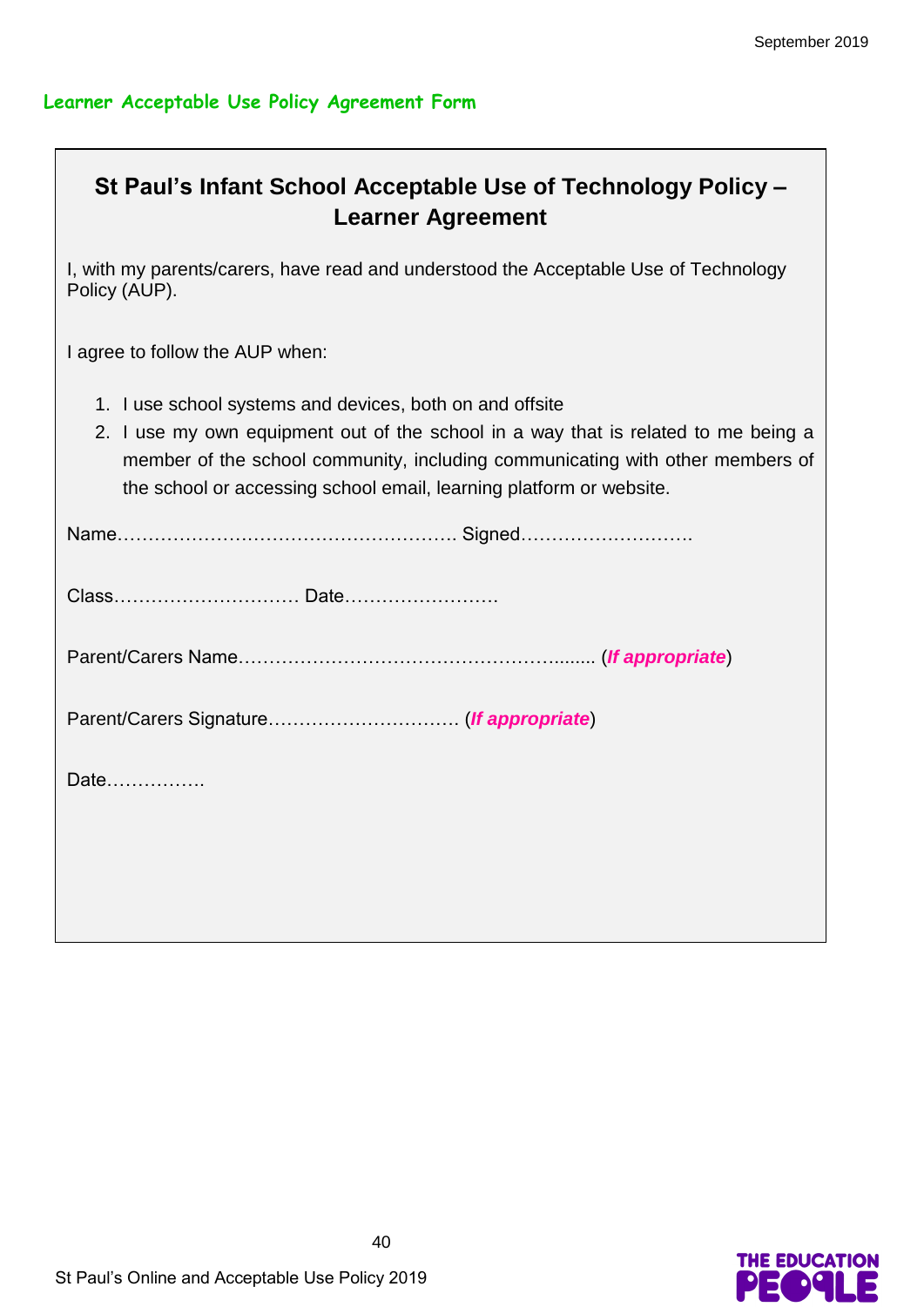#### **Parent/Carer Acknowledgement Form**

#### **Learner Acceptable Use of Technology Policy: St Paul's Infant School Parental Acknowledgment**

- 1. I, with my child, have read and discussed **St Paul's Infant School** learner acceptable use of technology policy (AUP). I understand that the AUP applies to the use of the internet and other related devices and services, inside and outside of the setting.
- 2. I am aware that any internet and IT use using school equipment may be monitored for safety and security reason to safeguard both my child and the school systems. This monitoring will be proportionate and will take place in accordance with data protection, privacy and human rights legislation.
- 3. I understand that the school will take every reasonable precaution, including monitoring and filtering systems, to ensure my child will be safe when they use the internet and other associated technologies. I understand that the school cannot ultimately be held responsible for the nature and content of materials accessed on the internet and using mobile technologies.
- 4. I with my child, am aware of the importance of safe online behaviour and will not deliberately upload or add any images, video, sounds or text that could upset, threaten the safety of or offend any member of the school community.
- 5. I understand that the school will contact me if they have concerns about any possible breaches of the AUP or have any concerns about my child's safety.
- 6. I will inform the school or other relevant organisations if I have concerns over my child's or other members of the school communities' safety online.
- 7. I know that my child will receive online safety education to help them understand the importance of safe use of technology and the internet – both in and out of school.
- 8. I will support the school online safety approaches and will encourage my child to adopt safe use of the internet and other technology at home.

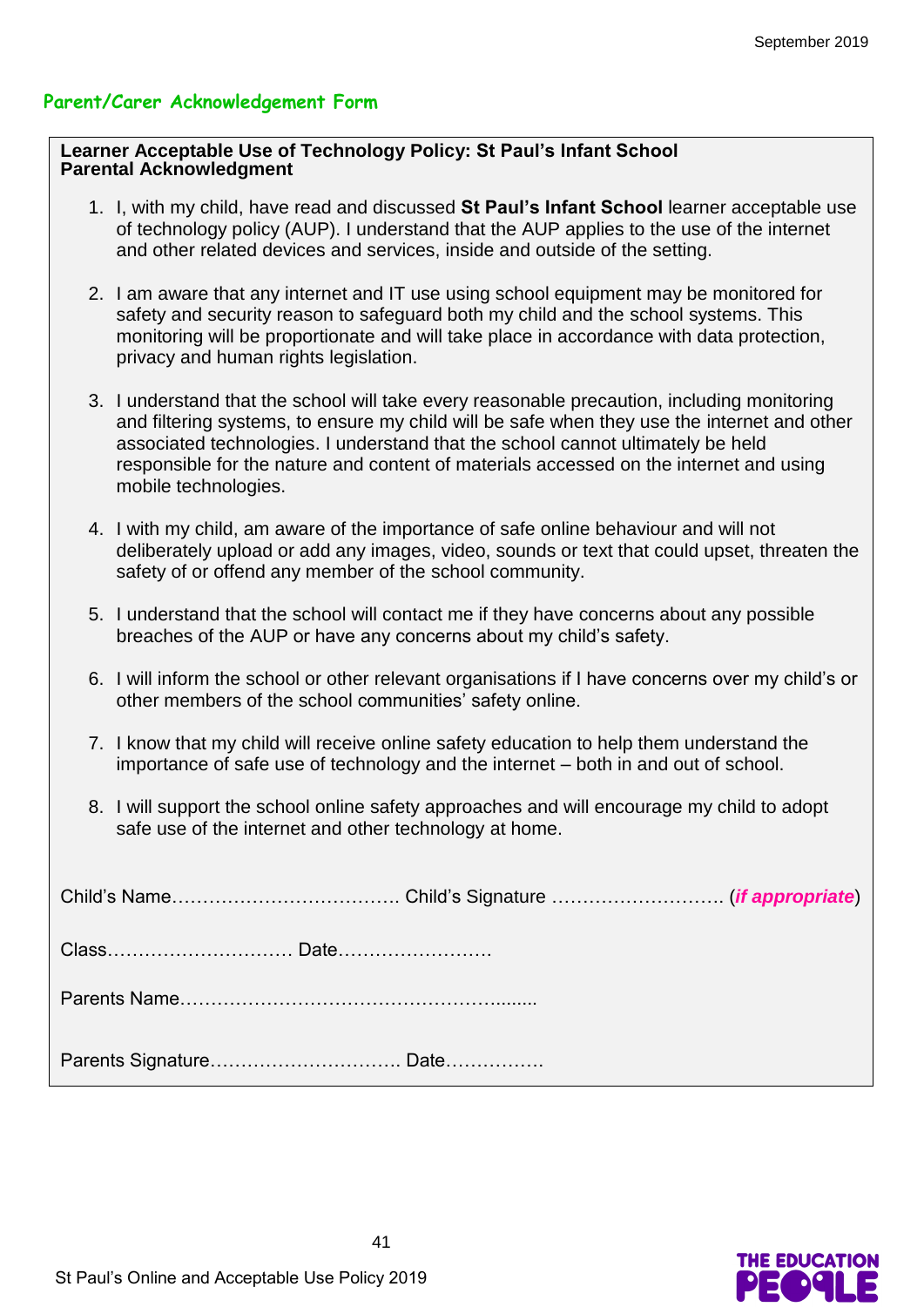# **Sample Parent/Carer Acceptable Use of Technology Policy**

- 1. I know that my child will be provided with internet access and will use a range of IT systems in order to access the curriculum and be prepared for modern life whilst at St Paul's Infant School.
- 2. I am aware that learners use of mobile technology and devices, such as mobile phones, is not permitted at St Paul's Infant School*.*
- 3. I am aware that any internet and technology use using school equipment may be monitored for safety and security reasons, to safeguard both my child and the school systems. This monitoring will take place in accordance with data protection (including GDPR) and human rights legislation.
- 4. I understand that the school will take every reasonable precaution, including monitoring and filtering systems, to ensure that learners are safe when they use the school internet and systems. I understand that the school cannot ultimately be held responsible for the nature and content of materials accessed on the internet and using mobile technologies.
- 5. I am aware that my child will receive online safety education to help them understand the importance of safe use of technology and the internet, both in and out of school.
- 6. I have read and discussed St Paul's Infant School learner Acceptable Use of Technology Policy (AUP) with my child.
- 7. I will support school safeguarding policies and will ensure that I appropriately monitor my child's use of the internet outside of school and discuss online safety with them when they access technology at home.
- 8. I know I can seek support from the school about online safety, such as via the school to help keep my child safe online at home.
- 9. I will support the school approach to online safety. I will role model safe and positive online behaviour for my child by sharing images, text and video online responsibly.
- 10. I, together with my child, will not deliberately upload or add any images, video, sounds or text that could upset, threaten the safety of or offend any member of the school community.
- 11. I understand that a partnership approach to online safety is required. If the school has any concerns about either my or my child's behaviour or safety online, then I will be contacted.

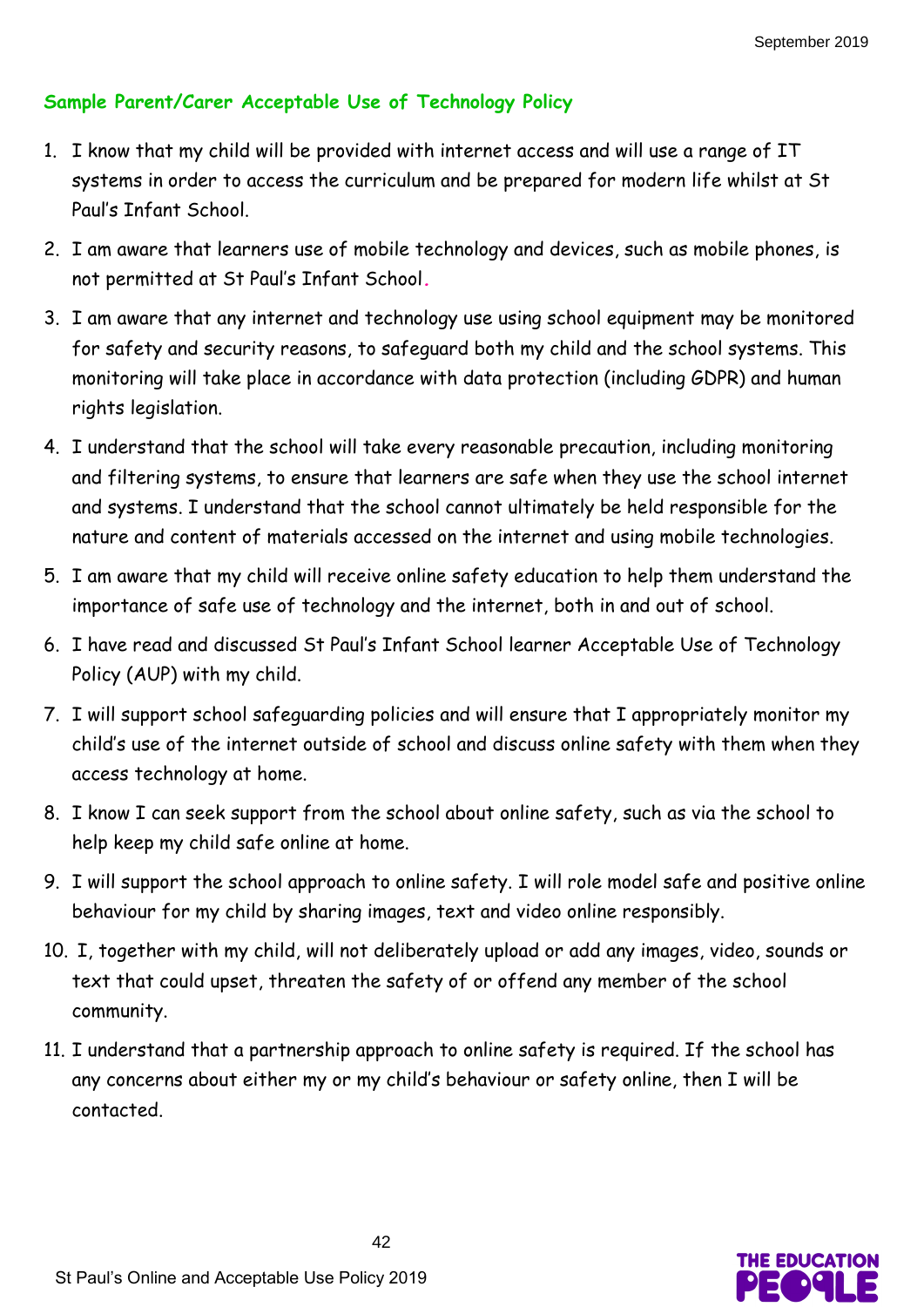- 12. I understand that if I or my child do not abide by the St Paul's Infant School AUP, appropriate action will be taken. This could include sanctions being applied in line with the school policies and if a criminal offence has been committed, the police being contacted.
- 13. I know that I can speak to the Designated Safeguarding Lead Miss Julie Oakley, my child's teacher or the headteacher if I have any concerns about online safety.

| I have read, understood and agree to comply with the St Paul's Infant School Parent/Carer<br><b>Acceptable Use of Technology Policy.</b> |  |  |
|------------------------------------------------------------------------------------------------------------------------------------------|--|--|
|                                                                                                                                          |  |  |
|                                                                                                                                          |  |  |
|                                                                                                                                          |  |  |
| Date                                                                                                                                     |  |  |

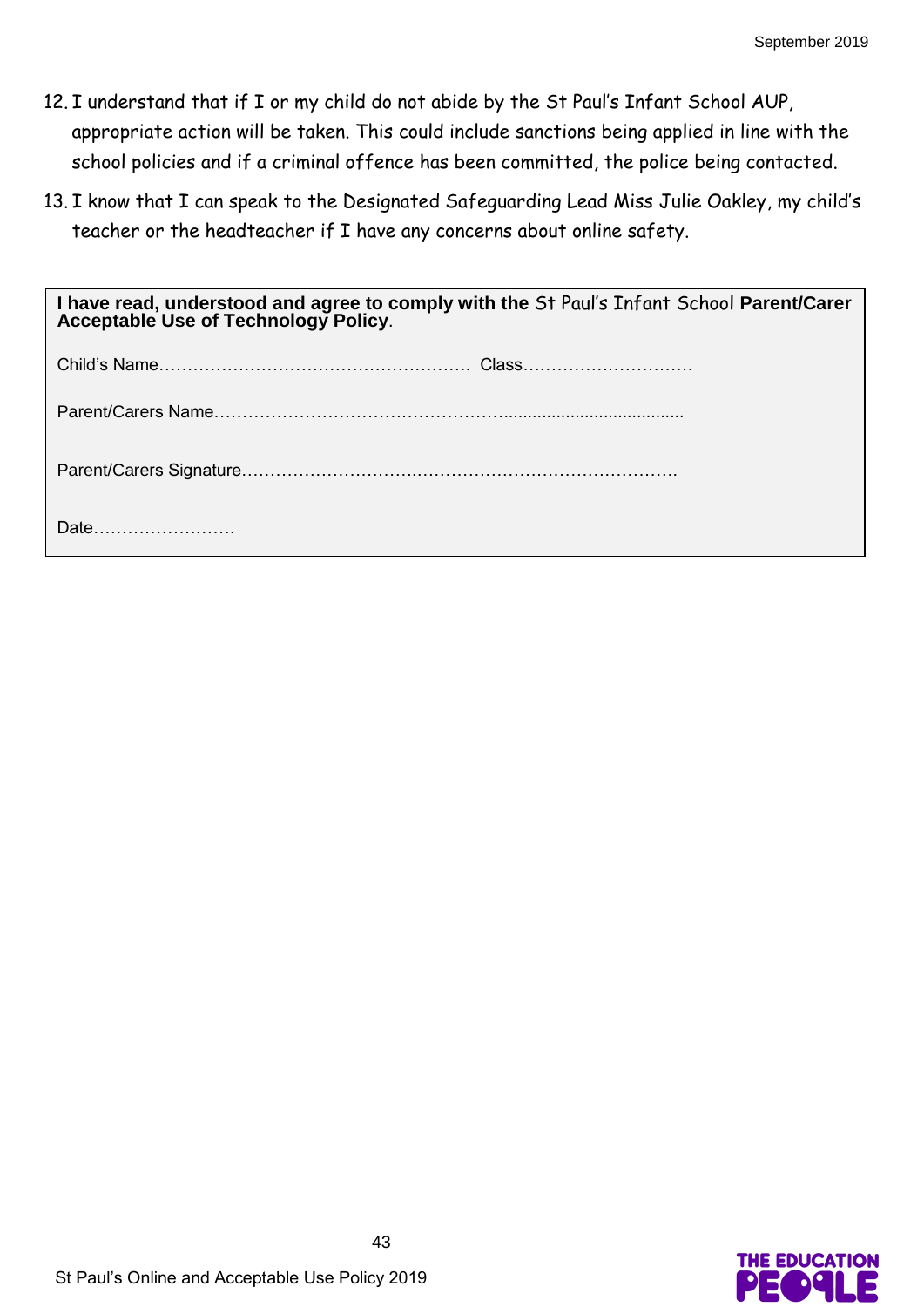# **Staff Acceptable Use of Technology Policy**

As a professional organisation with responsibility for safeguarding, all members of staff are expected to use St Paul's Infant School IT systems in a professional, lawful, and ethical manner. To ensure that members of staff understand their professional responsibilities when using technology and provide appropriate curriculum opportunities for learners, they are asked to read and sign the staff Acceptable Use of Technology Policy (AUP).

Our AUP is not intended to unduly limit the ways in which members of staff teach or use technology professionally, or indeed how they use the internet personally, however the AUP will help ensure that all staff understand St Paul's Infant School expectations regarding safe and responsible technology use, and can manage the potential risks posed. The AUP will also help to ensure that school systems are protected from any accidental or deliberate misuse which could put the safety and security of our systems or members of the community at risk.

## **Policy Scope**

- 1. I understand that this AUP applies to my use of technology systems and services provided to me or accessed as part of my role within St Paul's Infant School both professionally and personally. This may include use of laptops, mobile phones, tablets, digital cameras and email as well as IT networks, data and data storage and online and offline communication technologies**.**
- 2. I understand that St Paul's Infant School Acceptable Use of Technology Policy (AUP) should be read and followed in line with the school staff code of conduct.
- 3. I am aware that this AUP does not provide an exhaustive list; all staff should ensure that technology use is consistent with the school ethos, school staff behaviour and safeguarding policies, national and local education and child protection guidance, and the law.

#### **Use of School Devices and Systems**

4. I will only use the equipment and internet services provided to me by the school for example school provided laptops, tablets, mobile phones and internet access, when working with learners.

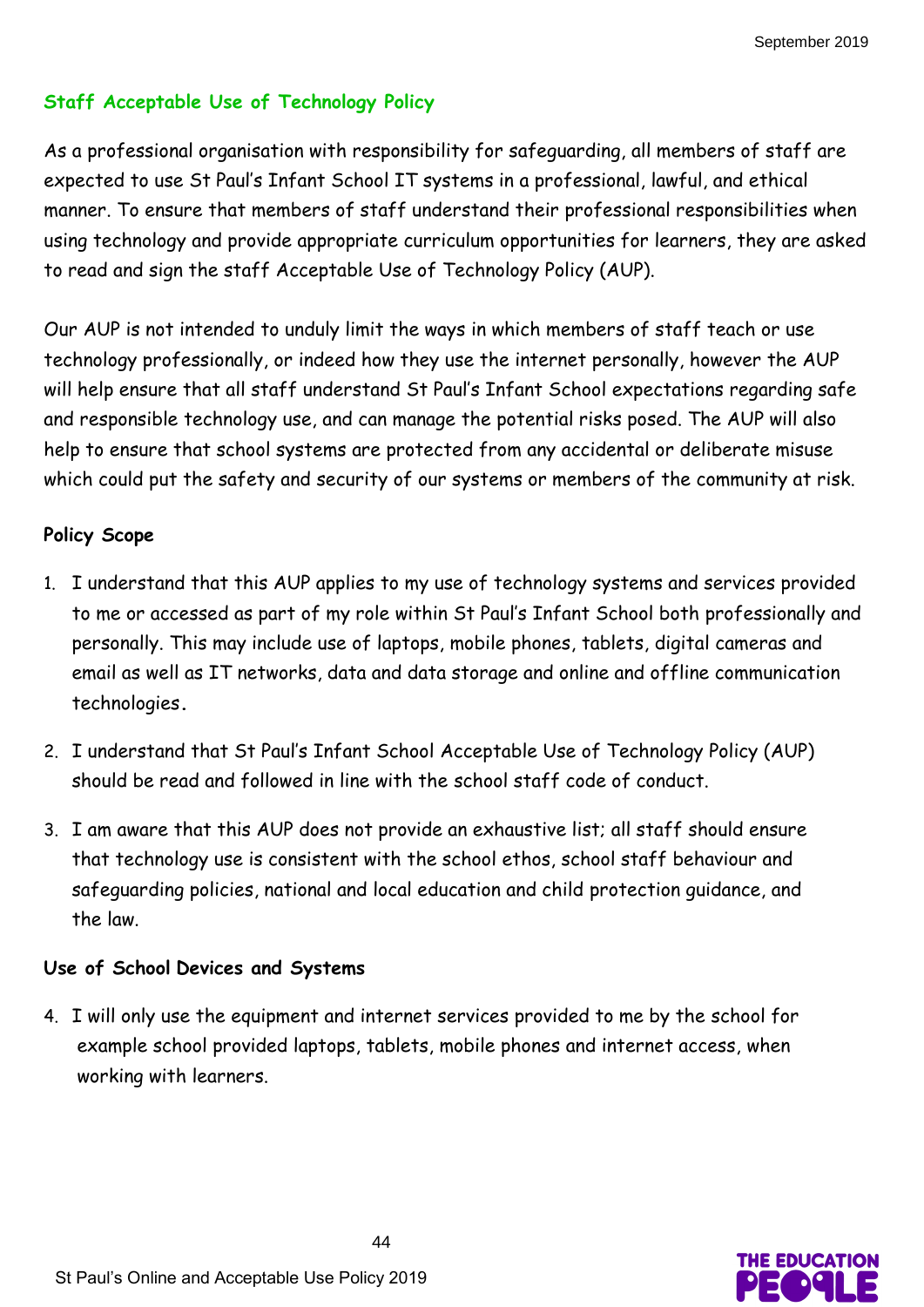5. I understand that any equipment and internet services provided by my workplace is intended for educational use and should only be accessed by members of staff. Reasonable personal use of setting IT systems and/or devices by staff is not allowed.

#### **Data and System Security**

- 6. To prevent unauthorised access to systems or personal data, I will not leave any information system unattended without first logging out or securing/locking access.
	- o I will use a 'strong' password to access school systems. A strong password has numbers, letters and symbols, with 8 or more characters, does not contain a dictionary word and is only used on one system.
	- o I will protect the devices in my care from unapproved access or theft. *-=*
- 7. I will respect school system security and will not disclose my password or security information to others.
- 8. I will not open any hyperlinks or attachments in emails unless they are from a known and trusted source. If I have any concerns about email content sent to me, I will report them to the head teacher.
- 9. I will not attempt to install any personally purchased or downloaded software, including browser toolbars, or hardware without permission from the IT system manager and head teacher.
- 10. I will ensure that any personal data is kept in accordance with the Data Protection legislation, including GDPR in line with the school information security policies.
	- o All personal data will be obtained and processed fairly and lawfully, only kept for specific purposes, held no longer than necessary and will be kept private and secure with appropriate security measures in place, whether used in the workplace, hosted online or accessed remotely.
	- o Any data being removed from the school site, such as via email or on memory sticks or CDs, will be suitably protected. This may include data being encrypted by a method approved by the school*.*
- 11. I will not keep documents which contain school related sensitive or personal information, including images, files, videos and emails, on any personal devices, such as laptops, digital cameras, and mobile phones. Where possible, I will use the school

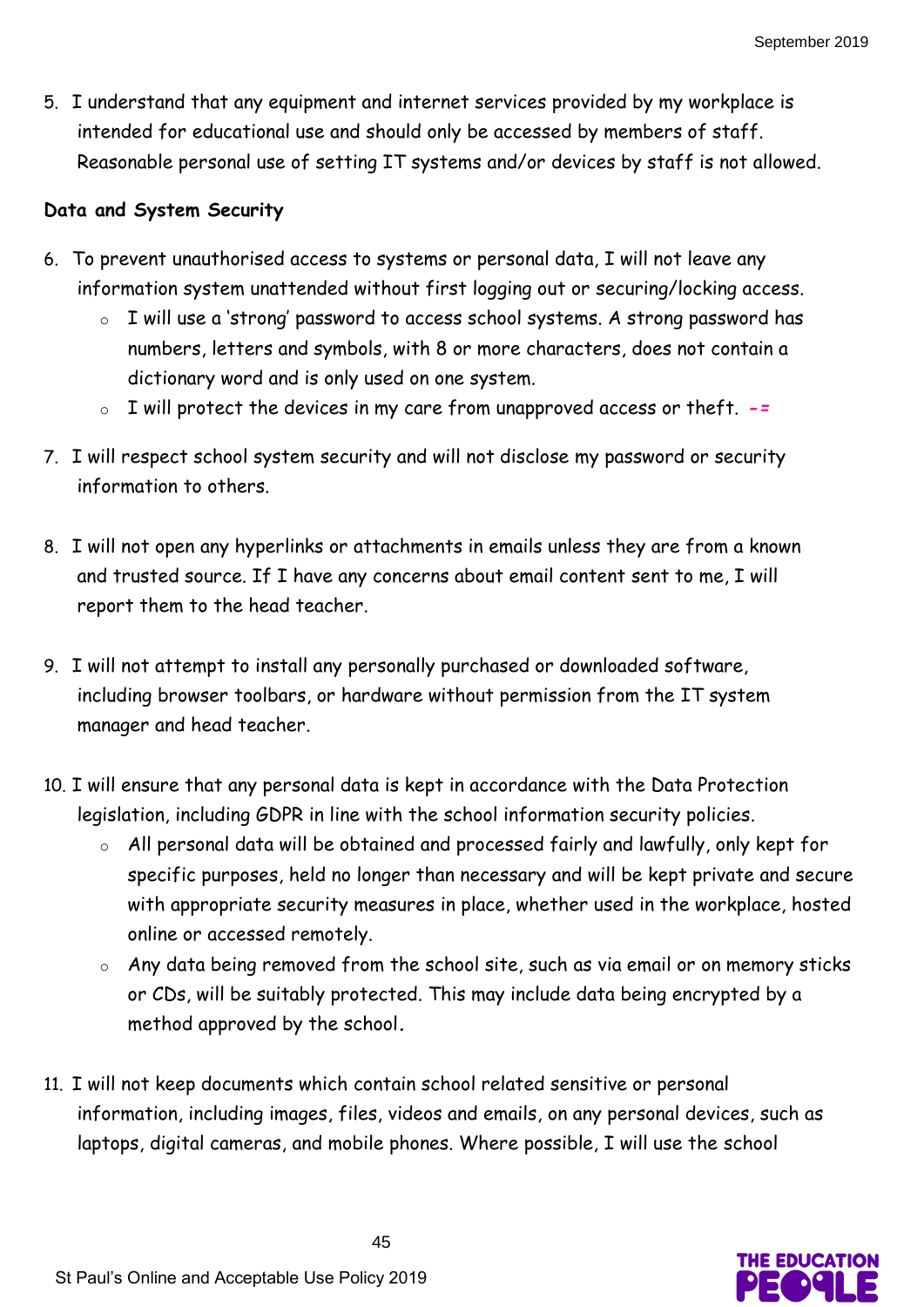learning platform to upload any work documents and files in a password protected environment with KLZ or via email.

- 12. I will not store any personal information on the school IT system, including school laptops or similar device issued to members of staff, that is unrelated to school activities, such as personal photographs, files or financial information.
- 13. I will ensure that school owned information systems are used lawfully and appropriately. I understand that the Computer Misuse Act 1990 makes the following criminal offences: to gain unauthorised access to computer material; to gain unauthorised access to computer material with intent to commit or facilitate commission of further offences or to modify computer material without authorisation.
- 14. I will not attempt to bypass any filtering and/or security systems put in place by the school.
- 15. If I suspect a computer or system has been damaged or affected by a virus or other malware, I will report this to the ICT Support Provider, via his contact book. as soon as possible.
- 16. If I have lost any school related documents or files, I will report this to EIS who support our teachnology in school and the Head Teacher so that the Data Protection Officer can be informed as soon as possible.
- 17. Any images or videos of learners will only be used as stated in the school camera and image use policy.
	- o I understand images of learners must always be appropriate and should only be taken with school provided equipment and taken/published where learners and their parent/carer have given explicit consent.

# **Classroom Practice**

18. I am aware of safe technology use in the classroom and other working spaces, including appropriate supervision of learners, as outlined in the school online safety

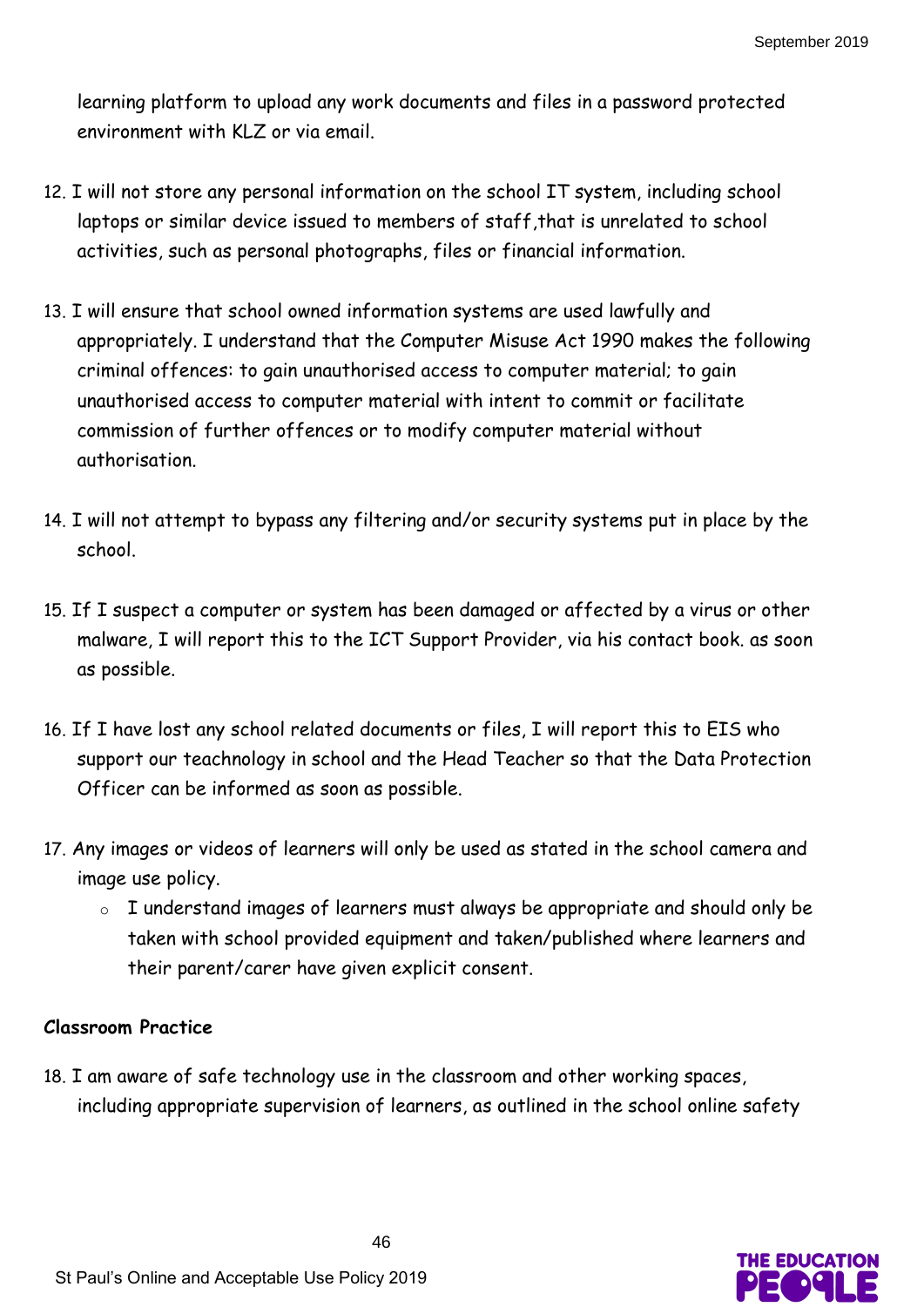policy. *Leaders should ensure the online safety policy includes specific details and expectations regarding safe practice relating to the specific use of technology.*

- 19. I have read and understood the school/setting online safety policy which covers expectations for learners regarding mobile technology and social media. *Leaders should ensure the online safety policy includes specific details and expectations regarding mobile technology and use of social media for learners.*
- 20. I will promote online safety with the learners in my care and will help them to develop a responsible attitude to safety online, system use and to the content they access or create by:
	- o exploring online safety principles as part of an embedded and progressive curriculum and reinforcing safe behaviour whenever technology is used on site.
	- o creating a safe environment where learners feel comfortable to say what they feel, without fear of getting into trouble and/or be judged for talking about something which happened to them online.
	- o involving the Designated Safeguarding Lead (DSL) (name) or a deputy (names) as part of planning online safety lessons or activities to ensure support is in place for any learners who may be impacted by the content.
	- o make informed decisions to ensure any online safety resources used with learners is appropriate.
- 21. I will report any filtering breaches (such as access to illegal, inappropriate or harmful material) to the DSL in line with the school/setting online safety/child protection policy. *Amend as appropriate.*
- 22. I will respect copyright and intellectual property rights; I will obtain appropriate permission to use content, and if videos, images, text or music are protected, I will not copy, share or distribute or use them.

#### **Use of Social Media and Mobile Technology**

23. I have read and understood the school/setting online safety policy which covers expectations regarding staff use of mobile technology and social media. *Leaders should ensure the online safety policy includes specific details and expectations* 

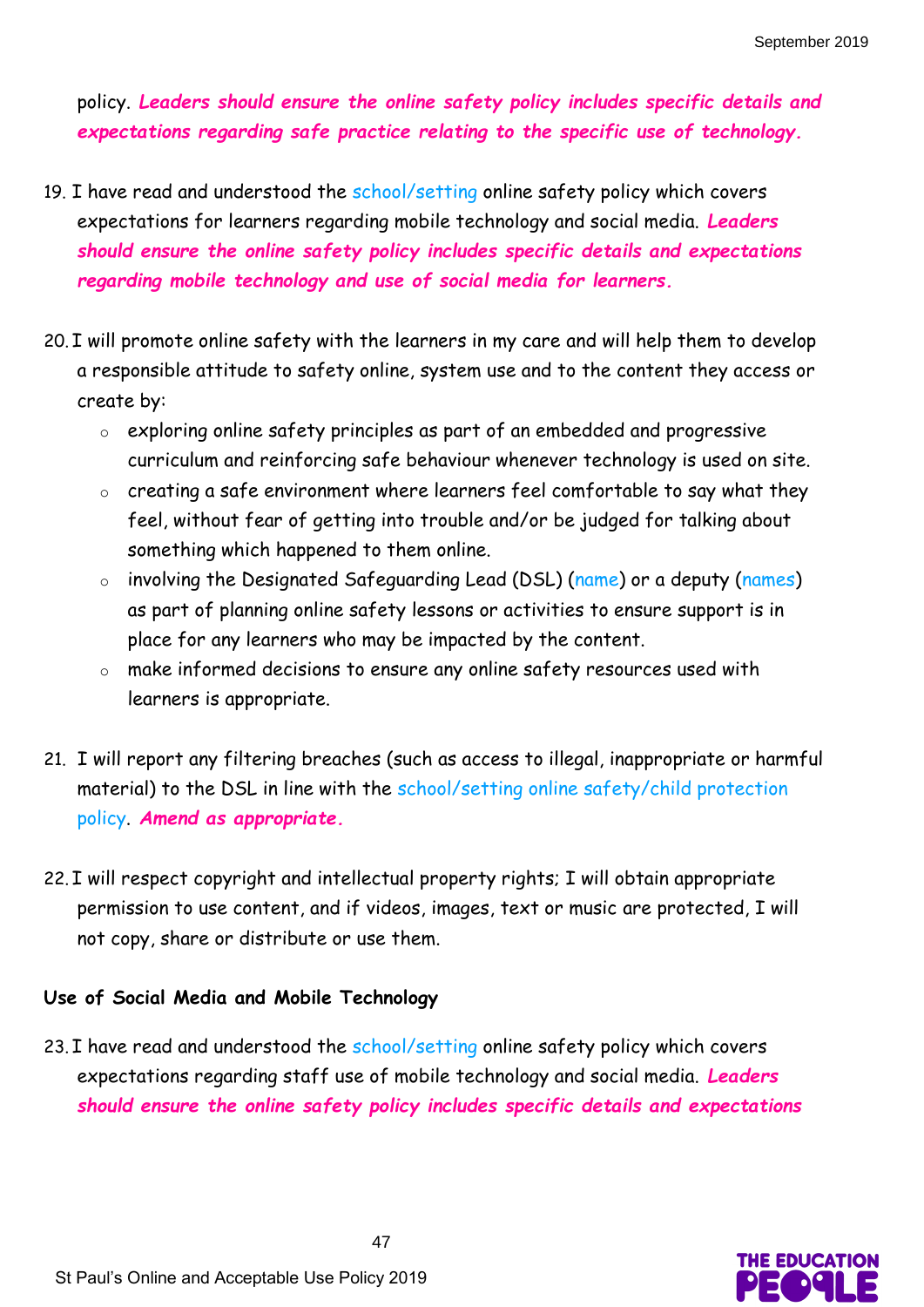*regarding mobile technology and use of social media for staff. Additional content should be included in this section if this is not in place.*

- 24. I will ensure that my online reputation and use of IT and information systems are compatible with my professional role and in line with the staff behaviour policy/code of conduct, when using school/setting and personal systems. This includes my use of email, text, social media and any other personal devices or mobile technology.
	- o I will take appropriate steps to protect myself online when using social media as outlined in the online safety/social media policy (link). *Leaders should ensure the online safety policy includes specific details and expectations the use of social media for staff. Additional content should be included in this section if this is not in place.*
	- o I am aware of the school/setting expectations with regards to use of personal devices and mobile technology, including mobile phones as outlined in the online safety/mobile technology (link) policy. *Leaders should ensure the online safety policy includes specific details and expectations regarding use of mobile technology for staff. Additional content should be included in this section if this is not in place.*
	- o I will not discuss or share data or information relating to learners, staff, school/setting business or parents/carers on social media.
	- o I will ensure that my use of technology and the internet does not undermine my professional role or interfere with my work duties and is in accordance with the school/setting behaviour policy/code of conduct and the law.
- 25. My electronic communications with current and past learners and parents/carers will be transparent and open to scrutiny and will only take place within clear and explicit professional boundaries.
	- o I will ensure that all electronic communications take place in a professional manner via school/setting approved and/or provided communication channels, such as a school/setting email address or telephone number.
	- o I will not share any personal contact information or details with learners, such as my personal email address or phone number.
	- o I will not add or accept friend requests or communications on personal social media with current or past learners and/or parents/carers.

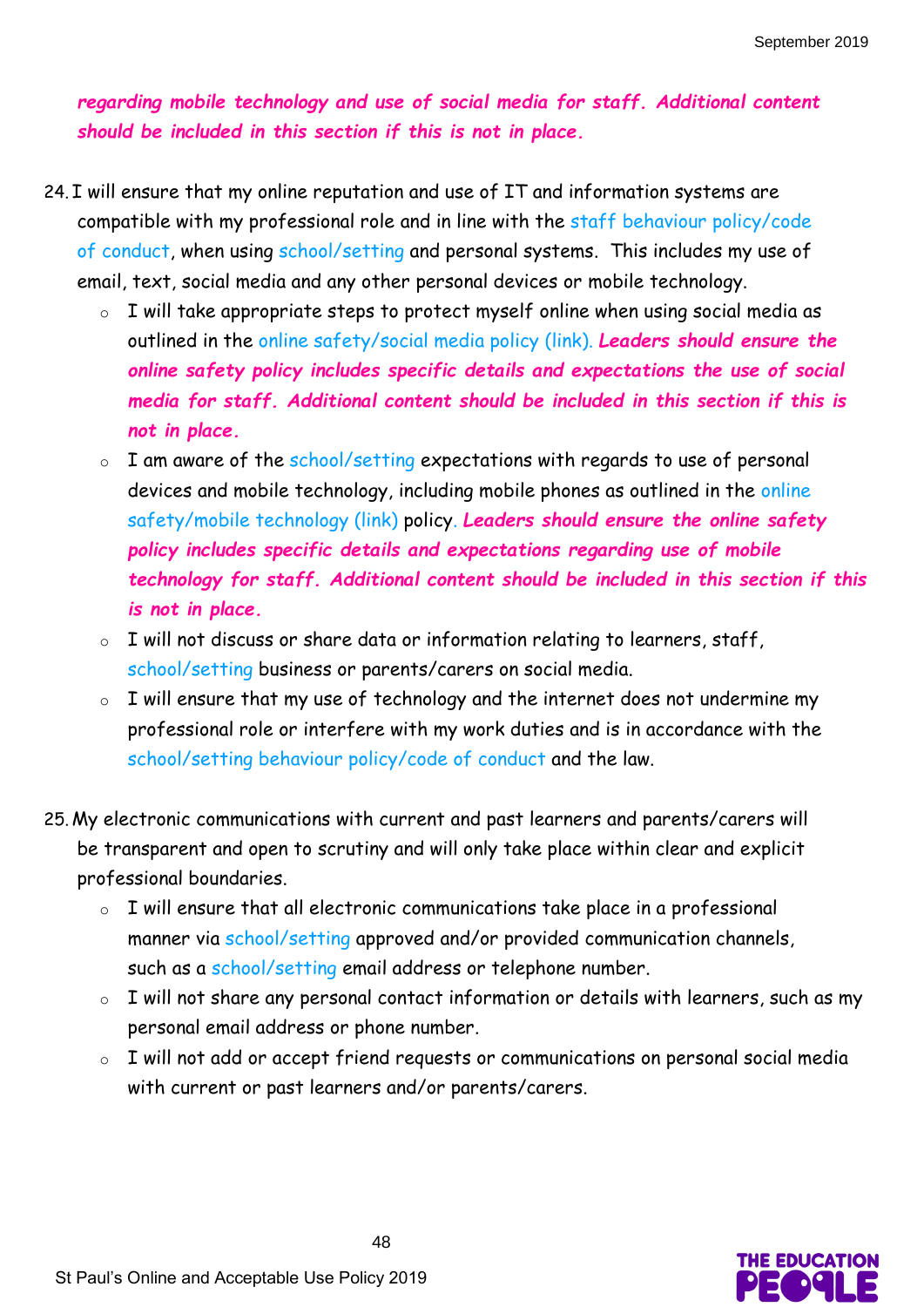- o If I am approached online by a learner or parents/carer, I will not respond and will report the communication to my line manager and (name) Designated Safeguarding Lead (DSL).
- o Any pre-existing relationships or situations that compromise my ability to comply with the AUP will be discussed with the DSL and/or headteacher/manager. *Amend as appropriate.*
- 26. If I have any queries or questions regarding safe and professional practise online either in school/setting or off site, I will raise them with the DSL and/or the headteacher/manager.
- 27. I will not upload, download or access any materials which are illegal, such as child sexual abuse images, criminally racist material, adult pornography covered by the Obscene Publications Act.
- 28. I will not attempt to access, create, transmit, display, publish or forward any material or content online that is inappropriate or likely to harass, cause offence, inconvenience or needless anxiety to any other person.
- 29. I will not engage in any online activities or behaviour that could compromise my professional responsibilities or bring the reputation of the school/setting into disrepute.

#### **Policy Compliance**

30. I understand that the school/setting may exercise its right to monitor the use of information systems, including internet access and the interception of emails, to monitor policy compliance and to ensure the safety of learners and staff. This monitoring will be proportionate and will take place in accordance with data protection, privacy and human rights legislation.

#### **Policy Breaches or Concerns**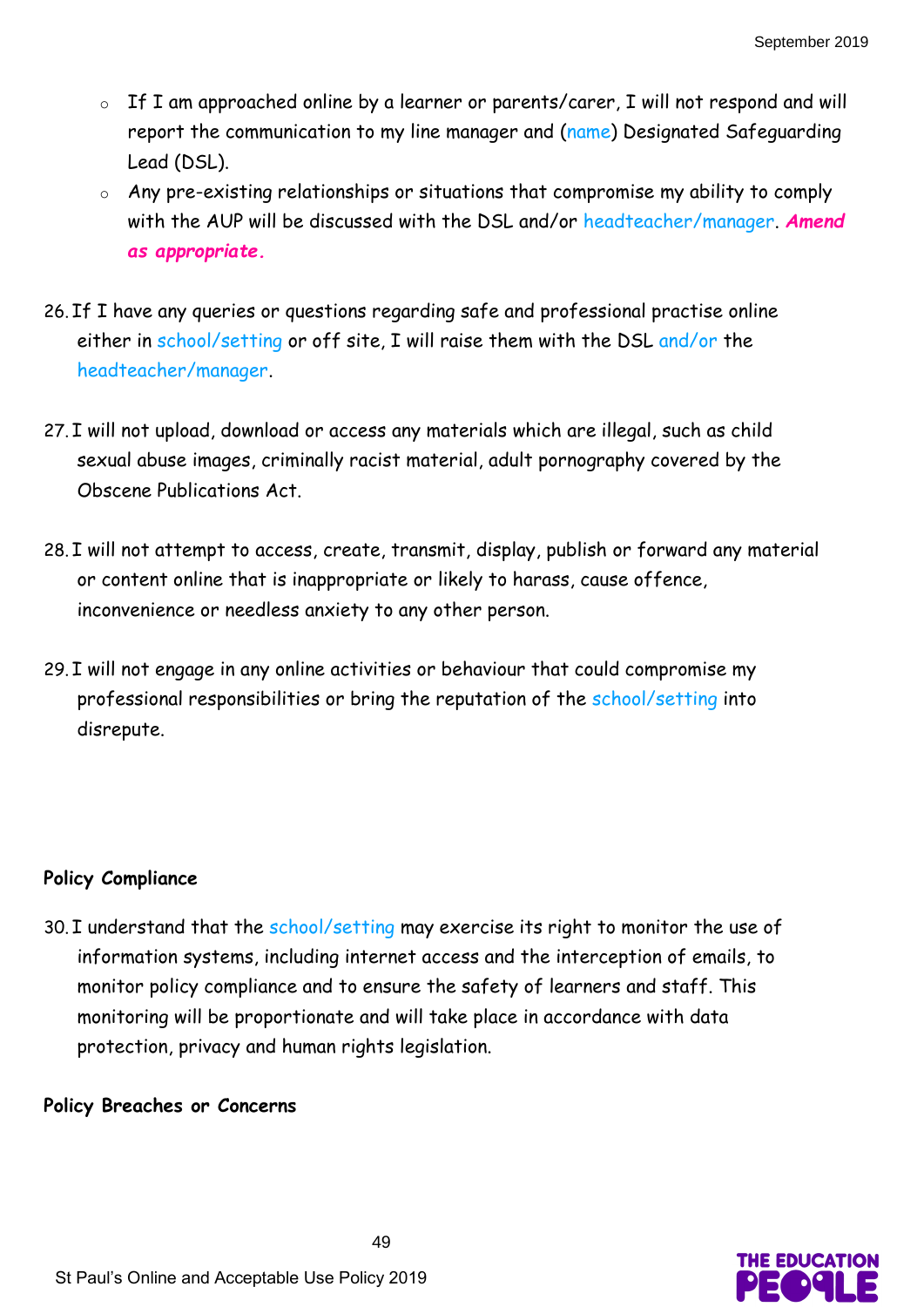- 31. I will report and record concerns about the welfare, safety or behaviour of learners or parents/carers to the DSL in line with the school/setting online safety/child protection policy.
- 32. I will report concerns about the welfare, safety or behaviour of staff to the headteacher/manager, in line with the allegations against staff policy.
- 33. I understand that if the school/setting believe that unauthorised and/or inappropriate use of school/setting systems or devices is taking place, the school/setting may invoke its disciplinary procedures as outlined in the staff behaviour policy/code of conduct.
- 34. I understand that if the school/setting believe that unprofessional or inappropriate online activity, including behaviour which could bring the school/setting into disrepute, is taking place online, the school/setting may invoke its disciplinary procedures as outlined in the staff behaviour policy/code of conduct.
- 35. I understand that if the school/setting suspects criminal offences have occurred, the police will be informed.

**I have read, understood and agreed to comply with <setting name> Staff Acceptable Use of Technology Policy when using the internet and other associated technologies, both on and off site.**

Name of staff member: ………………………………………………………………………………

Signed: ………………………..................................................................................................

Date (DDMMYY)………………………………………………...

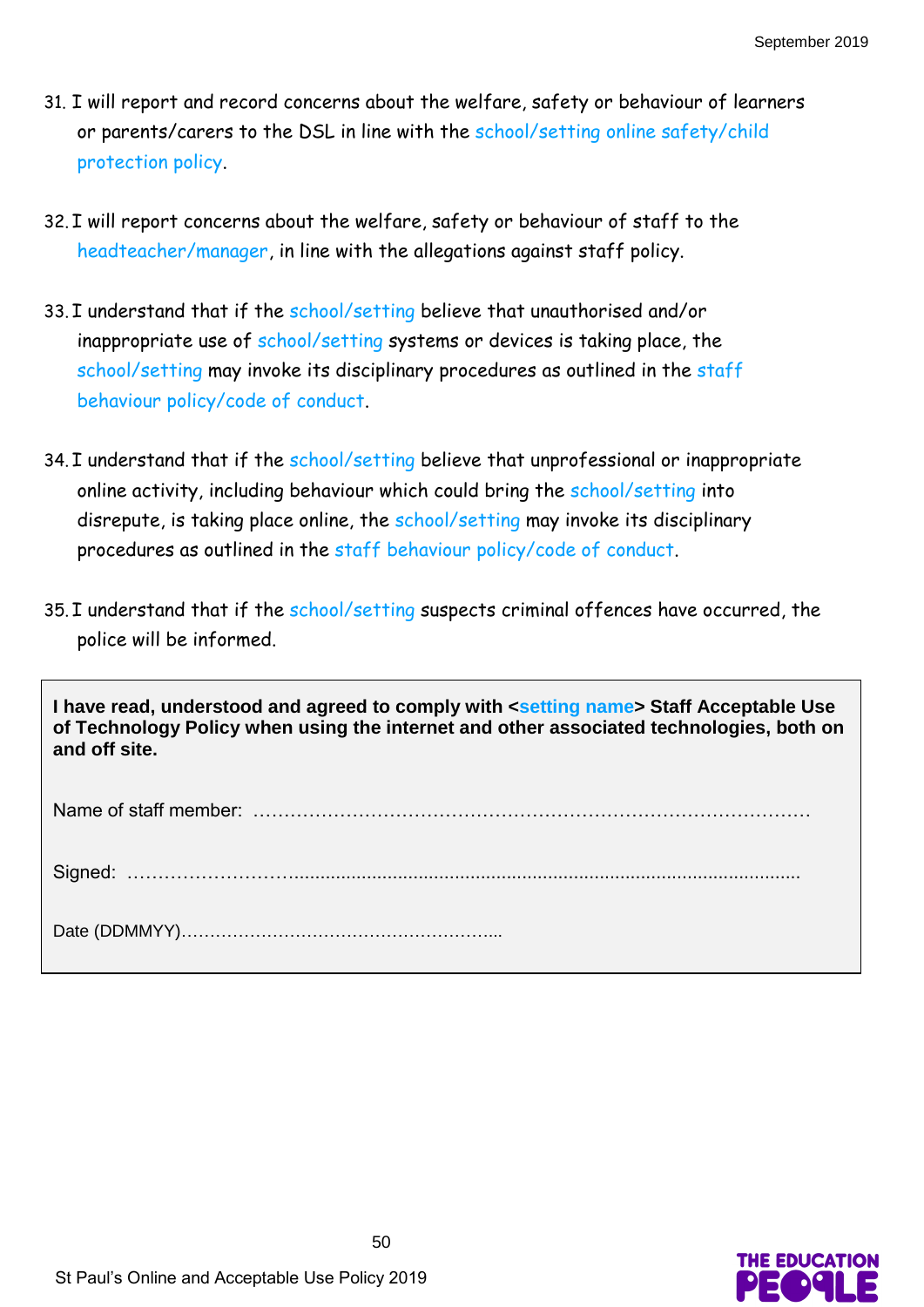#### **Visitor and Volunteer Acceptable Use of Technology Policy**

# *For visitors and volunteers (and staff) who do not have access school/setting ICT systems.*

As a professional organisation with responsibility for children's safeguarding, it is important that all members of the community, including visitors and volunteers, are aware of their professional responsibilities when using technology. This AUP will help <setting name> ensure that all visitors and volunteers understand the school/settings expectations regarding safe and responsible technology use.

#### **Policy Scope**

- 1. I understand that this Acceptable Use of Technology Policy (AUP) applies to my use of technology systems and services provided to me or accessed as part of my role within <setting name> both professionally and personally. This may include use of laptops, mobile phones, tablets, digital cameras and email as well as IT networks, data and data storage and communication technologies**.** *Amend as appropriate.*
- 2. I understand that setting name AUP should be read and followed in line with the school/setting staff behaviour policy/code of conduct.
- 3. I am aware that this AUP does not provide an exhaustive list; visitors and volunteers should ensure that all technology use is consistent with the school/setting ethos, school/setting staff behaviour and safeguarding policies, national and local education and child protection guidance, and the law.

#### **Data and Image Use**

- 4. I will ensure that any access to personal data is kept in accordance with Data Protection legislation, including GDPR. *This statement is only required if visitors/volunteers have access to school/setting data.*
- 5. Any images or videos of learners will only be taken in line with the school/setting camera and image use policy (link). *This statement is only required if visitors/volunteers are permitted to take photos/videos*.

#### **Classroom Practice**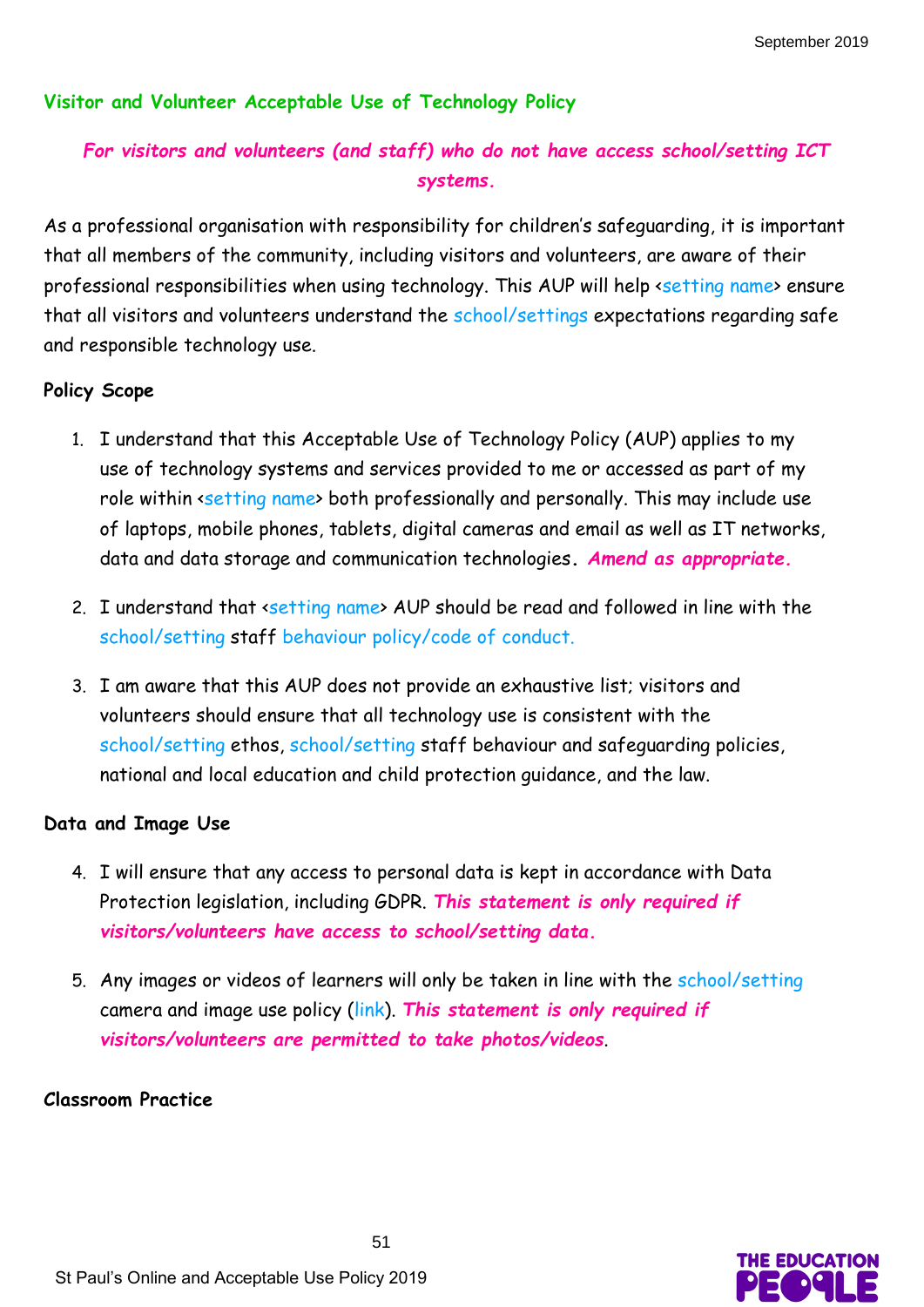- 6. I am aware of the expectations regarding safe use of technology in the classroom and other working spaces, including appropriate supervision of learners, as outlined in the school/setting online safety policy. *Leaders should ensure the online safety policy includes specific details and expectations regarding safe classroom practice.*
- 7. I will support teachers in reinforcing safe behaviour whenever technology is used on site and I will promote online safety with the children in my care. *Amend as appropriate to the role of the visitor/volunteer.*
- 8. I will immediately report any filtering breaches (such as access to illegal, inappropriate or harmful material) to the Designated Safeguarding Lead (DSL) (name) in line with the school/setting online safety/child protection policy.
- 9. I will respect copyright and intellectual property rights; I will obtain appropriate permission to use content, and if videos, images, text or music is protected, I will not copy, share or distribute or use it. *Amend as appropriate to the role of the visitor/volunteer.*

## **Use of Social Media and Mobile Technology**

- 10. I have read and understood the school/setting online safety policy which covers expectations regarding staff use of social media and mobile technology. *Leaders should ensure the online safety policy includes specific details and expectations regarding mobile technology and use of social media for staff. Additional content should be included in this section if this is not in place.*
- 11. I will ensure that my online reputation and use of technology and is compatible with my role within the school/setting. This includes my use of email, text, social media, social networking, gaming and any other personal devices or websites.
	- o I will take appropriate steps to protect myself online as outlined in the online safety/social media policy (link). *Amend as appropriate.*
	- o I will not discuss or share data or information relating to learners, staff, school/setting business or parents/carers on social media.
	- $\circ$  I will ensure that my use of technology and the internet will not undermine my role, interfere with my duties and will be in accordance with the school/setting code of conduct/behaviour policy and the law.

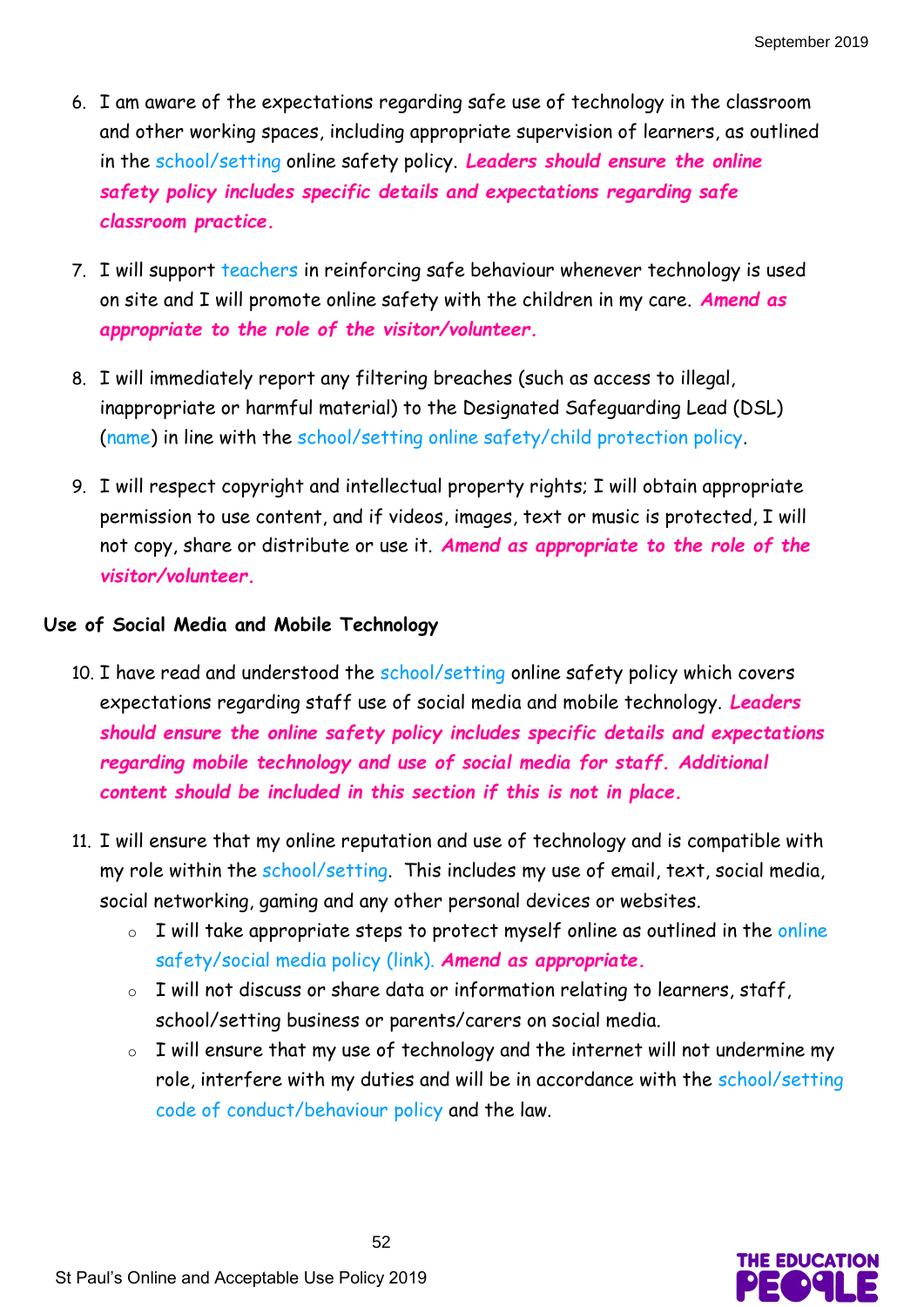- 12. My electronic communications with learners, parents/carers and other professionals will only take place within clear and explicit professional boundaries and will be transparent and open to scrutiny.
	- o All communication will take place via school approved communication channels such as via a school provided email address or telephone number and not via personal devices or communication channels such as via my personal email, social networking account or mobile phone number.
	- o Any pre-existing relationships or situations that may compromise this will be discussed with the DSL (name) and/or headteacher/manager.
- 13. If I have any queries or questions regarding safe and professional practise online either in school/setting or off site, I will raise them with the Designated Safeguarding Lead (name) and/or the headteacher/manager.
- 14. I will not upload, download or access any materials which are illegal, such as child sexual abuse images, criminally racist material, adult pornography covered by the Obscene Publications Act.
- 15. I will not attempt to access, create, transmit, display, publish or forward any material or content online that is inappropriate or likely to harass, cause offence, inconvenience or needless anxiety to any other person.
- 16. I will not engage in any online activities or behaviour that could compromise my professional responsibilities or bring the reputation of the school/setting into disrepute.

#### **Policy Breaches or Concerns**

- 17. I will report and record concerns about the welfare, safety or behaviour of learners or parents/carers to the Designated Safeguarding Lead (name) in line with the school/setting online safety/child protection policy.
- 18. I will report concerns about the welfare, safety or behaviour of staff to the headteacher/manager, in line with the allegations against staff policy.

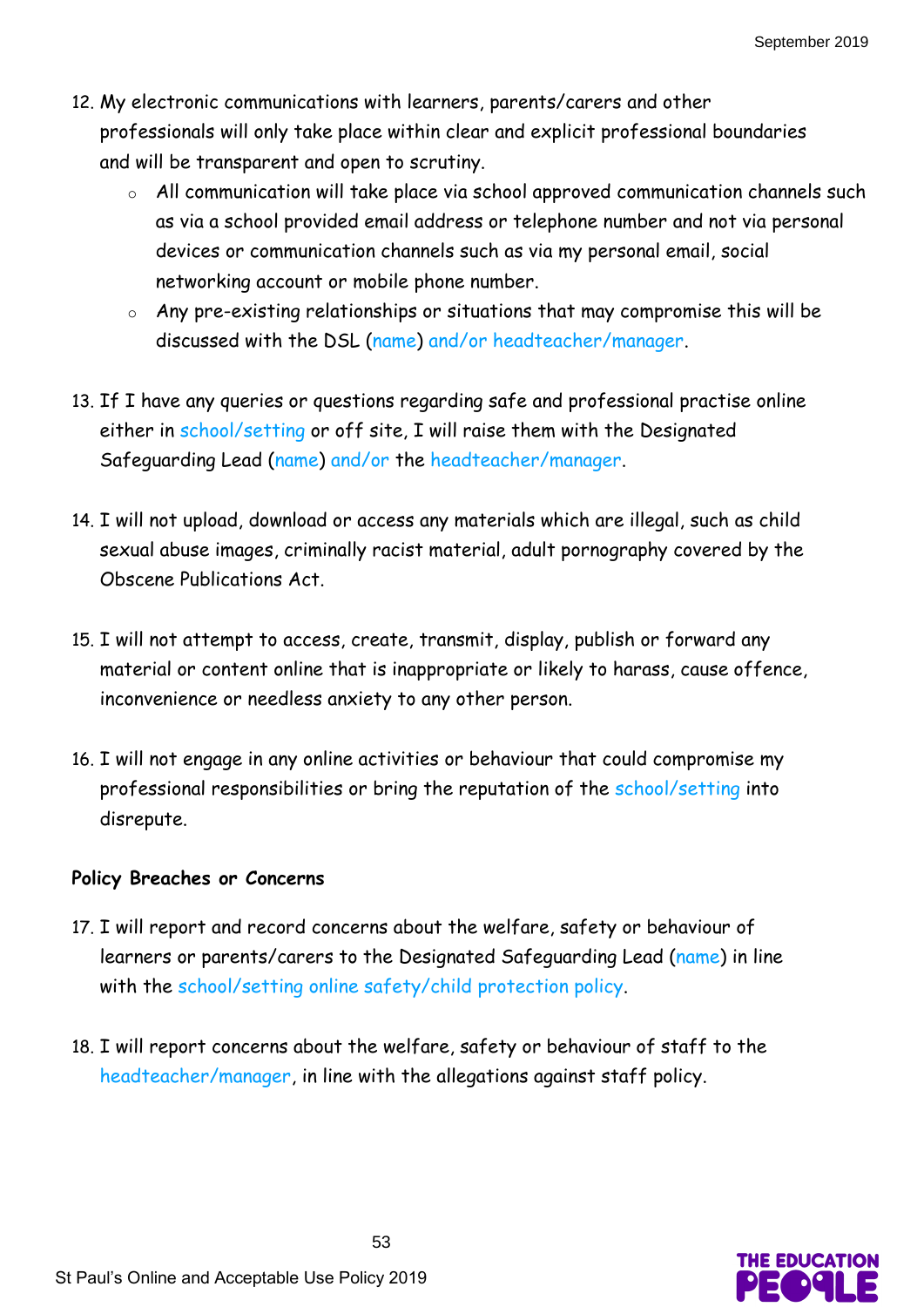- 19. I understand that if the school/setting believes that if unauthorised and/or inappropriate use, or unacceptable or inappropriate behaviour is taking place online, the school/setting may invoke its disciplinary procedures.
- 20. I understand that if the school/setting suspects criminal offences have occurred, the police will be informed.

**I have read, understood and agreed to comply with <setting name> visitor/volunteer Acceptable Use of Technology Policy when using the internet and other associated technologies, both on and off site.** Name of visitor/volunteer: ……………………………………………………………………………… Signed: ……………………….................................................................................................. Date (DDMMYY)………………………………………………...

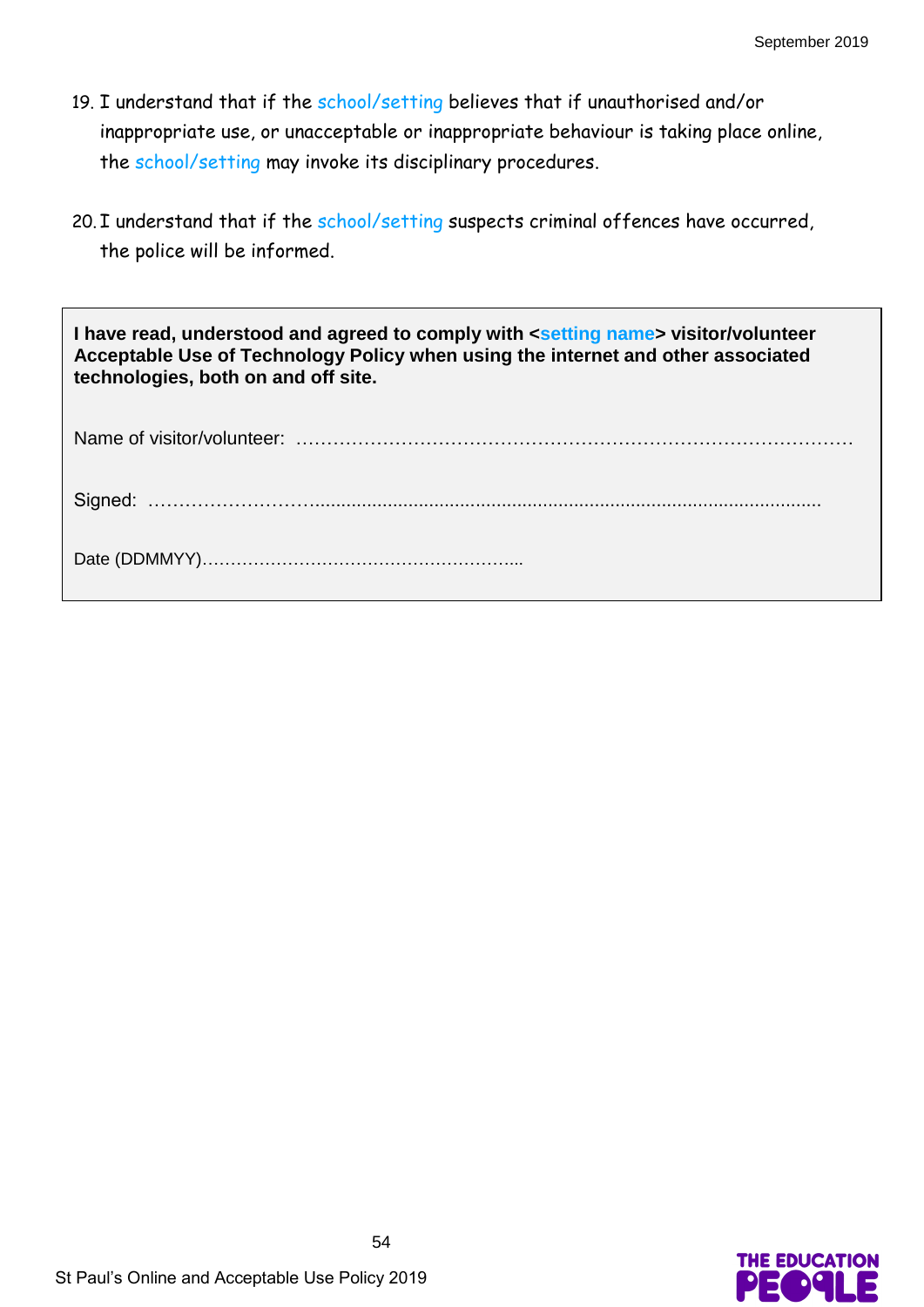#### **Wi-Fi Acceptable Use Policy**

# *For those using setting provided Wi-Fi. Settings may wish to use a paper or electronic AUP for guest access of Wi-Fi by members of the community. This template is provided for settings to adapt and use as appropriate.*

As a professional organisation with responsibility for children's safeguarding it is important that all members of the school/setting community are fully aware of the school/setting boundaries and requirements when using the school/setting Wi-Fi systems, and take all possible and necessary measures to protect data and information systems from infection, unauthorised access, damage, loss, abuse and theft.

This is not an exhaustive list and all members of the school/setting community are reminded that technology use should be consistent with our ethos, other appropriate policies and the law.

- 1. The school/setting provides Wi-Fi for the school/setting community and allows access for (*state purpose, for example education use only). Settings should include any include information about time limits, passwords and security.*
- 2. I am aware that the school/setting will not be liable for any damages or claims of any kind arising from the use of the wireless service. The school/setting takes no responsibility for the security, safety, theft, insurance and ownership of any device used within the school/setting premises that is not the property of the school/setting.
- 3. The use of technology falls under <setting name> Acceptable Use of Technology Policy (AUP), online safety policy and behaviour policy (*any other relevant policies such as data security, safeguarding/child protection*) which all learners/staff/visitors and volunteers must agree to and comply with.
- 4. The school/setting reserves the right to limit the bandwidth of the wireless service, as necessary, to ensure network reliability and fair sharing of network resources for all users.
- 5. School/setting owned information systems, including Wi-Fi, must be used lawfully; I understand that the Computer Misuse Act 1990 makes the following criminal offences: to gain unauthorised access to computer material; to gain unauthorised access to computer material with intent to commit or facilitate commission of further offences or to modify computer material without authorisation.

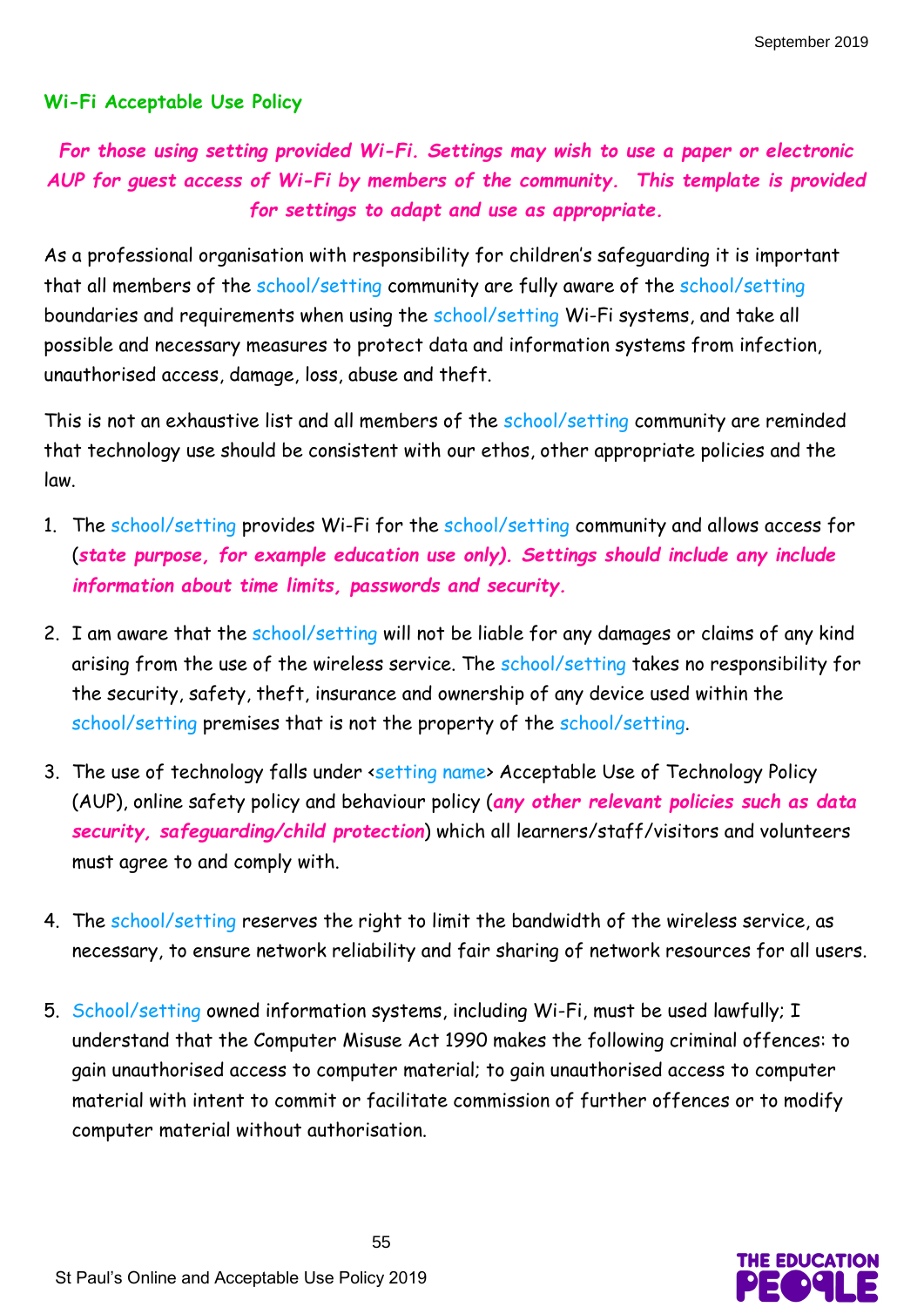- 6. I will take all practical steps necessary to make sure that any equipment connected to the school/setting service is adequately secure, such as up-to-date anti-virus software, systems updates.
- 7. The school/setting wireless service is not secure, and the school/setting cannot quarantee the safety of traffic across it. Use of the school/setting wireless service is done at my own risk. By using this service, I acknowledge that security errors and hacking are an inherent risk associated with any wireless network. I confirm that I knowingly assume such risk.
- 8. The school/setting accepts no responsibility for any software downloaded and/or installed, email opened, or sites accessed via the school/setting wireless service's connection to the internet. Any damage done to equipment for any reason including, but not limited to, viruses, identity theft, spyware, plug-ins or other internet-borne programs is my sole responsibility; and I indemnify and hold harmless the school/setting from any such damage.
- 9. The school/setting accepts no responsibility regarding the ability of equipment, owned by myself, to connect to the school/setting wireless service.
- 10. I will respect system security; I will not disclose any password or security information that is given to me. To prevent unauthorised access, I will not leave any information system unattended without first logging out or locking my login as appropriate.
- 11. I will not attempt to bypass any of the school/setting security and filtering systems or download any unauthorised software or applications.
- 12. My use of school/setting Wi-Fi will be safe and responsible and will always be in accordance with the school/setting AUP and the law including copyright and intellectual property rights. This includes the use of email, text, social media, social networking, gaming, web publications and any other devices or websites.
- 13. I will not upload, download, access or forward any material which is illegal or inappropriate or may cause harm, distress or offence to any other person, or anything which could bring the school/setting into disrepute.
- 14. I will report any online safety concerns, filtering breaches or receipt of inappropriate materials to the Designated Safeguarding Lead (name) as soon as possible.